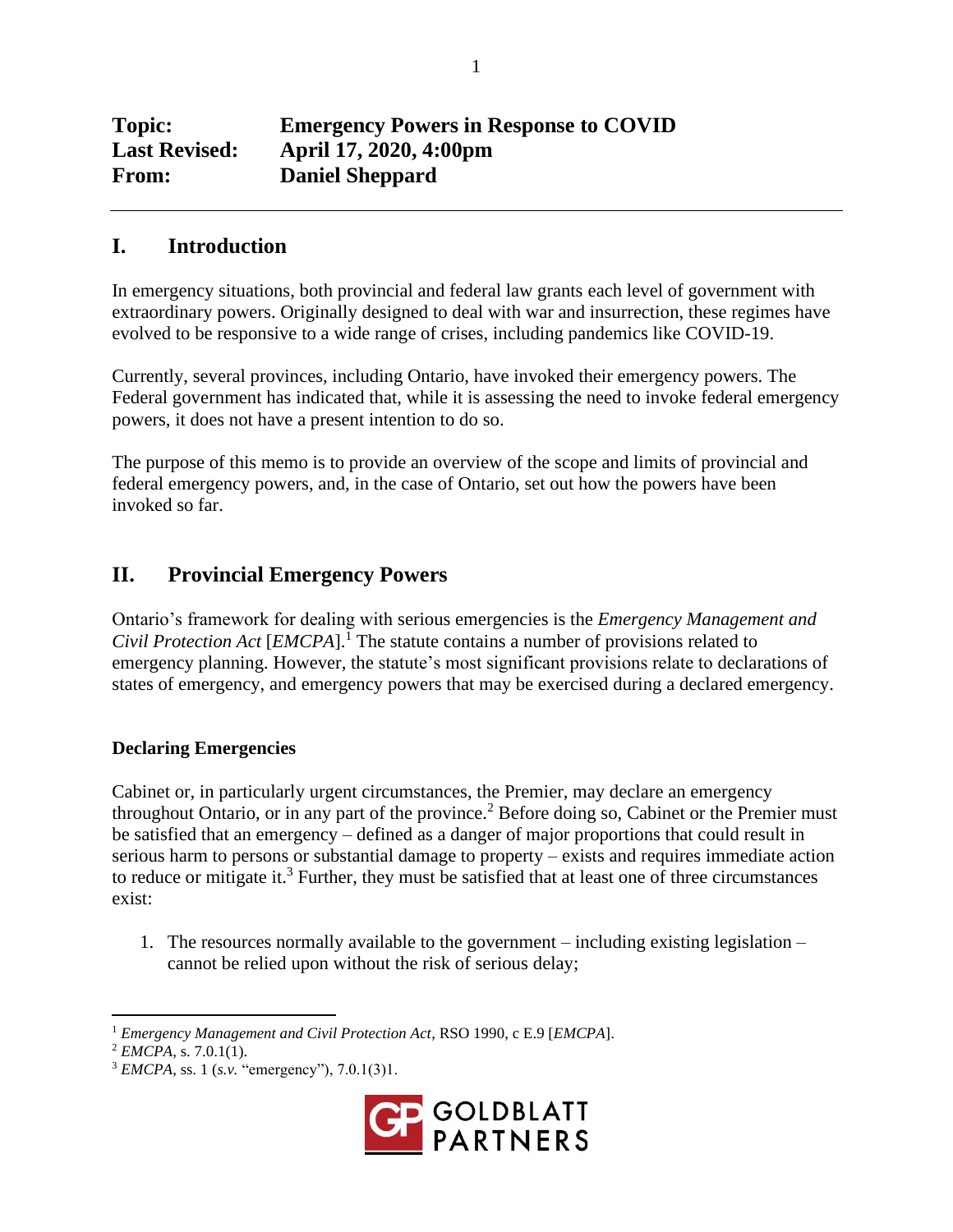- 2. The resources normally available to the government may be insufficiently effective to address the emergency; or
- 3. It is not possible, without the risk of undue delay, to ascertain whether the resources normally available to government can be relied upon.<sup>4</sup>

On March 17, 2020, at 7:30 am, an emergency was declared throughout the entirety of Ontario related to COVID-19.<sup>5</sup> Originally set to expire on March  $31<sup>st</sup>$ , it was was extended by cabinet order to April 14, 2020.<sup>6</sup> On April 14, 2020, the Legislature extended the emergency for an additional 28 days, to May 12, 2020.

## **Powers of the Premier**

During a declared emergency, the Premier gains a number of specific powers, which he may delegate to a Cabinet minister, or to the Commissioner of Emergency Management.<sup>7</sup>

The Premier is empowered to exercise any power or perform any duty conferred on a minister of the Crown or any employee of the Crown under any provincial law.<sup>8</sup>

The Premier also has the power to exercise broad powers over municipalities that are within the scope of an emergency if he or she considers it necessary. In particular, the Premier may direct and control the administration, facilities and equipment of a municipality, or require *any* municipality to provide such assistance as the Premier considers necessary to an area outside of the jurisdiction of the municipality.<sup>9</sup>

When subject to an order or direction of the Premier, a municipality may exercise its municipal powers to comply, even if there is no by-law authorizing them to do so.<sup>10</sup>

To date, we are not aware of the Premier (or any delegate) exercising any of his powers under this provision in respect of the COVID-19 emergency.

## **Emergency Orders**

During a declared emergency, Cabinet is authorized to make emergency orders for the purpose of promoting the public good by protecting health, safety and welfare in a manner that is subject

<sup>&</sup>lt;sup>10</sup> *EMCPA*, s. 7.0.3(3). Ordinarily, municipalities are only permitted to exercise their capacities, rights, powers or privileges by by-law: *Municipal Act, 2001*, SO 2001, c. 25, s. 5(3).



<sup>4</sup> *EMCPA*, s. 7.0.1(3)2.

<sup>5</sup> *Declaration of Emergency*, O.Reg 50/20.

<sup>6</sup> *Order Made Under the Act -Extension of Emergency*, O.Reg. 105/20.

 $^7$  *EMCPA*, s. 7.0.4(1).

<sup>8</sup> *EMCPA*, s. 7.0.3(1).

<sup>9</sup> *EMCPA*, s. 7.0.3(2).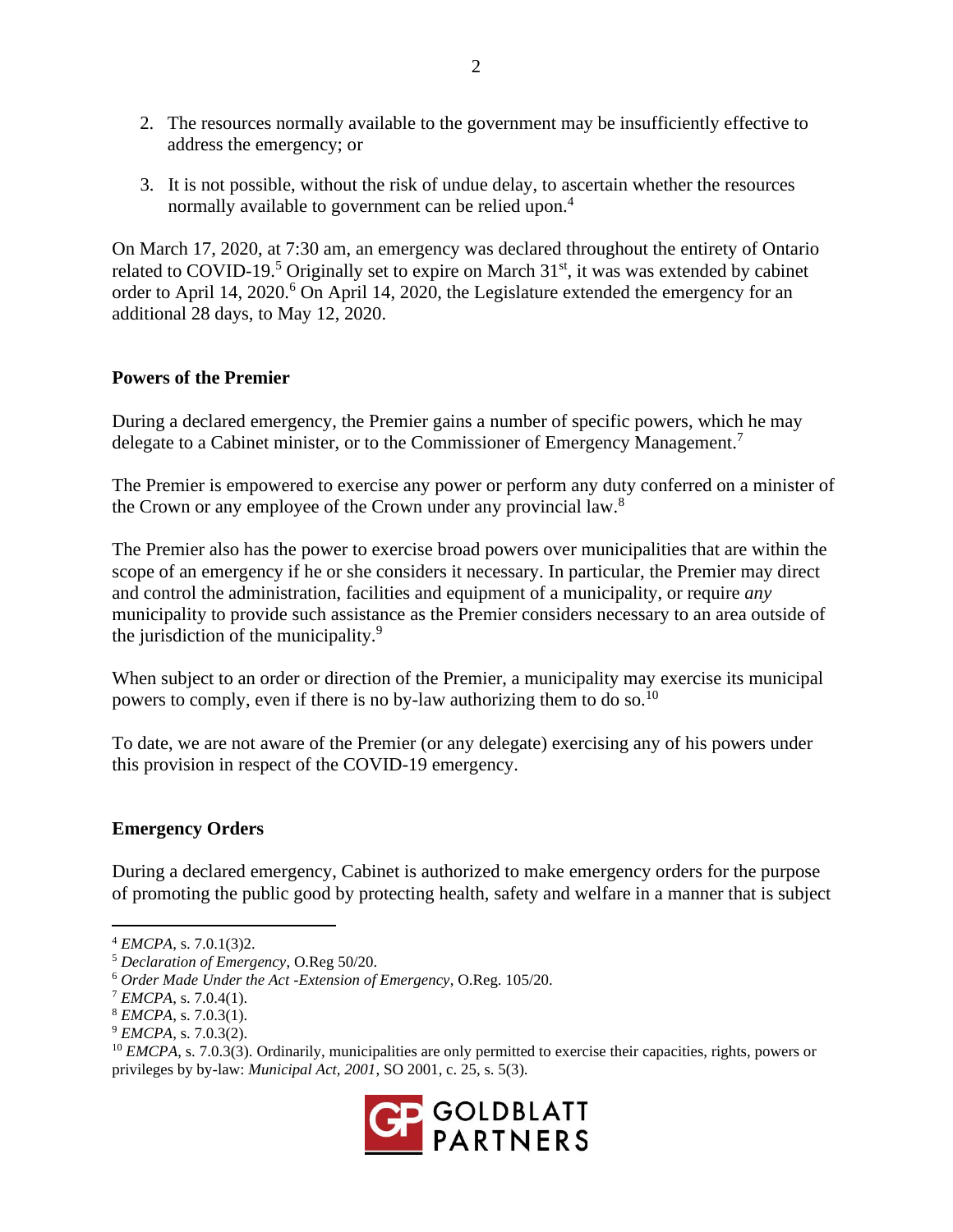to the *Charter of Rights and Freedoms*. <sup>11</sup> The power to make orders may be delegated to an individual Cabinet minister, or to the Commissioner of Emergency Management.<sup>12</sup>

The *EMCPA* empowers Cabinet to make a wide range of orders.<sup>13</sup> These include:

- 1. Implementing emergency plans adopted by municipalities, ministries, public bodies, or at the provincial level;
- 2. Regulating or prohibiting movement to, from or within any area;
- 3. Evacuating individuals, animals or property, and making arrangements for their adequate care;
- 4. Establishing facilities for care, welfare, safety or shelter of individuals, including emergency hospitals;
- 5. Closing any public or private place;
- 6. Constructing works or appropriating, destroying or removing property;
- 7. Collecting, transporting, storing, processing or disposing of any waste;
- 8. Authorizing facilities to operate as necessary, including electrical generation facilities;
- 9. Using, making available or distributing any goods, services or resources located in Ontario;
- 10. Procuring goods, services or resources;
- 11. Fixing or regulating prices of goods, services or resources;
- 12. Authorizing (but not requiring) persons to render services of a type that the person is reasonably qualified to provide; $^{14}$
- 13. Requiring person to collect, use or disclose information;<sup>15</sup>

<sup>15</sup> The collection, use or disclosure of information under such an order must be used *solely* for the purpose of alleviating the effects of the emergency. When the emergency is terminated, any personal information that has been collected, used or disclosed is subject to the any laws related to privacy and confidentiality of personal information. However, such information may be used for research purposes if it is anonymized or if the person to whom it relates provides consent: ss. 7.0.2(7)-(9).



<sup>11</sup> *EMCPA*, s. 7.0.2(1).

<sup>&</sup>lt;sup>12</sup> *EMCPA*, s. 7.0.4(1). As noted below, the duration of orders made by the Commissioner is shorter than for orders made by Cabinet or a minister.

<sup>13</sup> *EMCPA*, s. 7.0.2(4).

<sup>&</sup>lt;sup>14</sup> When an order is made under this paragraph, it may provide for terms and conditions of service for the person(s). Further a person who provides service pursuant to such an order may not be terminated fro their employment due to the fact that they provide such service: ss. 7.0.2(5)-(6).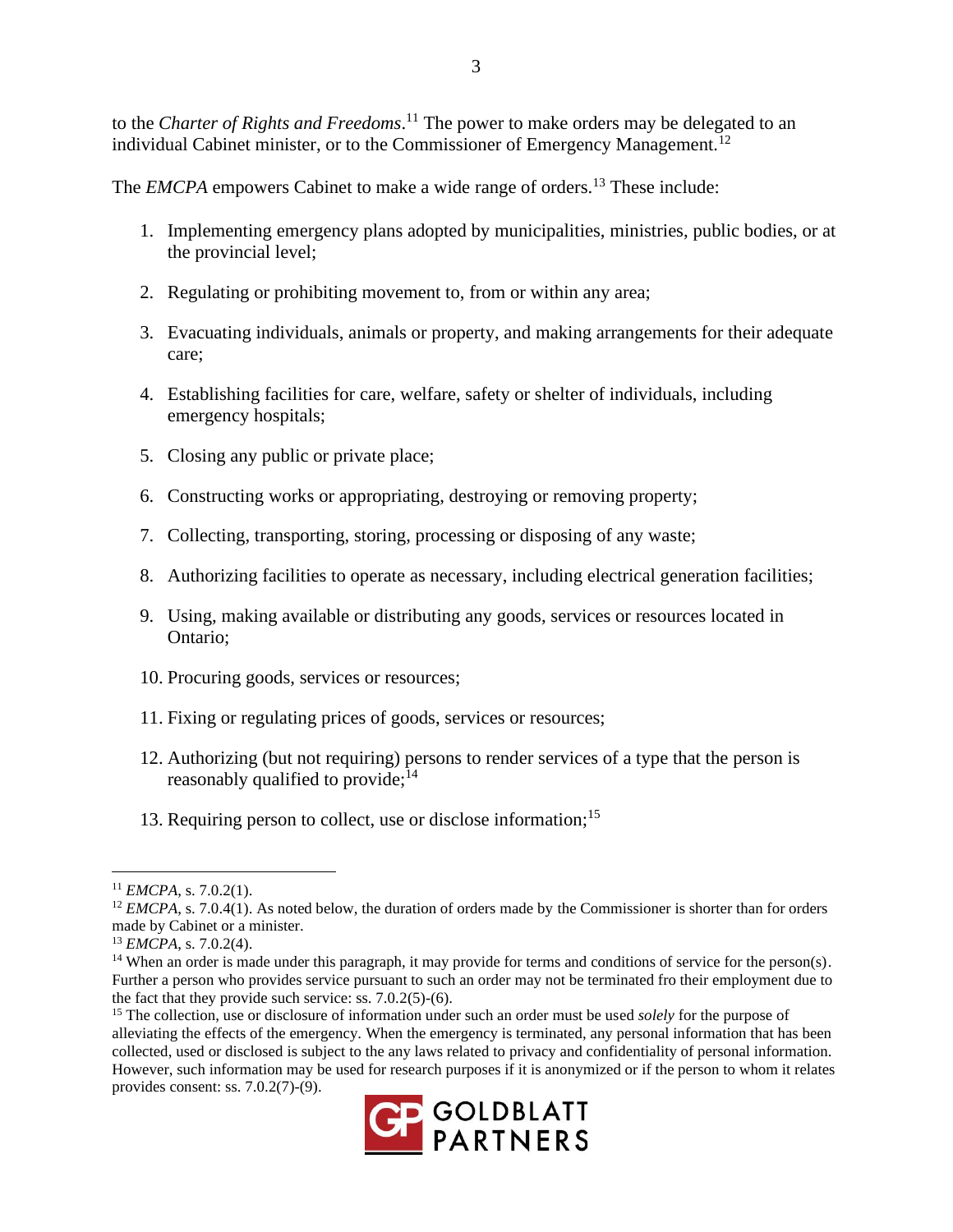Beyond these specified types of orders, Cabinet may make an order to take such other actions or measures that Cabinet considers necessary to prevent, respond to or alleviate the effects of the emergency. Such orders must be "consistent" with the power to make the other orders listed above. $16$ 

Orders may be retroactive,  $17$  and they prevail over any statute, regulation, rule, bylaw or other order or instrument on legislative nature unless the other instrument states that it applies notwithstanding the *EMCPA*. 18

However, an order may not override the *Occupational Health and Safety Act*, or a regulation made under that *Act*. 19

To make an order, Cabinet must be satisfied that the order is necessary and essential in the circumstances to reduce or mitigate serious harm to persons or substantial damage to property. Moreover, Cabinet must be of the opinion that it is reasonable to believe that the order will alleviate the harm or damage, and that the order is a reasonable alternative to other measures that could be taken. 20

Further, orders must only apply to those areas of the province that are necessary, and only for so long as is necessary.<sup>21</sup> Actions that are taken pursuant to an order must be done in a manner that limits their intrusiveness, while at the same time being consistent with the objectives of the order.<sup>22</sup>

## **Exemptions to, and Modification of Legislation During Emergencies**

The *EMCPA* provides for a narrow, but powerful ability for Cabinet to override and even rewrite existing legislation on a temporary basis without the involvement of the legislature.

The purpose of this power is solely to provide aid to victims of emergencies who need greater services, benefits or compensation than Ontario law provides, or who may be prejudiced by the operation of Ontario law.<sup>23</sup>

The only laws subject to this power are those that govern compensation (such as fixing amounts, establishing eligibility, restricting how often a benefit may be given or its duration, etc.), establish limitation periods or set out periods of time by which steps in a proceeding must be taken, or requiring fees to be paid in respect of proceedings or the administration of justice.<sup>24</sup>

- <sup>19</sup> *EMCPA*, s. 7.2(8).
- <sup>20</sup> *EMCPA*, s. 7.0.2(2).

- <sup>23</sup> *EMCPA*, s. 7.1(1).
- <sup>24</sup> *EMCPA*, s. 7.1(3)2.



<sup>16</sup> *EMCPA*, s. 7.0.2(4)14.

 $17$  *EMCPA*, s. 7.2(1)(b).

<sup>18</sup> *EMCPA*, s. 7.2(4).

<sup>21</sup> *EMCPA*, s. 7.0.2(3)2-3.

<sup>22</sup> *EMCPA*, s. 7.0.2(3)1.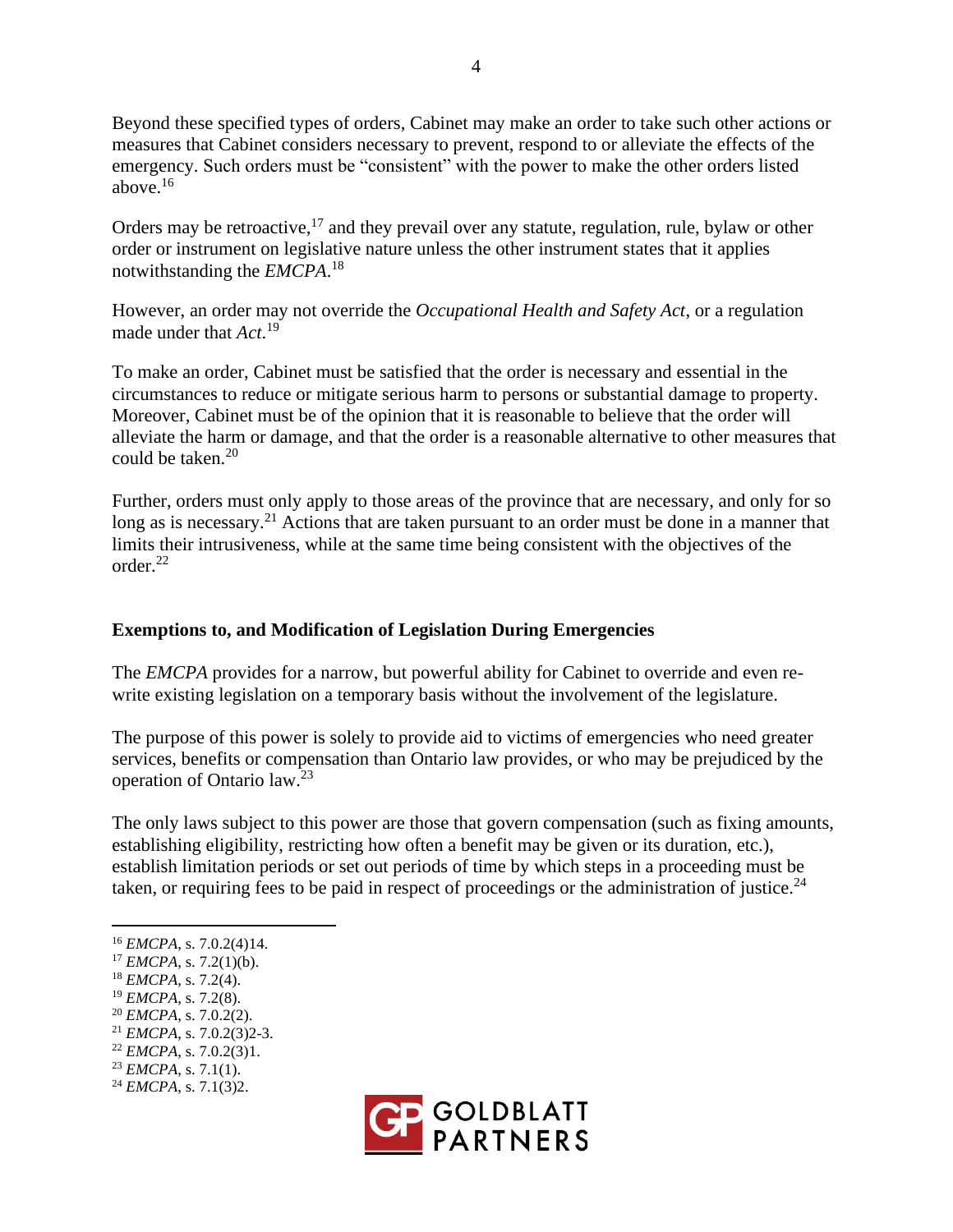Cabinet has the power to issue an order temporarily suspending the provision of such a statute, regulation, rule, by-law or order and, if appropriate, to set out a replacement provision that applies during that temporary period.<sup>25</sup> Given the ameliorative purpose of this power, an order may not have the effect of reducing services, benefits or compensation, increase fees, or shorten limitation periods or periods of time in which steps in a proceeding must be taken.<sup>26</sup> These suspension orders may be made retroactive. $27$ 

Cabinet may only make such an order on the recommendation of the Attorney General of Ontario.<sup>28</sup>

An order suspending the operation of a law may not exceed 90 days. However, Cabinet has the power to renew (with or without modifications) such order for further 90-day periods.<sup>29</sup> There is no upper limit to the number of renewals that may be made.<sup>30</sup>

As with the emergency order power, suspension orders prevail over any statute (including the *Occupational Health and Safety Act*), regulation, rule, bylaw or other order or instrument on legislative nature unless the other instrument states that it applies notwithstanding the *EMCPA*. 31

## **Duration of Emergencies & Orders**

By default, an emergency, and therefore any emergency orders based on the existence of an emergency, lasts 14 days (unless Cabinet terminates it earlier).<sup>32</sup> An emergency may also be terminated early if the Legislature passes a resolution disallowing the declaration of emergency.<sup>33</sup>

The *EMCPA* also permits emergencies to be extended without any legislative authorization for one additional period of up to 14 days.<sup>34</sup> Cabinet invoked this authority on March 30, 2020, to extend the COVID-19 emergency to April 14, 2020.<sup>35</sup>

Further extensions beyond this 28-day period requires a resolution from of the Legislative Assembly of Ontario. In this regard, on the recommendation of the Premier, the Legislature may consider a resolution to extend an emergency for further periods not exceeding 28 days each.<sup>36</sup> There is no maximum number of extensions that the Legislature itself may grant. If there is a

 *EMCPA*, s. 7.1(2). *EMCPA*, s. 7.1(8). *EMCPA*, s. 7.2(1)(b). *EMCPA*, s. 7.1(2). *EMCPA*, s. 7.1(4). *EMCPA*, s. 7.1(5). *EMCPA*, s. 7.2(4). *EMCPA*, s. 7.0.7(1). *EMCPA*, s. 7.0.9(1). *EMCPA*, s. 7.0.7(2). *Order Made Under the Act -Extension of Emergency*, O.Reg. 105/20. *EMCPA*, s. 7.0.7(3).

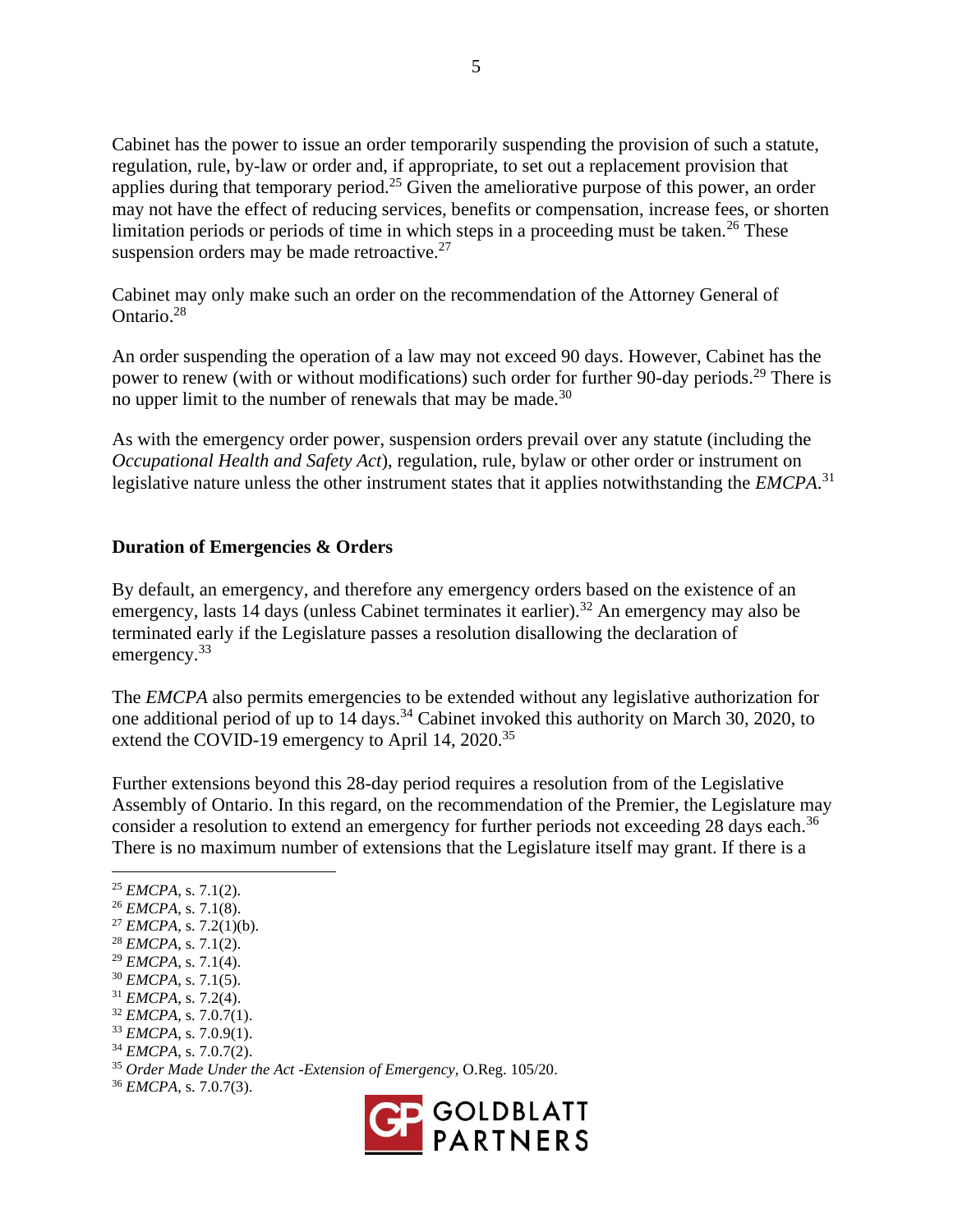pending resolution before the Legislative Assembly for an extension, the emergency is extended until the resolution is actually voted on by the Assembly.<sup>37</sup>

Emergency orders are subject to similar rules as the declared emergency itself. Most emergency orders expire by default after 14 days, and may be terminated sooner by Cabinet.<sup>38</sup> For so long as an emergency has been declared, orders may be extended by further 14 day periods by Cabinet<sup>39</sup>

With respect to the COVID-19 emergency, on March 31, 2020, Cabinet invoked this extension power to renew all emergency orders (discussed below) that were set to expire prior to April 13, 2020 to continue to that date.<sup>40</sup> A further set of extension ordered were issued on April  $9^{41}$  and 10,<sup>42</sup> extending emergency orders to April 23, 2020.

There is no maximum number of extensions to an order that may be made by Cabinet, and the Legislature is not required to approve of extensions. The Legislature's oversight role over orders is exercised by their power to disallow the existence of a state of emergency. If the Legislature passes a resolution disallowing an emergency or an extension of an emergency, any emergency orders that were made under that emergency are also automatically terminated.<sup>43</sup>

An emergency order does not automatically expire when the declared emergency expires (as opposed to when an emergency is disallowed by the Legislature). Cabinet has the power to extend existing orders for additional 14-day periods after the expiry of the emergency if it is necessary to do so to deal with the effects of the emergency.<sup>44</sup>

#### **Enforcement of Orders**

It is an offence to fail to comply with an emergency order, or to obstruct any person acting pursuant to such an order. The maximum punishment is one year imprisonment or a fine of up to \$100,000 for an individual, \$500,000 for a director of a corporation, or \$10,000,000 for a corporation itself.<sup>45</sup> If the defendant gained a financial benefit from their violation of an emergency order, the Court may increase the maximum fine to match the benefit the defendant received.<sup>46</sup> A person may not be charged with conduct that violated a retroactive emergency order if the conduct in question occurred prior to the actual date on which the order was made.<sup>47</sup>



<sup>37</sup> *EMCPA*, s. 7.0.7(4).

<sup>38</sup> *EMCPA*, s. 7.0.8(1). Orders made by Commissioner of Emergency Management expire after two days, unless confirmed by Cabinet, the Premier, or by a Minister who is delegated the power to make such an order: s. 7.0.8(2). <sup>39</sup> *EMCPA*, s. 7.0.8(3).

<sup>40</sup> *Order Made under the Act – Extensions and Renewals of Orders*, O.Reg. 106/20.

<sup>41</sup> *Order Made Under the Act – Extensions and Renewals of Orders*, O.Reg. 138/20.

<sup>42</sup> *Order Made Under the Act – Extensions and Renewals of Orders*, O.Reg. 143/20.

<sup>43</sup> *EMCPA*, s. 7.0.9(2).

<sup>44</sup> *EMCPA*, s. 7.0.8(4).

<sup>45</sup> *EMCPA*, s. 7.0.11(1)-(2).

<sup>46</sup> *EMCPA*, s. 7.0.11(3).

<sup>47</sup> *EMCPA*, s. 7.0.11(4).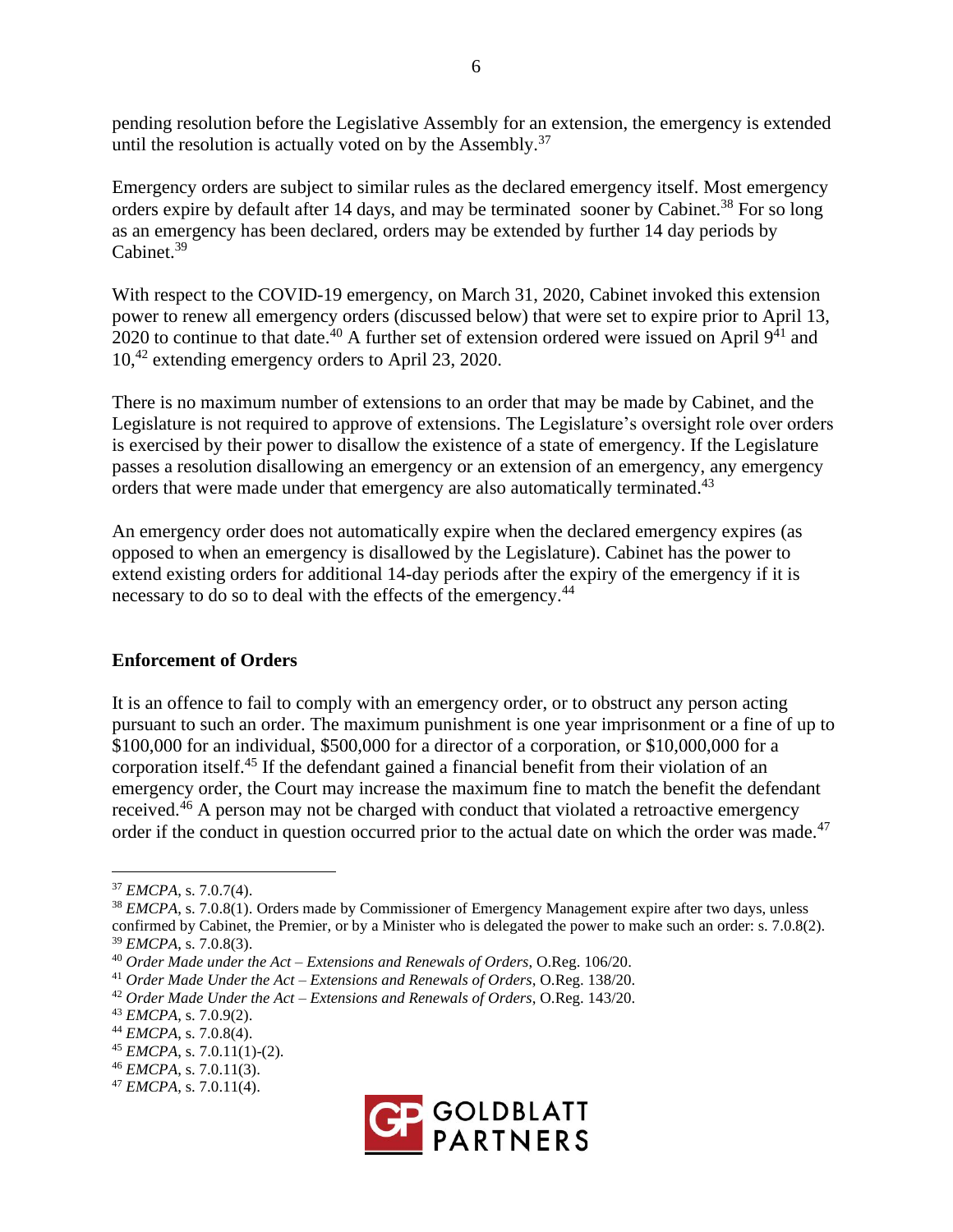The act also empowers the Province to apply to the Superior Court for an order restraining any person from contravening an emergency order. The Court is empowered to make any order to this end. $48$ 

## **Reporting Obligations**

During the course of an emergency, the Premier (or a Minister the Premier designates) is obligated to regularly report to the public with respect to the emergency.<sup>49</sup>

Within 120 days of the conclusion of an emergency, the Premier must also table a report in the Legislative Assembly that explains the legal basis upon which any emergency orders or orders directed at municipalities were made.<sup>50</sup> The Assembly is required to consider the report within 5 days of it being tabled.<sup>51</sup>

## **Liability and Compensation**

The *EMCPA* relieves against any liability for any person for the good faith acts or omissions done under the *Act* or pursuant to any power or duty under an emergency order. However, neither the Crown, nor municipalities are relieved of liability.<sup>52</sup>

The *Act* specifically deems that nothing done under the *Act* or an emergency order constitutes an expropriation or injurious affection, and that there is no right to compensation for any loss, including a taking, or any real or personal property.<sup>53</sup>

Provincial Cabinet is, however, *permitted* to provide compensation for the loss of property resulting from an emergency order, as well as for the cost of providing any assistance that arises under the *Act* or as a result of the emergency.<sup>54</sup> While the *Act* does not say so, a decision of Cabinet not to offer compensation could potentially be subject to judicial review.

#### **Orders Made to Date**

To date, Cabinet has issued 37 emergency orders and 3 orders relieving against compliance with Ontario law. Several other orders have been issued to amend or extend the provisions of these orders. While issued at different times, most of the emergency orders are currently set to expire



<sup>48</sup> *EMCPA*, s. 7.0.5.

<sup>49</sup> *EMCPA*, s. 7.0.6.

<sup>50</sup> *EMCPA*, s. 7.0.10(1)-(2).

<sup>51</sup> *EMCPA*, s. 7.0.10(3).

<sup>52</sup> *EMCPA*, s. 1.

<sup>53</sup> *EMCPA*, s. 13.1.

<sup>54</sup> *EMCPA*, ss. 13.1(2)-(3).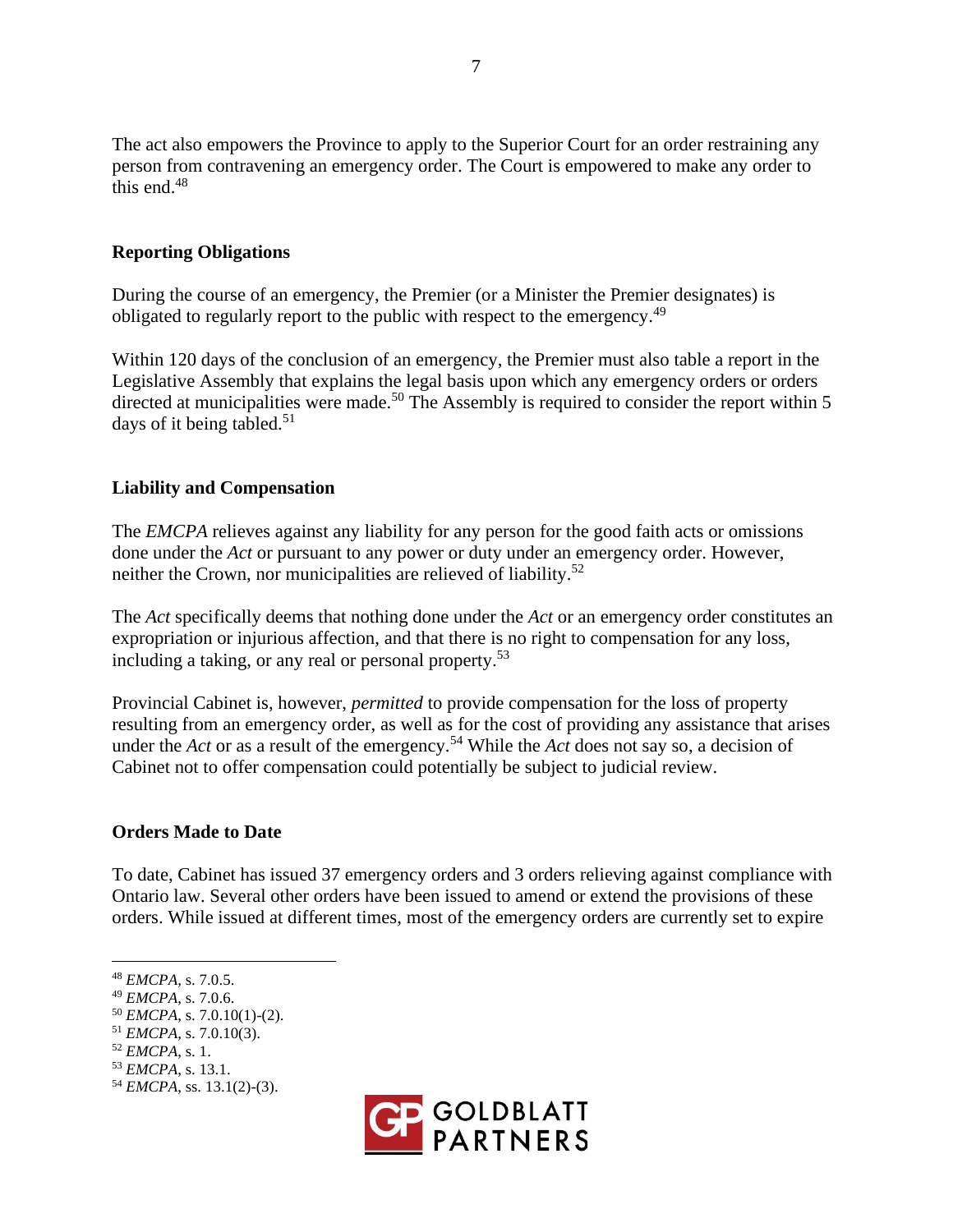at the end of the day on April 23, 2020,<sup>55</sup> though are likely to be extended so long as the state of emergency itself is extended.

The rules implemented by these orders can be roughtly organized into five categories:

- A. Orders requiring the closure of workplaces, spaces, events and activities;
- B. Orders impacting the operation of workplaces and collective agreements;
- C. Orders imposing various price control or economic measures;
- D. "Other" emergency orders; and
- E. Orders relieving against compliance with legislative provsions.

Links to the various orders issued under the *EMCPA* are contained at the end of this memo in Appendix A.

## A. Orders Requiring Closures of Workplaces, Spaces, Events and Activities

The earliest emergency orders issued by Cabinet in respect of the COVID-19 emergency related to closing various locations and events in an attempt to control the spread of the disease. These restrictions have generally increased over time, though there have been some targeted loosening.

## *Gatherings & Public Spaces*

On March 17, 2020 at 7:30am, the first emergency orders under the COVID-19 emergency were issued. One of them prohibited all organized public events of over 50 people, including communal services within places of worship.<sup>56</sup> On March  $28<sup>th</sup>$ , that order was expanded significantly.<sup>57</sup> It now prohibits organized public events (including those held in private homes), social gatherings or religious services involving more than 5 persons.<sup>58</sup> Exceptions are made only for a gatherings of members of a single household (no maximum) and funeral services (maximum of 10 persons).<sup>59</sup>

<sup>59</sup> O.Reg 52/20. Sched., s. 1(3).



<sup>55</sup> *Order Made Under the Act – Extensions and Renewals of Orders*, O.Reg. 106/20.

<sup>56</sup> *Emergency Order Under Subsection 7.0.2(4) of the Act – Organized Public Events, Certain Gatherings*, O.Reg 52/20.

<sup>57</sup> O.Reg 99/20.

<sup>58</sup> O.Reg 52/20, Sched., ss. 1(1), (2).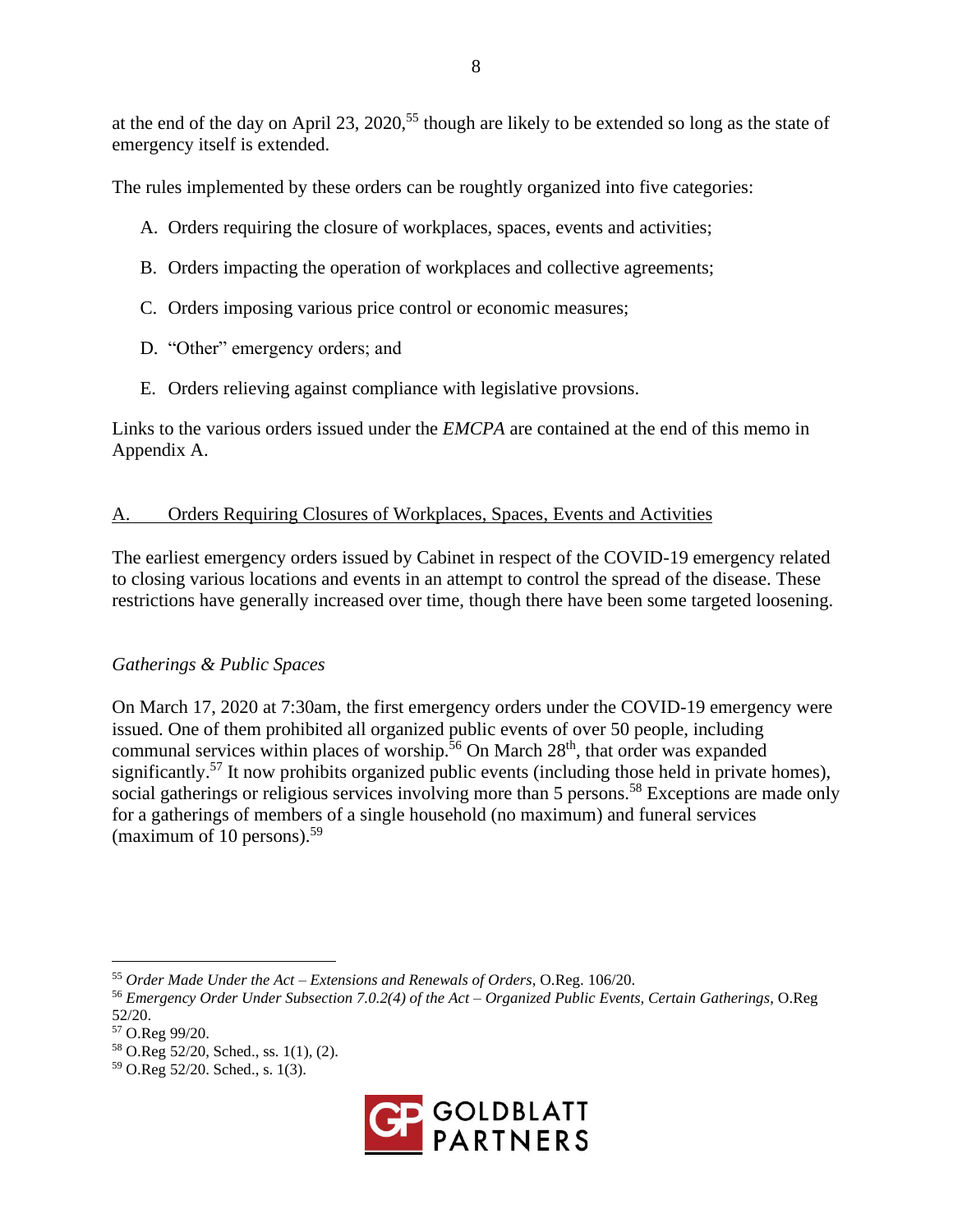On March 27, 2020, an order was made to expand the powers of the government to keep roadways clear.<sup>60</sup> Ordinarily, only a police officer is permitted to control traffic or close a roadway.<sup>61</sup> The emergency order extends this authority to Ministry of Transportation Officers.<sup>62</sup>

The order also expands the powers of police and MTO officials to close roadways and clear them of vehicles. Normally, a roadway can only be closed to traffic in accordance with a specific set of rules set out in regulations to the *Highway Traffic Act*. <sup>63</sup> Under the order, when it is not feasible to comply with these rules, a police or MTO officer may close a roadway using any reasonable means that is likely to make it obvious to the travelling public that the road is closed.<sup>64</sup>

The order also grants police and MTO officers broad powers to ensure that vehicles do not remain on a closed road, or when emergency-related reasons requires a road to be cleared of vehicles.<sup>65</sup> These powers include the ability to designate a place as an emergency parking location, including a business location that is not a dwelling place. Officers may require the operator or owner of any vehicle that is stopped (or likely to become stopped) on a roadway to move to an emergency parking location to keep a roadway clear. Owners or occupiers of places designated as emergency parking locations must permit the parking of any vehicle directed there by an officer, and must provide reasonable access to those vehicles by their owners.

On March 30, 2020, all "outdoor recreational amenities" that are intended for use by more than one family were ordered closed.<sup>66</sup> This includes outdoor playgrounds, sport facilities and multiuse fields; off-lead dog areas; portions of parks containing fitness equipment; allotment and community gardens; and picnic sites, benches and shelters in park and recreational areas.<sup>67</sup> The ban applies whether or not such amenities are located on public or private property, but does not operate to prevent individuals from using parts of a park that are not otherwise closed and which do not contain such amenities.<sup>68</sup>

On April 9, 2020, the government issued an order prohibiting recreational camping on public lands.<sup>69</sup> Under this order, individuals are prohibited form occupying public lands within the meaning of the *Public Lands Act* for the purposes of outdoor recreational accommodation, including the use of tent, camper or watercraft equipeed for overnight accommodation.<sup>70</sup> The orders specifically exempts camping done as an exercise of an Aboriginal or treaty right, or where it is incidental to the operation of an essential business under the non-essential businesses

<sup>70</sup> O.Reg 142/20, Sched. 1, ss. 1-2.



<sup>60</sup> *Order under Subsection 7.0.2(4) of the Act – Traffic Management*, O.Reg. 89/20.

<sup>61</sup> *Highway Traffic Act*, RSO 1990, c H.8, s. 134.

<sup>62</sup> O.Reg 89/20, Sched. 1, ss. 1-2.

<sup>63</sup> *Highway Closings*, RRO 1990, Reg. 599.

<sup>64</sup> O.Reg 89/20, Sched. 1, s. 3.

<sup>65</sup> O.Reg 89/20,Sched. 1, s. 4.

<sup>66</sup> *Emergency Order Under Subsection 7.0.2(4) of the Act – Closure of Outdoor Recreational Amenities*, O.Reg. 104/20, Sched. 1, ss. 1(2)-(3).

<sup>67</sup> O.Reg 104/20, Sched. 1, s. 1(1)

<sup>68</sup> O.Reg 104/20, Sched. 1, ss. 1(2), (4).

<sup>69</sup> *Order Under Subsection 7.0.2 of the Act – Closure of Public Lands for Recreational Camping*, O.Reg. 142/20.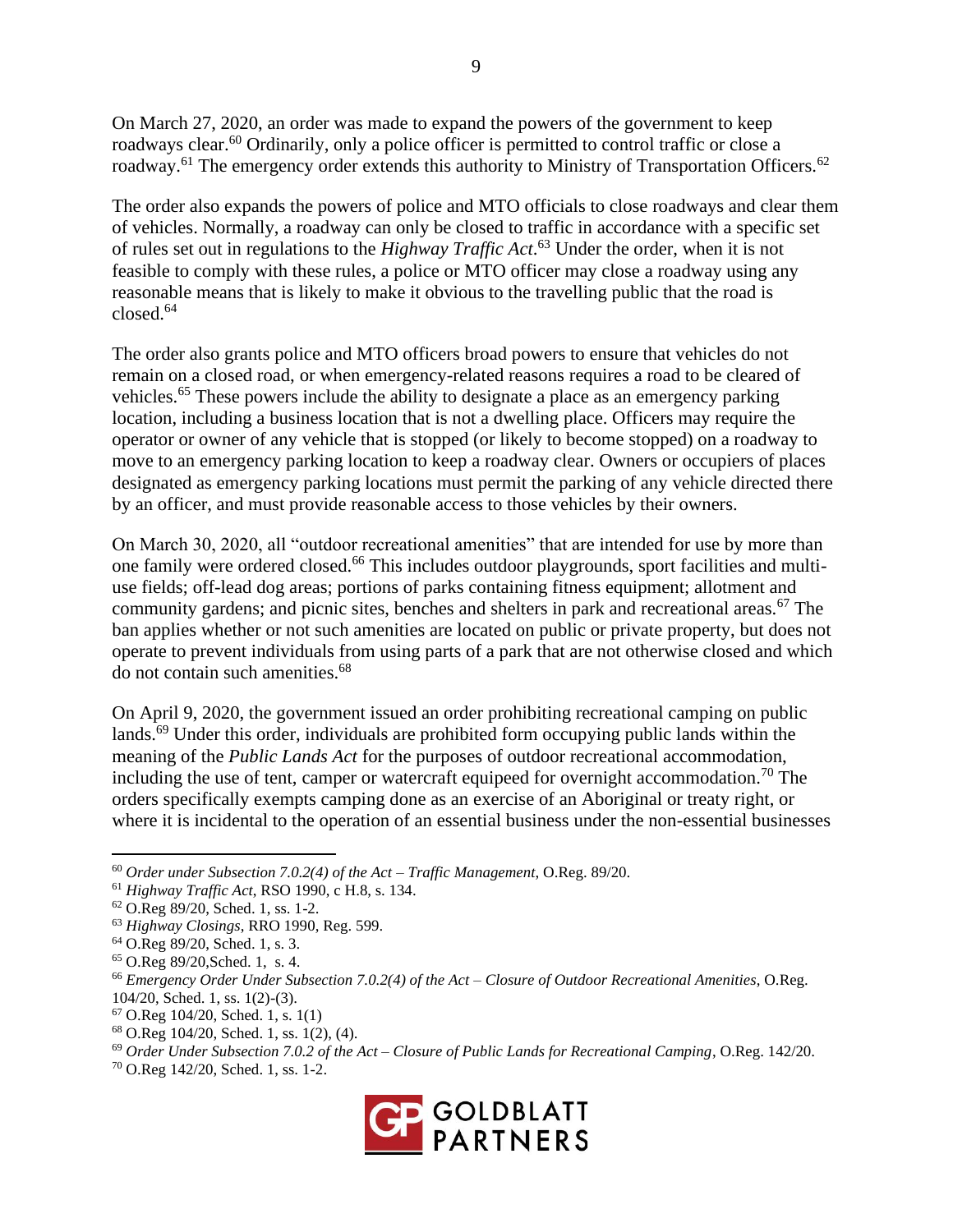order, discussed below.<sup>71</sup> The order does not prohibit walking though or using public lands for purposes other than recreational accommodation.<sup>72</sup> *Buisnesses and Specified Locations*

#### *Closure and Regulation of Businesses*

On March 17, 2020 at 7:30am an order was issued closing all facilities providing indoor recreational programs, public libraries, private schools, licensed child care centres, bars and restaurants (except to the extent that they provide takeout and delivery), theatres, and concert venues.<sup>73</sup>

The shut down of child care centres was eased slightly on March 23, 2020 in order to ease the burden on front-line essential service workers. <sup>74</sup> Under the revised rules, child care centres designated by the Minister of Education are permitted to remain open so long as the centre does not have more than 50 people present (both caregivers and children) at any one time, and provides care only for children whose parent or guardian falls into a list of person set out in a schedule. These include health care providers, police officers, firefighters, coroners, persons working in correctional institutions and youth detention facilities, animal welfare inspectors, core service providers in municipalities and First Nations communities and persons working in the child care centre itself. This list was expanded on April 16<sup>th</sup> to cover additional categories of persons, such as probation and parole offiers, some employees of children's aid societies, victim services workers, homeless shelter workers, and employees of Canada Post.<sup>75</sup>

On March 24, 2020, all "non-essential" businesses were ordered closed.<sup>76</sup> Initially permitting 74 types of listed businesses to continue to operate, as of 11:59 pm on April 4, 2020, the list of essential businesses is reduced to 44. At that time, new rules for businesses that continue to operate apply.<sup>77</sup> The order operates in addition to the March 17, 2020 closure order.<sup>78</sup> In other words, businesses that were required to close down under the March  $17<sup>th</sup>$  order are still required to be shut down, even if they would otherwise be allowed to operate under the March  $24<sup>th</sup>$  order.

On April 9, 2020, one new entry was added to the essential businesses list: construction projects related to food production and processing.<sup>79</sup> A further addition was made on April  $16<sup>th</sup>$ : seasonal

<sup>79</sup> *Order Under Subsection 7.0.2(4) – Closure of Places of Non-Essential Businesses*, O.Reg. 136/20.



 $71$  O.Reg 142/20, Sched. 1, ss. 3(a), (b).

<sup>72</sup> O.Reg 142/20, Sched. 1, s. 3(c).

<sup>73</sup> *Order Under Subsection 7.0.2(4) of the Act – Closure of Establishments*, O.Reg 51/20.

<sup>74</sup> *Emergency Order Under Subsection 7.0.2(4) of the Act*, O.Reg 78/20.

<sup>75</sup> *Order Under Subsection 7.0.2(4) of the Act – Closure of Establishments*, O.Reg. 155/20.

<sup>76</sup> *Order Under Subsection 7.0.2(4) – Closure of Places of Non-Essential Business*, O.Reg 82/20.

<sup>77</sup> *Amending O.Reg. 82/20 (Order Under Subsection 7.0.2(4) – Closure of Places of Non-Essential Businesses)*,

O.Reg. 119/20.

<sup>78</sup> O.Reg 82/20, Sched. 1, s. 1(4).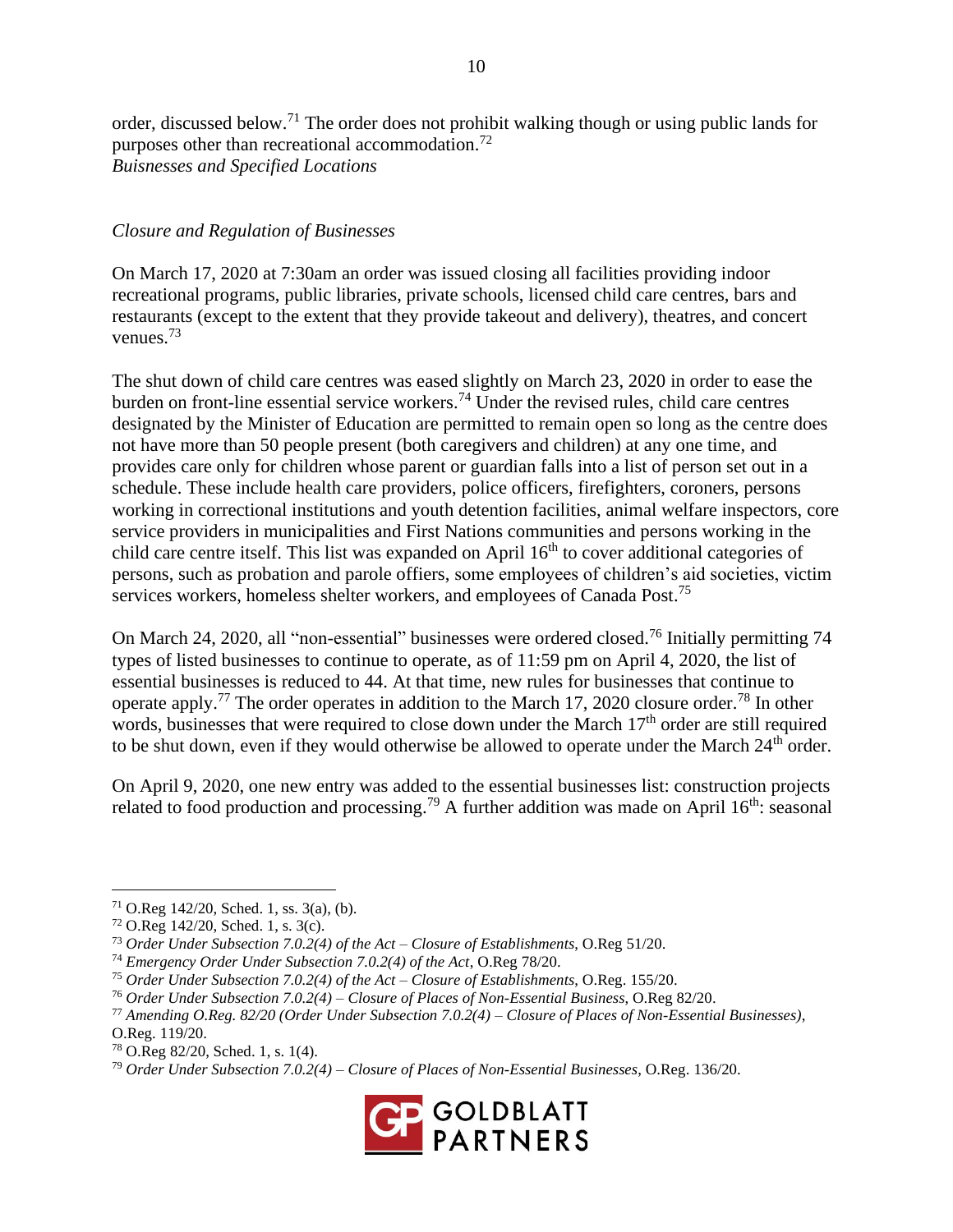campgrounds, but only to provide space for tailers and RV's to individuals who have no other residence in Canada and are in need of housing durin the emergency.<sup>80</sup>

The non-essential businesses order has three components: a schedule listing essential businesses that are allowed to continue to operate; a schedule setting out rules that essential businesses are required to follow while operating; and a schedule setting out the requirement for all other businesses to shut down, and setting out exceptions to that requirement.

The order contains a list of 44 essential businesses, services and sectors that are permitted to continue to operate.<sup>81</sup> They include supply chains and infrastructure, supermarkets, takeout  $\&$ delivery restaurants, laundromats, gas stations, pharmacies, building maintenance and security, transportation, some types of manufacturing, agriculture, utilities, laboratories, long-term care facilities, shelters, social service agencies, the justice sector, regulatory authorities, capital markets, and banking. Some businesses, like dentists, are only permitted to provide urgent services.<sup>82</sup> Others, like hardware stores, may are required to utilize alternative delivery methods, like curb-side pick up, except in exceptional circumstances.<sup>83</sup> Construction work may only be done in particular circumstances, such as where it is associated with the healthcare sector.<sup>84</sup>

All essential businesses that continue to operate are required to comply with the advice, recommendations and instructions from public health officials, including with respect to social distancing, cleaning or disinfecting.<sup>85</sup> With the exception of pharmacies and businesses that sell food and beverage, all businesses must – to the extent possible – restrict public access to their places of business by using alternative methods of sale and delivery.<sup>86</sup> Short-term rentals – other than traditional hotels, motels and student residences – must only be provided to persons in need of housing.<sup>87</sup> Real estate agencies may not host or support any open house.<sup>88</sup>

Persons who are responsible for any non-essential business is required to ensure that it remains closed. <sup>89</sup> Non-essential businesses may, however, operate remotely and provide goods by delivery or providing services online.<sup>90</sup> The person responsible for a non-essential business may also permit temporary access to the place of business for the purpose of:

- Performing work at the place of business in order to comply with any applicable law;
- Allowing for inspection, maintenance or repairs to be carried out;

<sup>90</sup> O.Reg 82/20, Sched. 1, s. 1(3).



<sup>80</sup> *Order Under Subsection 7.0.2(4) – Closure of Places of Non-Essential Business*, O.Reg. 153/20.

<sup>81</sup> O.Reg 82/20, Sched. 2.

<sup>82</sup> O.Reg 82/20, Sched. 2, para. 38.

<sup>83</sup> O.Reg 82/20, Sched. 2, para. 15.

<sup>84</sup> O.Reg 82/20, Sched. 2, para. 27.

<sup>85</sup> O.Reg 82/20, Sched. 3, s. 1(2).

<sup>86</sup> O.Reg 82/20, Sched. 3, s. 2(1).

<sup>87</sup> O.Reg 82/20, Sched. 3. s. 3.

<sup>88</sup> O.Reg 82/20, Sched. 3. s. 4.

<sup>89</sup> O.Reg 82/20, Sched. 1, s. 1(1).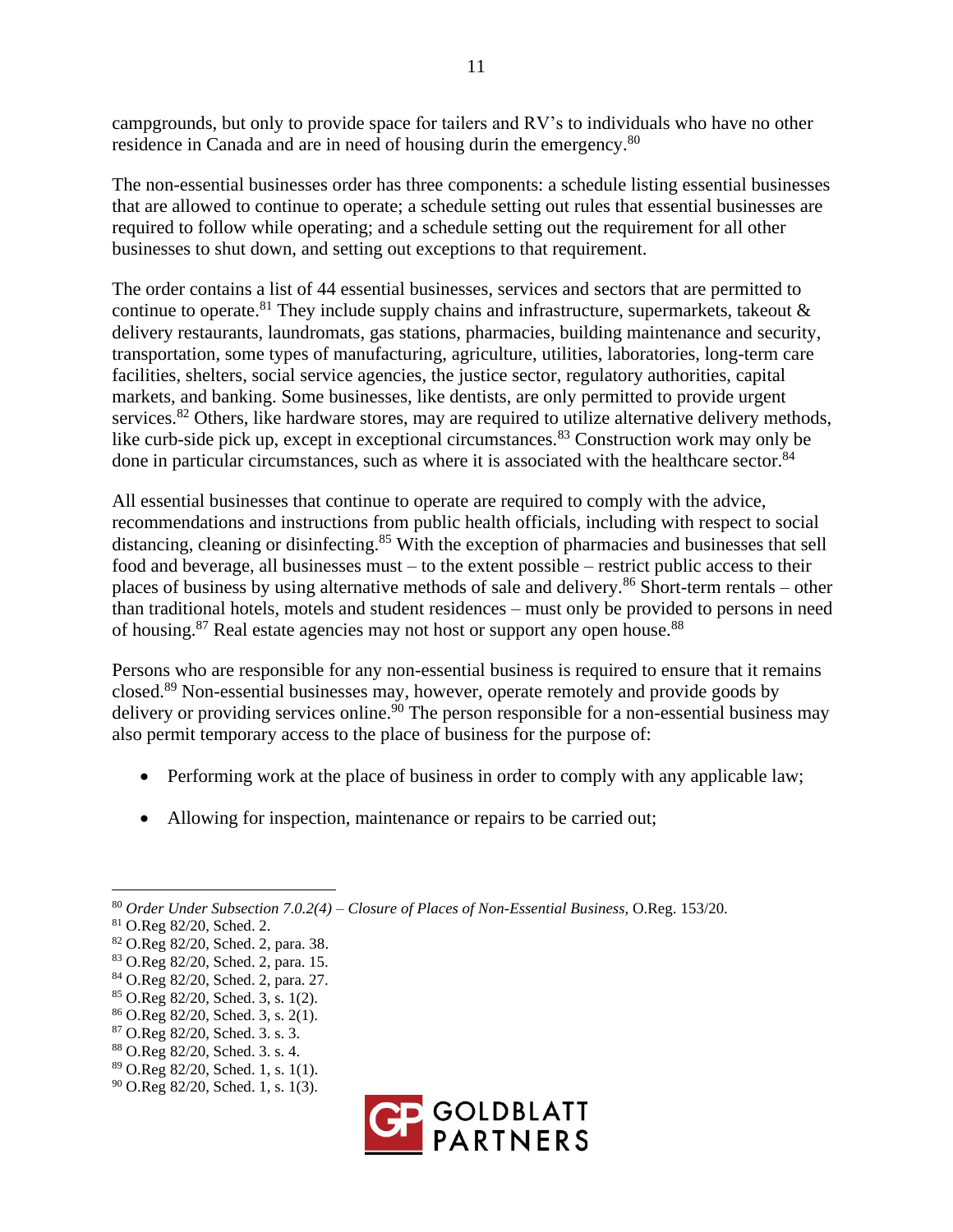- Allowing for security services to be provided at the place of business;
- Temporarily attending to access materials, goods or supplies that may be necessary for the business to be operated remotely; or
- Temporarily attending to deal with other critical matters relating to the closure of the place of business, if such matters cannot be attended to remotely.<sup>91</sup>

The order also provides that any government, or any person or publicly funded agency or organization that delivers or supports government operations and services (including in the health sector) may continue to operate in Ontario. $92$ 

Cannabis retailers are treated as a special case. Initially listed as an essential business, they were removed as part of the April 4<sup>th</sup> narrowing of the list. After push back, a separate order was issued on April 7, 2020.This order permits licensed cannabis retailers to provide delivery and curb-side (but not in-store) pick up services, subject to a number of specific operational rules.  $93$ 

# B. Orders Impacting Workplace Operations & Collective Agreements

# *Hospitals and Health Service Providers*

An order was made on March  $21<sup>st</sup>$  and makes wide-ranging changes to how health service providers deal with their employees, overriding both employment legislation and collective agreements.<sup>94</sup>

This order grants health services providers with the power to take, with respect to work deployment and staffing, any reasonably necessary measures to respond to, prevent and alleviate the outbreak of COVID-19 for patients.<sup>95</sup> The order goes on to provide a non-exhaustive list of specific measures that health services providers may take, notwithstanding any other statute, regulation, order, policy, arrangement or agreement – including collective agreements:

- Identify staffing priorities and develop, modify and implement redeployment plans. Such plans need not comply with collective agreement terms, including lay-off, seniority/service or bumping provisions, and may include:
	- $\circ$  Redeploying staff within different locations in (or between) facilities of the health service provider; 96

<sup>96</sup> O.Reg 74/20, Sched., s. 3(i)(A).



<sup>91</sup> O.Reg 82/80, Sched. 1, s. 1(2).

 $92$  O.Reg 82/20, Sched. 1, s. 1(5).

<sup>93</sup> *Order Under Subsection 7.0.2(4) of the Act – Pick Up and Delivery of Cannabis*, O.Reg. 128/20.

<sup>94</sup> *Order Made Under Subsection 7.02(4) of the Act*, O.Reg 74/20.

<sup>95</sup> O.Reg 74/20, Sched., s. 2.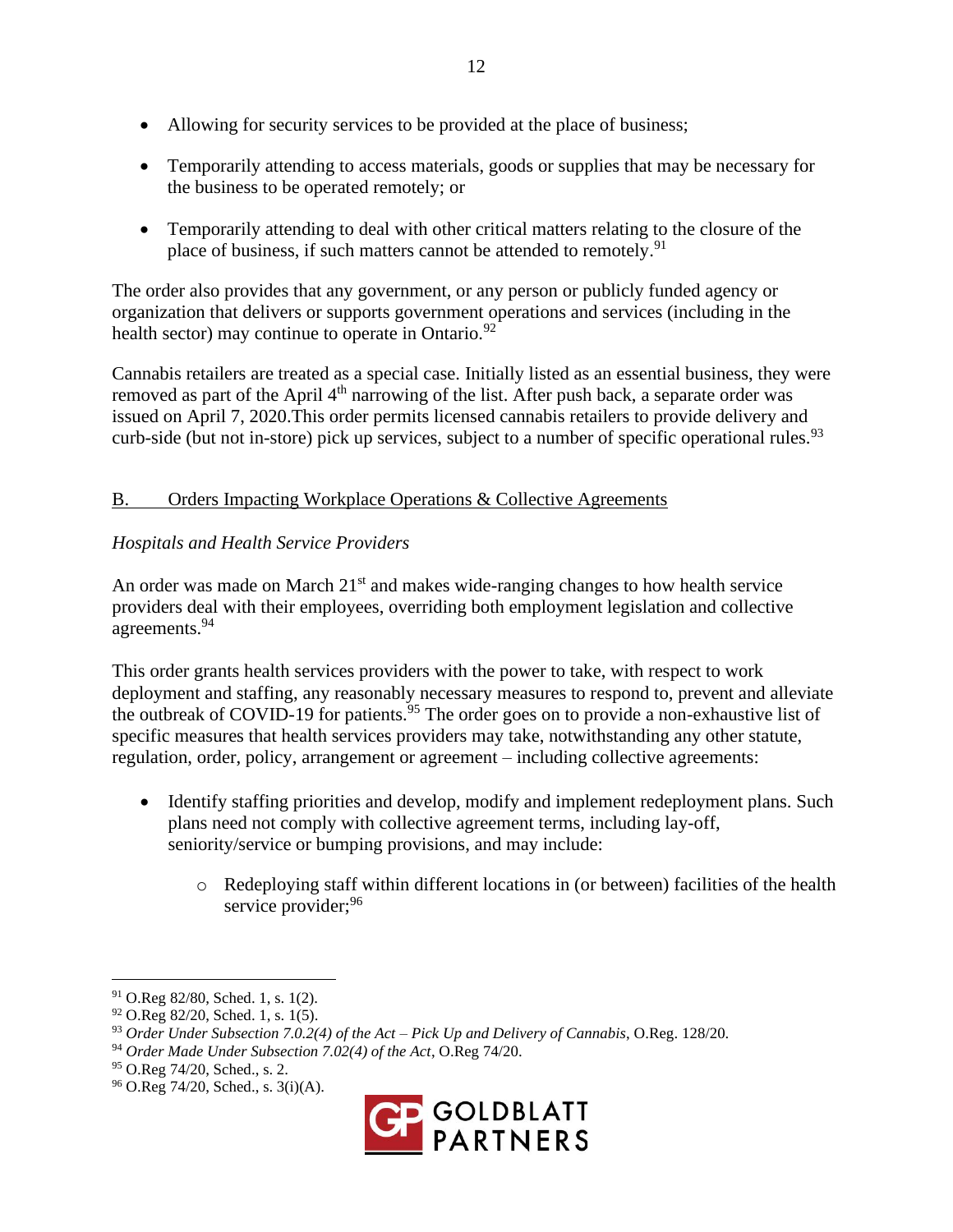- $\circ$  Redeploying staff to work in COVID-19 assessment centres;<sup>97</sup>
- $\circ$  Changing the assignment of work, including assigning non-bargaining unit employees or contractors to perform bargaining unit work;<sup>98</sup>
- $\circ$  Changing the scheduling of work or shift assignments;<sup>99</sup>
- o Deferring or cancelling vacations, absences or other leaves, regardless of whether such vacations, absences or leaves are established by statute, regulation, agreement or otherwise: $100$
- o Employing extra part-time or temporary staff or contractors, including for the purposes of performing bargaining unit work;  $101$
- $\circ$  Using volunteers to perform work, including to perform bargaining unit work;<sup>102</sup> or
- o Providing appropriate training or education as needed to staff and volunteers to achieve the purposes of a redeployment plan.<sup>103</sup>
- Conduct skills and experience inventories of staff to identify possible alternative roles in priority areas; $104$
- Require and collect information from staff or contractors about their ability to provide services for the health service provider;  $105$
- Require the provision of and collect information from staff or contractors about their likely or actual exposure to the Virus, or about any other health conditions that may affect their ability to provide services;  $106$
- Cancel or postpone services that are not related to responding to, preventing or alleviating the outbreak of the Virus;<sup>107</sup> and
- Suspend, for the duration of the Order, any grievance process with respect to any matter referred to in the Order. $108$

- <sup>106</sup> O.Reg 74/20, Sched., s. 3(iv).
- <sup>107</sup> O.Reg 74/20, Sched., s. 3(v).
- <sup>108</sup> O.Reg 74/20, Sched., s. 3(vi).



 $97$  O.Reg 74/20, Sched., s. 3(i)(B).

<sup>98</sup> O.Reg 74/20, Sched., s. 3(i)(C).

<sup>99</sup> O.Reg 74/20, Sched., s. 3(i)(D).

<sup>100</sup> O.Reg 74/20, Sched., s. 3(i)(E).

<sup>101</sup> O.Reg 74/20, Sched., s. 3(i)(F).

<sup>102</sup> O.Reg 74/20, Sched., s. 3(i)(G).

<sup>103</sup> O.Reg 74/20, Sched., s. 3(i)(H).

<sup>104</sup> O.Reg 74/20, Sched., s. 3(ii).

<sup>105</sup> O.Reg 74/20, Sched., s. 3(iii).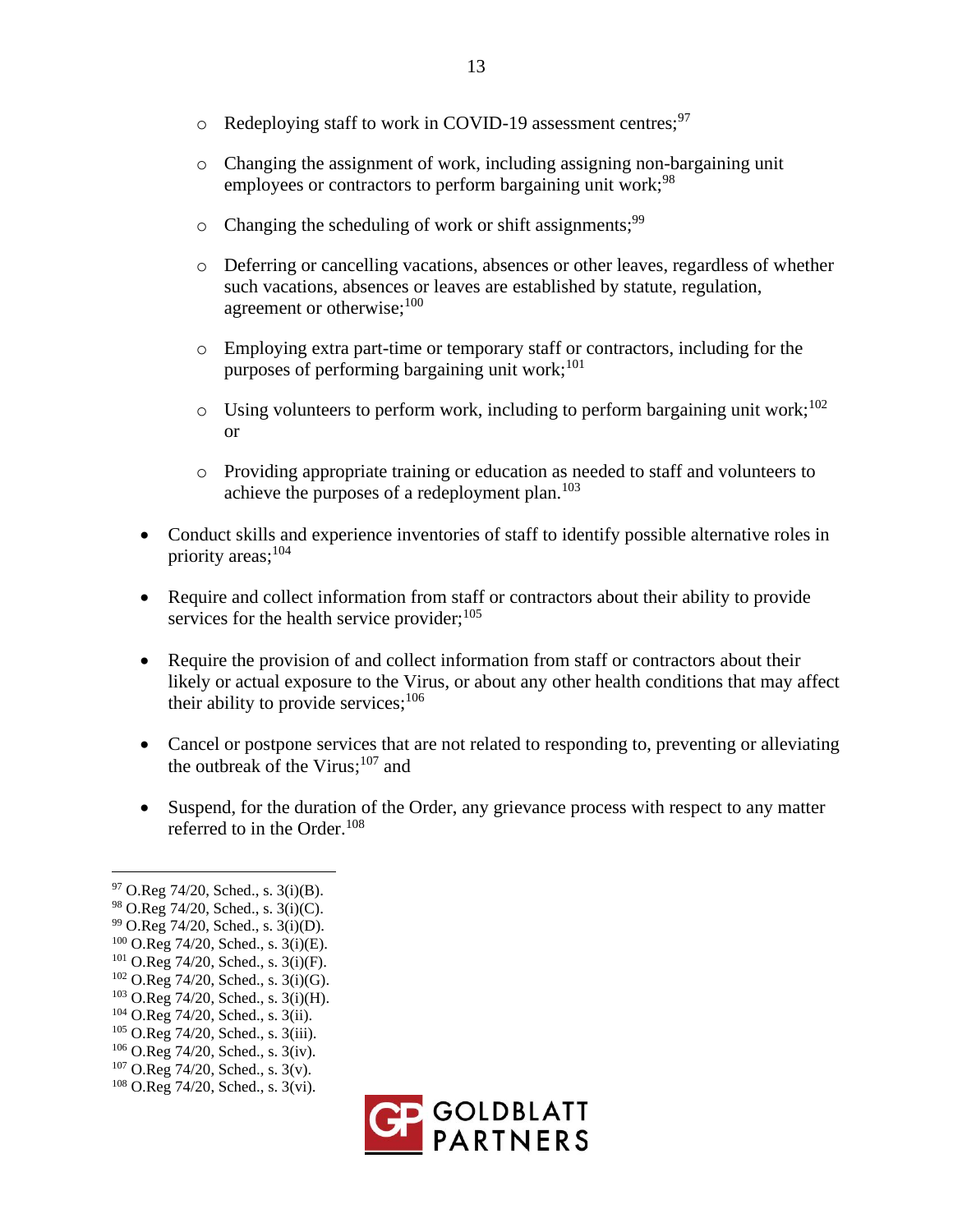#### *Long-Term Care Homes*

On March 23, 2020 a similar order was issued targeting long-term care homes.<sup>109</sup> As with the hospital order, the long-term care home order directs service providers take any reasonably necessary measures related to staffing to respond to, prevent and alleviate the COVID-19 outbreak.<sup>110</sup> To that end, providers are directed and empowered to develop, modify and implement redeployment plans that may override collective agreement terms. The order was slightly modified on April 14, 2020, to align with the prohibition, discussed below, on working at more than one long-term care home.<sup>111</sup>

The non-exhaustive list of things that may be done under such plans are identical to those set out in the hospital order (above), with the following exceptions:

- The power of re-deploying employees is only for the purpose of ensuring that they do not provide services at more than one long-term care home operated by the same provider;  $^{112}$
- The long-term care home order does not refer to redeploying staff to COVID-19 assessment centres;
- The long-term care home order refers to conducting skills inventories to identify possible alternative roles in "any area" as opposed to "priority areas", which is the language used in the hospital order; $^{113}$  and
- The long-term care home order does not refer to the cancellation or postponement of services unrelated to COVID-19.

On March 27, 2020, a second order was issued at the long-term care home sector authorizing it to engage in a range of practices that would otherwise be unlawful under the *Long-Term Care Homes Act, 2007* and its regulations.<sup>114</sup> The order authorizes licensed long-term care home operators to take any reasonably necessary measures in accordance with the order to respond to, prevent and alleviate the outbreak of COVID-19 in a long-term care home, so long as they are consistent with ensuring a safe and secure environment for residents.<sup>115</sup>

The order then authorizes operators of long-term care homes to do or refrain from doing things, notwithstanding their normal legislative, regulatory and policy obligations. The order permits the following:

<sup>115</sup> O.Reg 95/20, Sched., ss. 2, 4.



<sup>109</sup> *Order Under Subsection 7.0.2(4) of the Act – Work Deployment Measures in Long-Term Care Homes*, O.Reg 77/20.

<sup>110</sup> O.Reg 77/20, Sched. 1, s. 2.

<sup>111</sup> O.Reg 147/20.

<sup>112</sup> O.Reg 77/20, Sched. 1, s. 3(i)(A).

<sup>113</sup> O.Reg 77/20, Sched. 1, s. 3(ii).

<sup>114</sup> *Order Under Subsection 7.0.2(4) of the Act – Streamlining Requirements for Long-Term Care Homes*, O.Reg. 95/20.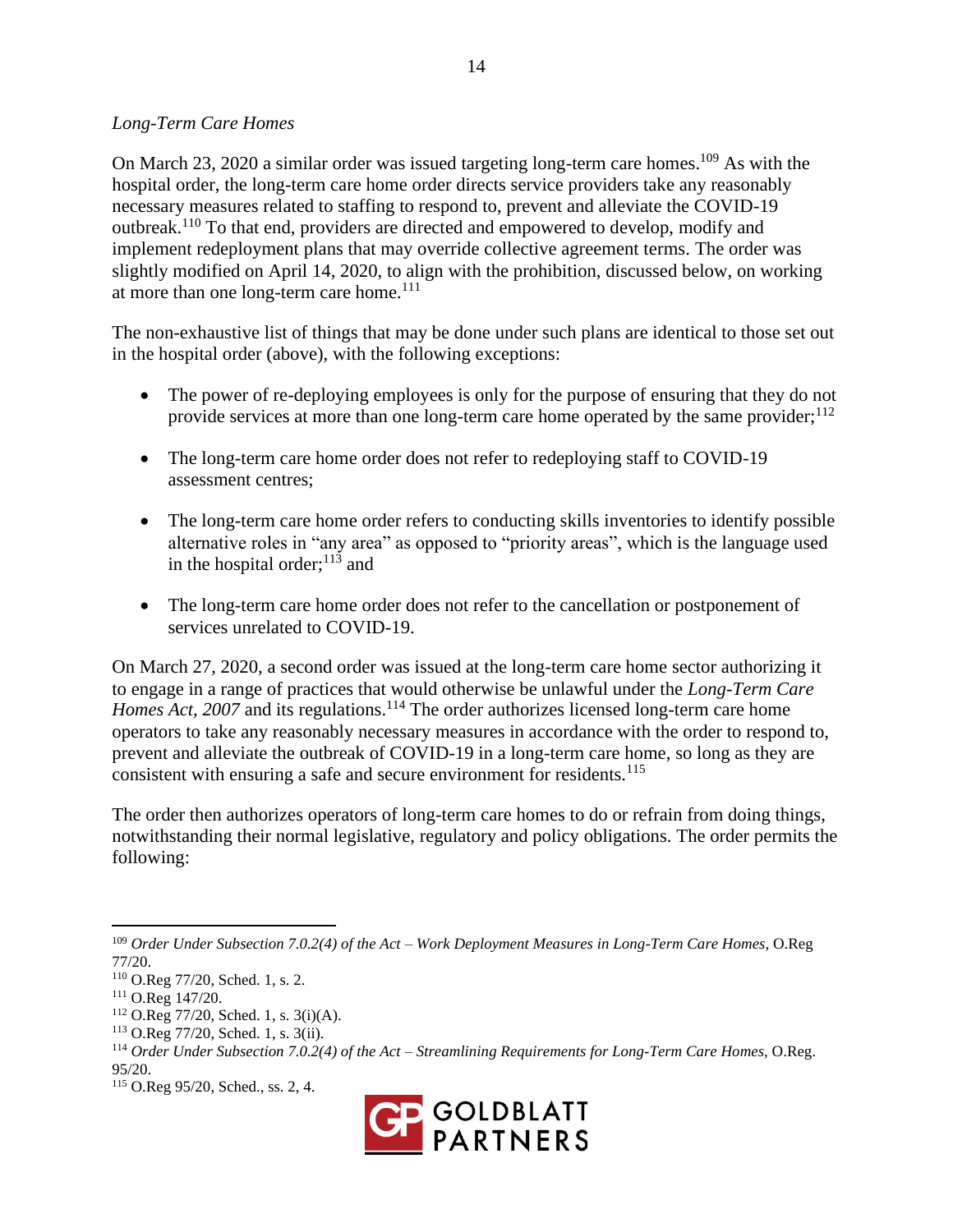- Other than "critical incident reports" under s. 107 of O.Reg. 79/10, operators are not required to make statutorily required reports to the Director of Long-Term Care Homes; $^{116}$
- Numerous documentation requirements do not need to be performed, though incidents and changes of a "significant nature" or which are required to ensure the proper care and safety of a resident must still be documented;  $117$
- Operators are not required to post any information, except for essential information, such as materials related to COVID-19 from the Ministry of Health and Long-Term Care;<sup>118</sup>
- Operators do not need to meet the minimum staffing hours for positions imposed by law. Instead, they must only ensure that "all of the care requirements associated with that position are met";<sup>119</sup>
- Staffing positions may be filled any anyone who, in the reasonable opinion of an operator, has adequate skills, training and knowledge to perform the duties required of the position.<sup>120</sup> In doing so, they are not required to comply with normal staff screening or training requirements, but are still required to adopt measures to ensure resident care and safety.<sup>[21</sup> While this order does not specifically say that this may be done in violation of collective agreements, it must be read in conjunction with the provision of the March  $23<sup>rd</sup>$ order that permits the use of part-time, temporary, contract or volunteer staff to do bargaining unit work;<sup>122</sup>
- Care conferences and patient examinations are not required to occur at the frequency required by law. They are only required to occur "based on the clinical needs of the resident" and "within a reasonable period of time after the resident's last examination" respectively; $^{123}$
- Operators may adopt "flexible practices" with respect to the administration of drugs to residents. The term "flexible practices" is not defined by the order but such practices must not provide for someone to administer a drug outside of their scope of practice, or deny a patient any right to self-administer that they may have under the applicable regulations: $124$

<sup>124</sup> O.Reg 95/20, Sched., s. 3(vii).



<sup>116</sup> O.Reg 95/20, Sched., s. 3(i)(A).

<sup>117</sup> O.Reg 95/20, Sched., s. 3(ii).

 $118$  O.Reg 95/20, Sched., s. 3(iI)(D).

<sup>119</sup> O.Reg 95/20, Sched., s. 3(iii)(B).

 $120$  O.Reg 95/20, Sched., s. 3(iII)(A).

 $121$  O.Reg 95/20, Sched., ss. 3(iii)(C)-(D).

 $122$  O.Reg 77/20, Sched., ss. 3(i)(F)-(F).

<sup>123</sup> O.Reg 95/20, Sched., s. 3(iv).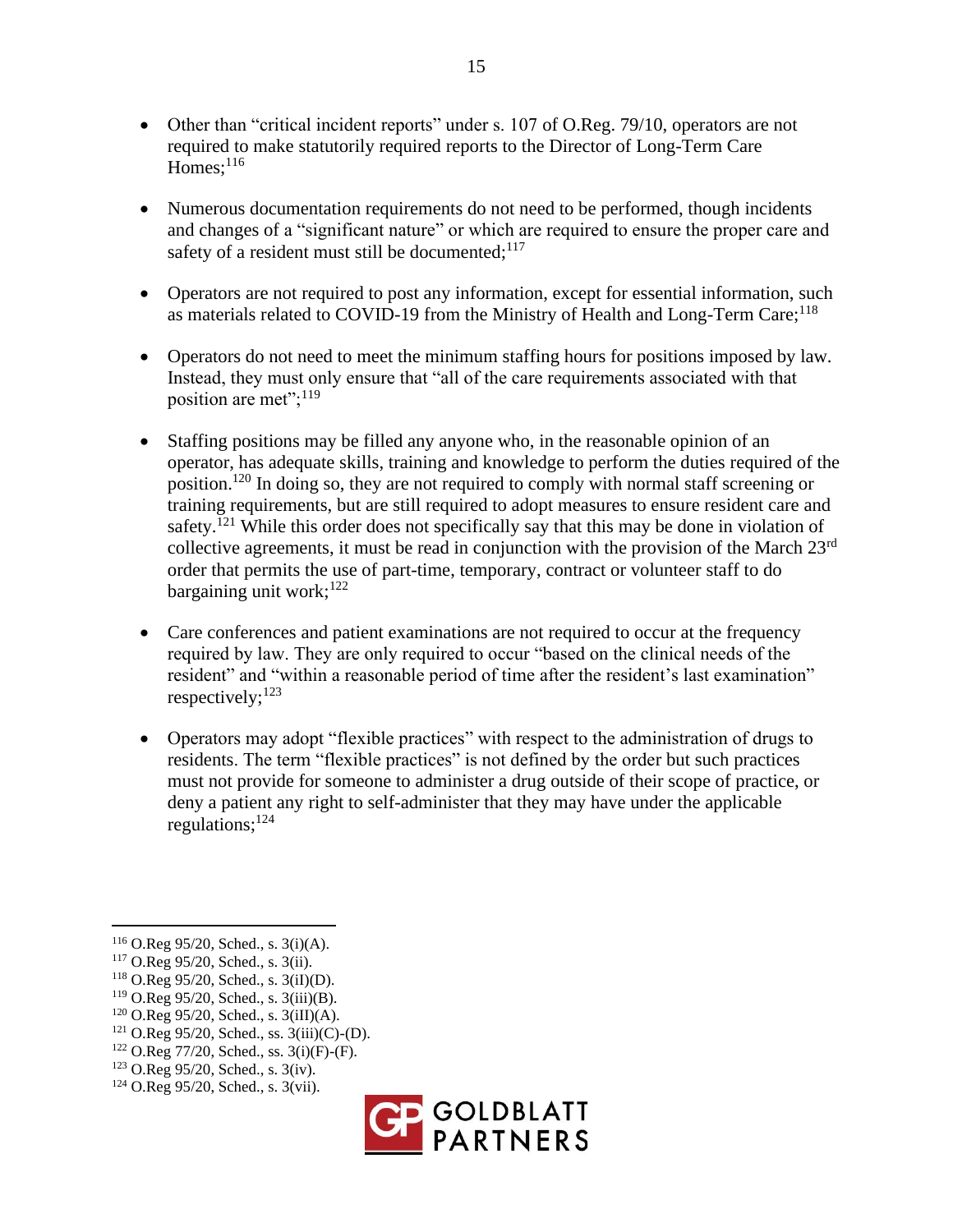- Operators are permitted to use "flexible processes" for admission, transfer and discharge or residents. The requirements to seek consent from residents under the *Long-Term Care Homes Act* does continue to apply:<sup>125</sup>
- The process for seeking the Director's approval for obtaining licenses and management orders under the *Long-Term Care Homes Act* no longer needs to be complied with unless the Director specifically requires it.<sup>126</sup>

On April 14, 2020, the government issued a third order directed at workers in long-term care homes designed to ensure that they do not work at more than one health service-related workplace at a time. $127$ 

The order applies to any employee of a long-term care home who is also an employee of a retirement home or any other "health service provider" (which includes other long-term care homes, hospitals, community health centres, hospices, family health teams, etc.).<sup>128</sup> By 5:00 pm on April 17, 2020, these workers must inform each of their health system and retirement home employers that they are subject to the order.<sup>129</sup>

Starting at 12:01 am on April 22, 2020, workers subject to the order are prohibited from working as an employee of more than one health system provider or retirement home. Where their employer operates more than one long-term care home, they may only work at one location.<sup>130</sup> Employers have a corresponding duty to ensure that workers do not work at other health service providers or retirement homes.<sup>131</sup> The employee's obligation under this order overrides any provision of a collective agreement.<sup>132</sup>

The order contains provisions that appear designed to protect long-term care home employees from negative employment consequences. The order states that employees subject to it are also subject to the provision of the *EMCPA* that protects persons from termination of employment when they provide work pursuant to an emergency order.<sup>133</sup> The preamble to the order also makes reference to section 50.1 of the *Employment Standards Act, 2000*, which provides job protected leaves for workers unavailable to work for certain reasons related to designated infectious diseases such as  $\text{COVID-19.}^{134}$ 

- <sup>131</sup> O.Reg. 146/20, Sched. 1, s. 6.
- $132$  O.Reg. 146/20, Sched. 1, s. 5(b).
- <sup>133</sup> O.Reg. 146/20, Sched. 1, s. 5(a), referring to *EMCPA*, s. 7.0.2(6).
- <sup>134</sup> For more information on s. 50.1 of the *ESA*, see [these](https://goldblattpartners.com/blog/experience/publications/post/dan-sheppard-reviews-bill-186/) [resources](https://goldblattpartners.com/wp-content/uploads/COPING-WITH-COVID-March-31.pdf) from Goldblatt Partners.



<sup>125</sup> O.Reg 95/20, Sched., s. 3(v).

<sup>126</sup> O.Reg 95/20, Sched., s. 3(vi).

<sup>127</sup> *Order Under Subsection 7.0.2(4) of the Act – Limiting Work to a Single Long-Term Care Home*, O.Reg. 146/20.

 $128$  O.Reg. 146/20, Sched. 1, s. 3(1).

<sup>129</sup> O.Reg. 146/20, Sched. 1, ss. 3(2)-(3).

<sup>130</sup> O.Reg. 146/20, Sched. 1, s. 4.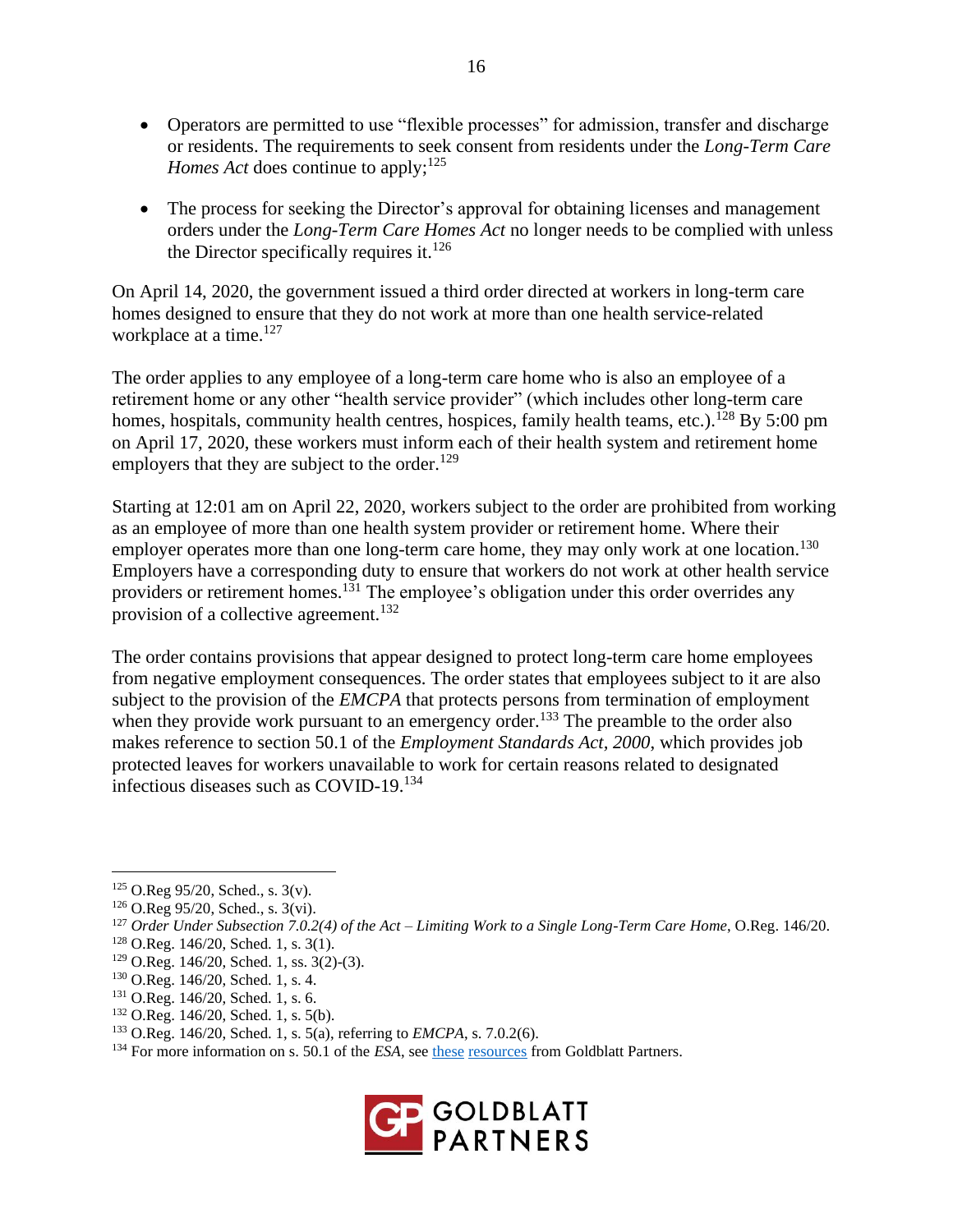#### *Water and Sewage Systems*

On March 23, 2020, the same day that the first long-term care home order was issued, a second order was issued targeting the Drinking Water System and Sewage/Wastewater systems. This order was similar to the hospital and first long-term care home order, but went further to override a variety of licensing requirements established by law.<sup>135</sup>

Municipal drinking water systems are authorized to take measures with respect to work deployment and staffing to respond to operational challenged posed by COVID-19 to the extent that the measures are necessary to ensure the provision of safe drinking water.<sup>136</sup> Municipalities are authorized to take similar measures where necessary to ensure a sewage works is properly operated.<sup>137</sup>

As with hospitals and long-term care homes, water and sewage systems are authorized to take a variety of specific actions, notwithstanding the terms of a collective agreement, or a statute, regulation, policy or arrangement.<sup>138</sup> The non-exhaustive list of things that may be done under such plans are identical to those set out in the long-term care order (above), with the following exceptions:

- As with the hospital order, the water and sewage order refers to skills inventories to identify possible alternative rules in "priority areas", not "any area" as is the case for long-term care homes;<sup>139</sup> and
- Operators are authorized to provide supports and services to staff and contractors to enable them to continue to carry out their duties to operate drinking water systems and sewage works.<sup>140</sup>

With respect to drinking water systems, the order overrides a number of provisions of the *Safe Drinking Water Act, 2002*<sup>141</sup> and its associated *Certification of Drinking Water System Operators and Water Quality Analysis* regulation<sup>142</sup> related to training, licensing and approval of system operators, overall responsible operators, and supervisors. Under the order, a system may be operated by professional engineers, certain former certificate holders, or certain workers in job classification who have a minimum of 5 years' experience working on a particular subsystem.<sup>143</sup> The order also provides that existing certifications set to expire while the order is in effect are automatically extended.<sup>144</sup> Finally, the order permits required testing to be done by persons not

<sup>144</sup> O.Reg 75/20. Sched. 1, s. 2.



<sup>135</sup> *Order Under Subsection 7.0.2(4) of the Act – Drinking Water Systems and Sewage Works*, O.Reg. 75/20.

<sup>136</sup> O.Reg 75/20, Sched. 1, s. 5.

<sup>137</sup> O.Reg 75/20, Sched. 2, s. 4.

<sup>138</sup> O.Reg 75/20. Sched. 1, s. 6 & Sched. 2, s. 5.

<sup>139</sup> O.Reg 75/20. Sched. 1, s. 6(b) & Sched. 2, s. 5(b).

 $140$  O.Reg 75/20. Sched. 1, s. 6(e) & Sched. 2, s. 5(e).

<sup>141</sup> SO 2002, c. 32, ss. 11(1)3, 5.

<sup>142</sup> O.Reg 128/04, ss. 22, 23, 25.

<sup>143</sup> O.Reg 75/20. Sched. 1, s. 1.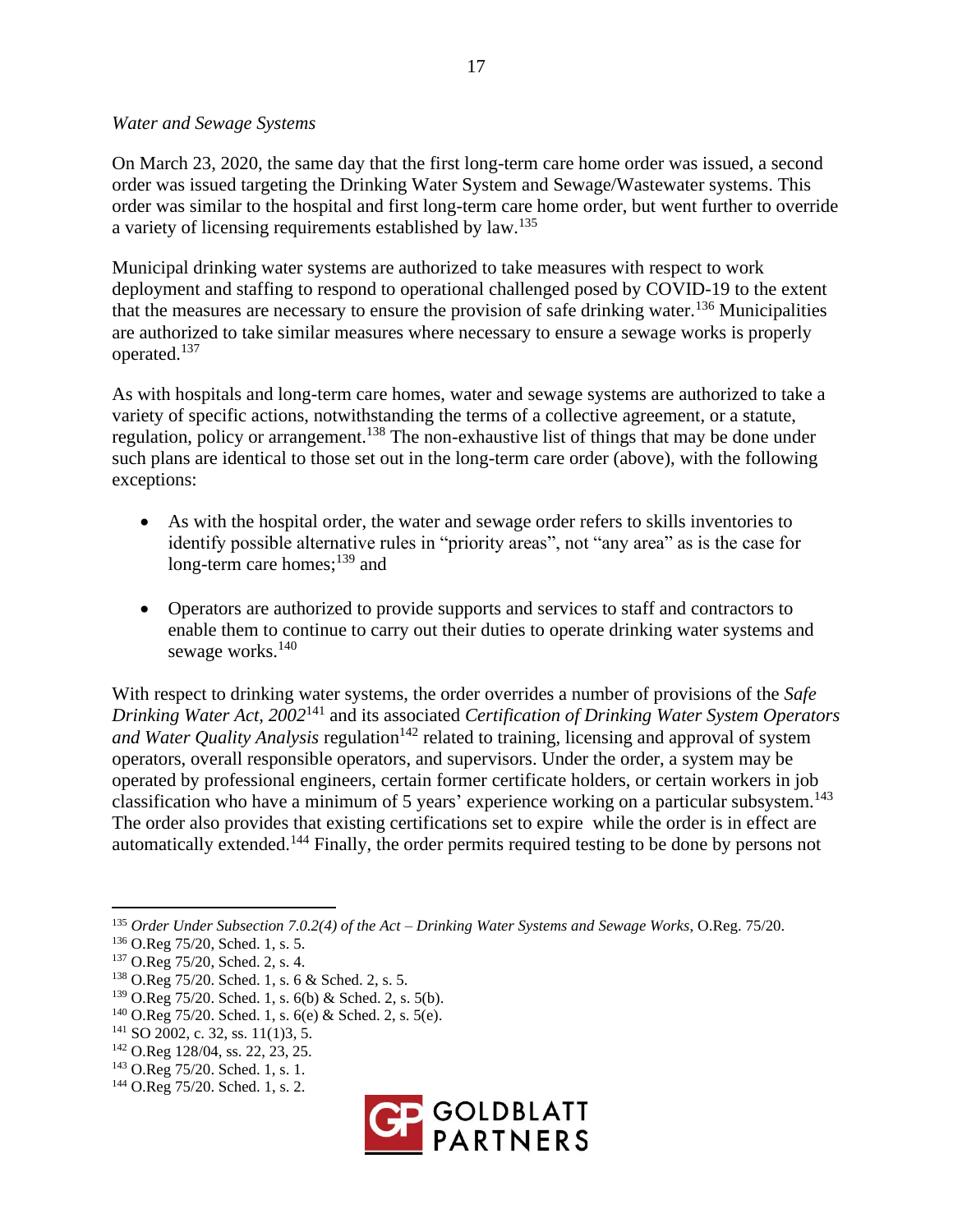normally authorized to conduct such testing, so long as they receive training to do so, work under the supervision of a certified operator and advises them of all test results.<sup>145</sup>

The order contains a substantially similar set of exceptions to rules established under the *Ontario Water Resources Act*<sup>146</sup> and the *Licensing of Sewage Works Operators* regulation,<sup>147</sup> with respect to who may operate a wastewater treatment facility or a wastewater collection facility and the automatic extension of expiring certificates.<sup>148</sup> It does not contain parallel rules with respect that loosen the rules respecting who many conduct certain kinds of tests.

## *Traffic Management*

The March 27, 2020 order respecting traffic management also contains provisions that authorize actions contrary to collective agreements. The Ministry of Transportation is authorized to assign MTO officers to perform duties related to any provision of the order notwithstanding the provisions of a collective agreement.<sup>149</sup>

## *Boards of Health*

On April 1, 2020, an emergency order was issued dealing with work deployment measures for Boards of Health in Ontario.<sup>150</sup> It is substantially similar to the hospital and long-term care home orders, particularly in its direction to permit Boards of Health to take any reasonably necessary measures related to work deployment and staffing to respond to, prevent and alleviate COVID-19.<sup>151</sup>

As with the hospital and the first long-term care orders, the boards of health order contains a non-exhaustive list of specific measures that may be taken, notwithstanding the terms of any law, regulation, or collective agreement.<sup>152</sup> It's terms are essentially identical to those in the hospital and long-term care orders, including the ability to use non-bargaining unit workers and volunteers to do bargaining unit work,<sup>153</sup> cancelling vacations and leaves and changing shift assignments, <sup>154</sup> and re-deploying workers to different job sites.<sup>155</sup> Boards may suspend the operation of the grievance procedure with respect to matters under the order.<sup>156</sup>

- <sup>155</sup> O.Reg 116/20, Sched. 1, s. 3(1)(i).
- <sup>156</sup> O.Reg 116/20, Sched. 1, s. 3(6).



<sup>145</sup> O.Reg 75/20. Sched. 1, s. 3.

<sup>146</sup> RSO 1990, c. O.40.

<sup>147</sup> O.Reg. 129/04, ss. 14, 15, 17.

<sup>148</sup> O.Reg 75/20. Sched. 2, ss. 1-2.

<sup>149</sup> O.Reg. 89/20, Sched. 1, s. 5.

<sup>150</sup> *Order Under Subsection 7.0.2(4) of the Act – Work Deployment Measures for Boards of Health*, O.Reg. 116/20.

<sup>151</sup> O.Reg 116/20, Sched. 1, s. 2.

<sup>&</sup>lt;sup>152</sup> O.Reg 116/20, Sched. 1, ss. 3-4.

 $153$  O.Reg 116/20, Sched. 1, ss. 3(1)(ii), (v), (vi).

<sup>154</sup> O.Reg 116/20, Sched. 1, ss. 3(1)(iii), (iv).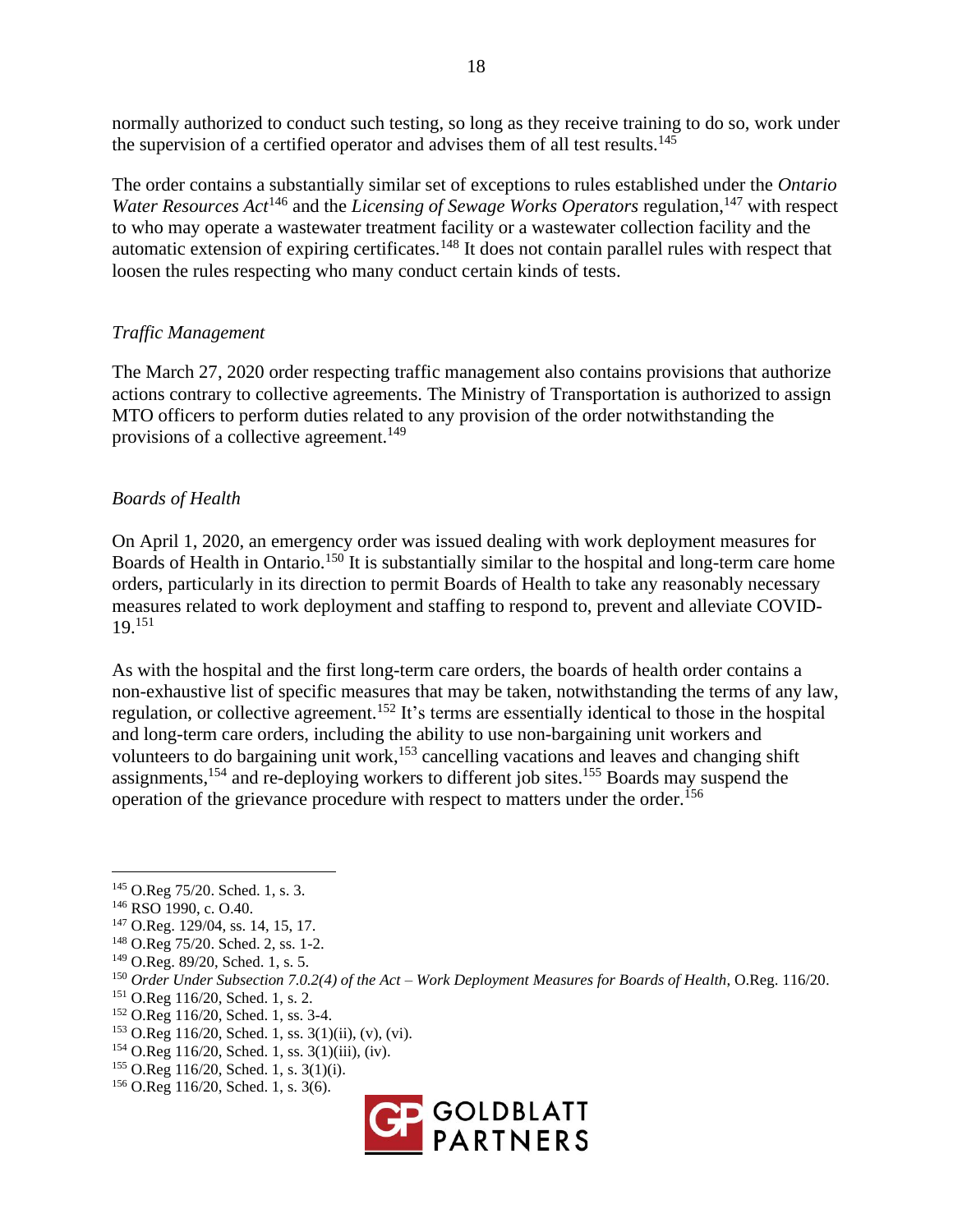The order does not make reference to re-deploying workers to COVID assessment centres as the hospital order does. The order's language on conducting skills and experience inventories of workers uses hospital order's language of "priority areas" rather than the long-term care home's language of "any area".<sup>157</sup> Other differences in the structure of the order appear to reflect an evolving drafting style, and likely does not indicate other substantive differences in the order's scope or impact.<sup>158</sup>

#### *Retirement Homes*

On April 2, 2020, an emergency order was issued dealing with work deployment measures in retirement homes.<sup>159</sup> While sharing many similarities with the hospital, boards of health and the first long-term care homes orders, the retirement homes order has several additional features not found in those orders.

As with the other orders, operators of retirement homes are directed to take any reasonably necessary measures related to work deployment and staffing to respond to, prevent and alleviate COVID-19.<sup>160</sup> They are given the same non-exhaustive list of steps that they make take, notwithstanding collective agreement terms.<sup>161</sup> This includes conducting skills and experience inventories to identify alternative roles for staff in "priority areas".<sup>162</sup>

In addition, retirement homes are exempted from the following requirements:

- Conducting screening and criminal record checks of potential new staff and volunteers under s. 64 of the *Retirement Homes Act, 2010*; 163
- Reporting an outbreak of COVID-19 in their facility to the Retirement Homes Authority. This is replaced by an obligation to report such an outbreak to the local medical officer of health: $164$
- Conducting interdisciplinary care conferences that are not related to responding to, preventing or alleviating the outbreak of COVID-19;<sup>165</sup> and

<sup>165</sup> O.Reg. 118/20. Sched. 1, s. 3(6).



<sup>157</sup> O.Reg 116/20, Sched. 1, s. 3(2).

<sup>&</sup>lt;sup>158</sup> For example, the numbering system used in this order is slightly different than in previous orders, and a reference to overriding collective agreement provisions - while using identical language - is shifted to the end of the order. <sup>159</sup> *Order Under Subsection 7.0.2(4) of the Act – Work Deployment Measures in Retirement Homes*, O.Reg. 118/20.

<sup>160</sup> O.Reg. 118/20, Sched. 1, s. 2.

<sup>161</sup> O.Reg. 118/20, Sched. 1, ss. 3-4.

<sup>162</sup> O.Reg. 118/20, Sched. 1, s. 3(2).

<sup>163</sup> O.Reg. 118/20, Sched. 1, s. 3(1)(vi).

<sup>164</sup> O.Reg. 118/20, Sched. 1, s. 3(5); *General*, O.Reg. 166/11, s. 27(5).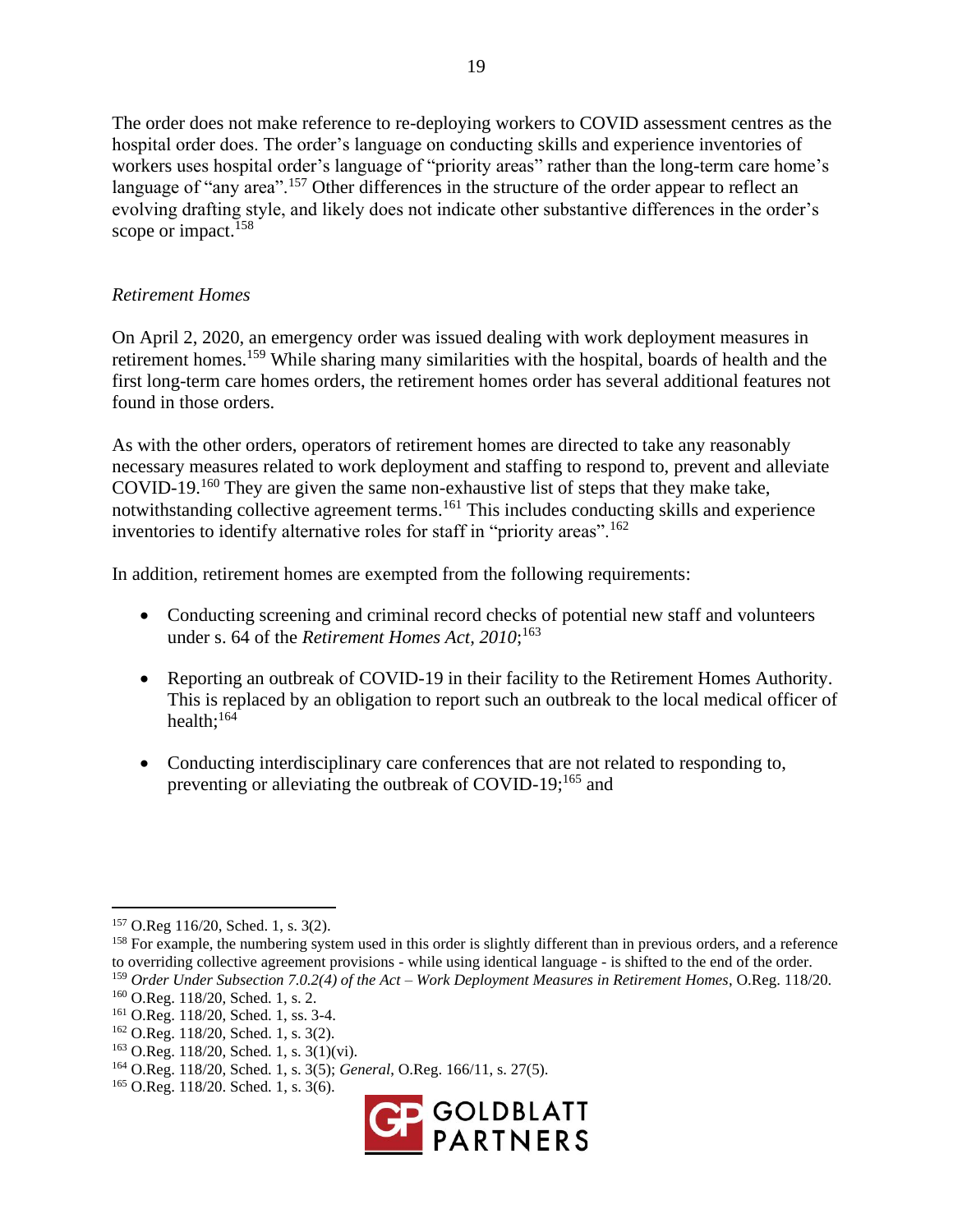• The obligation to document or post new information, except for documenting incidents of a serious nature or where necessary to ensure proper care and safety of residents.<sup>166</sup>

The order goes on to provide that, notwithstanding anything that it may contain, retirement homes are required to comply with any applicable guidance given by the Chief Medical Officer of Health, or directives issued under the *Health Protection and Promotion Act*, and that nothing in the order derogates from the responsibility to ensure a safe and secure environment for residents.<sup>167</sup>

A second order impacting retirement homes was issued on April 9, 2020, which relates to agreements with hospitals for the provision of temporary accommodation and care for current or discharged patients.<sup>168</sup> The purpose of the order is to avoid certain labour relations consequences that might otherwise flow from agreements whereby retirement homes are used as facilities to care for patients in order to alleviate hospital overcrowding. Under the order, such an agreement would not:

- Impact whether the hospital or the retirement home constituted a "hospital" for the purposes of the *Hospital Labour Disputes Arbitration Act*; 169
- Impact whether the hospital and the retirement home constituted a single employer for the purposes of s. 1(4) of the *Labour Relation Act, 1995*; <sup>170</sup> or
- Impact whether the hospital or the retirement home has sold part of their business for the purposes of s. 69 of the *Labour Relations Act, 1995*. 171

The order makes clear that it is only the entering into such an arrangement that does not casue these labour relations consequences. For example, a retirement home that was already a "hospital" for the purposes of *HLDAA* remains a hospital, and could become a hospital for reasons unrelated to entering into the kind of arrangement described in the order.<sup>172</sup>

A third order targeting retirement homes was issued on April 16, 2020, which prohibits employees in this sector from working for more than one retirement home or for other health service providers.<sup>173</sup> The rules that are imposed by the order are similar to those that were implemented in the Long-Term Care Home sector in April 14<sup>th</sup>. All retirement home employees are required to inform their employer of any other retirement home or health service provider that they are employed by, and must do so by 9am on April 20, 2020.<sup>174</sup> Starting at 12:01am on

<sup>174</sup> O.Reg 158/20, Sched. 1, s. 3(2).



<sup>166</sup> O.Reg. 118/20. Sched. 1, s. 3(8).

<sup>167</sup> O.Reg. 118/20. Sched. 1, ss. 5-6.

<sup>168</sup> *Order Under Subsection 7.0.2(4) of the Act – Agreements Between Health Service Providers and Retirement Homes*, O.Reg. 140/20.

<sup>169</sup> O.Reg 140/20, Sched. 1, s. 3(1)1.

<sup>170</sup> O.Reg 140/20, Sched. 1, s. 3(1)2.

<sup>&</sup>lt;sup>171</sup> O.Reg 140/20, Sched. 1, s. 3(1)3.

<sup>172</sup> O.Reg 140/20, Sched. 1, s. 3(2).

<sup>173</sup> *Order Under Subsection 7.0.2(4) of the Act – Limiting Work to a Single Retirement Home*, O.Reg. 158/20.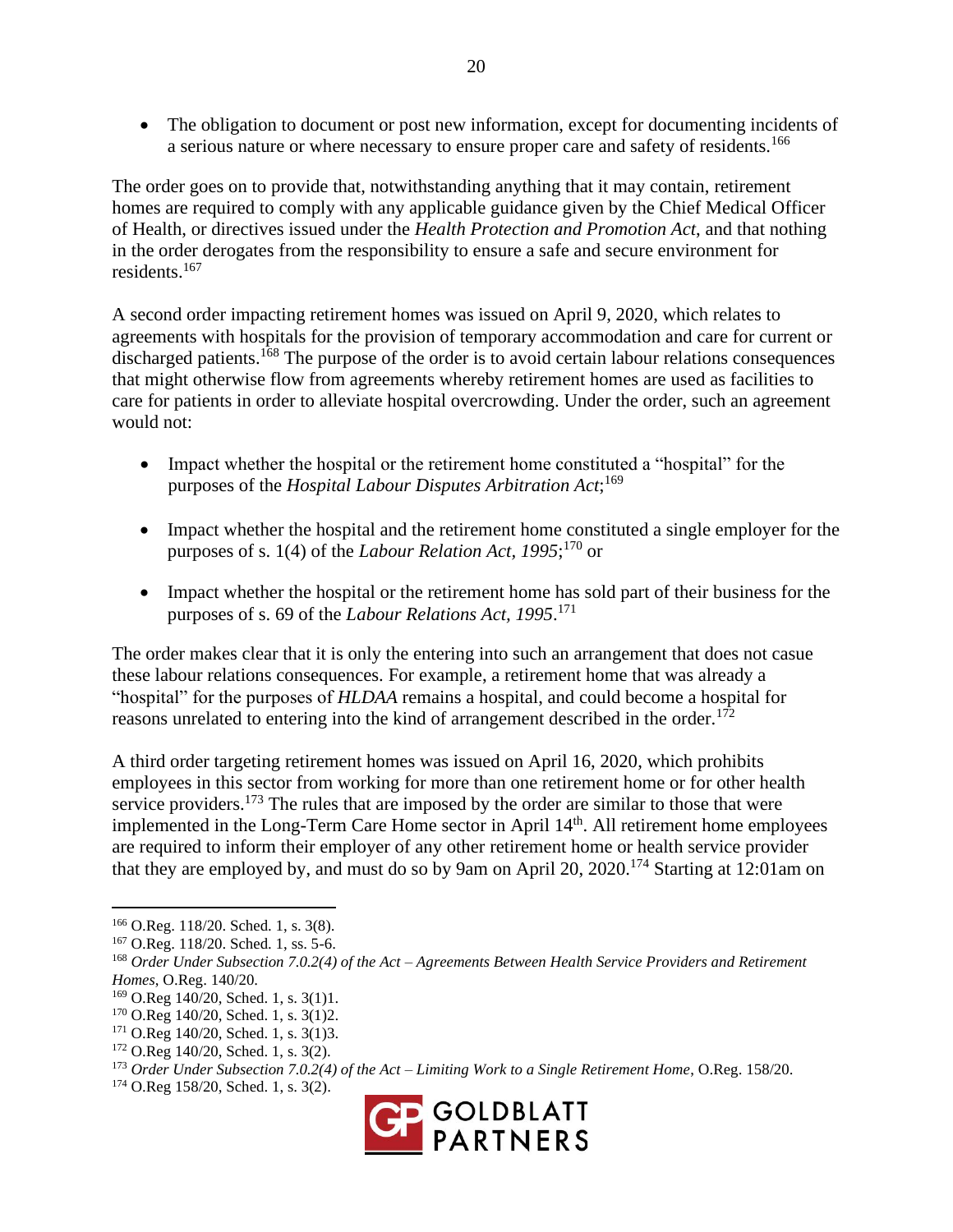April 22, 2020, retirement home workers may not also perfor work at another retirement home (whether or not operated by the same employer) or a health service provider (hospitals, longterm care homes, etc.). $175$ 

As with the long-term care homes order, this order provides that the employee must comply with the order notwithstanding the terms of a collective agreement. <sup>176</sup> The order also contains the same type of language that appears to protect retirement home workers from being terminated from employment for complying with the order.<sup>177</sup>

In the event of a conflict between this order, and the first retirement home order dealing with deployment and staffing, this order prevails.<sup>178</sup> This means that a retirement home operator's power to implement deployment plans would not, for example, allow them to re-deploy a worker to work at two different sites.

## *Service Agencies for Developmentally Delayed Adults*

On April 3, 2020, a similar order was issued for service agencies as defnied in the *Services and Supports to Promote the Social Inclusion of Persons with Developmental Disabilities Act, 2018*. <sup>179</sup> These service providers are directed to reasonably necessary measures related to deployment and staffing to respond to COVID-19, including the same list of specific measures that it may take notwithstanding relevant collective agreement provisions.<sup>180</sup> The order uses the "any area" language contained in the long-term care home order in its provision respecting skills inventories.<sup>181</sup>

As with the retirement homes order, this order grants service providers with extensive exemptions to ordinary statutory obligations, while maintaining a general duty to ensure a safe and security environment for persons with a developmental disability.<sup>182</sup> Specifically, service providers:

• Are not required to make reports to the Ministry of Children, Community and Social Services other than serious occurrence reports; $183$ 

<sup>183</sup> O.Reg 121/20, Sched. 1, s. 5(1).



<sup>175</sup> O.Reg 158/20, Sched. 1, ss. 4, 6.

<sup>176</sup> O.Reg 158/20, Sched. 1, s. 5(b).

 $177$  O.Reg 158/20, preamble para. 3 and Sched. 1, s. 5(a).

<sup>178</sup> O.Reg 158/20, Sched. 1, s. 8.

<sup>179</sup> *Order Under Subsection 7.0.2(4) of the Act – Service Agencies Providing Services and Supports to Adults with Developmental Disabilities*, O.Reg. 121/20.

<sup>180</sup> O.Reg 121/20, Sched. 1, ss. 2-4.

<sup>181</sup> O.Reg 121/20, Sched. 1, s. 3(2).

<sup>182</sup> O.Reg 121/20, Sched. 1, s. 6.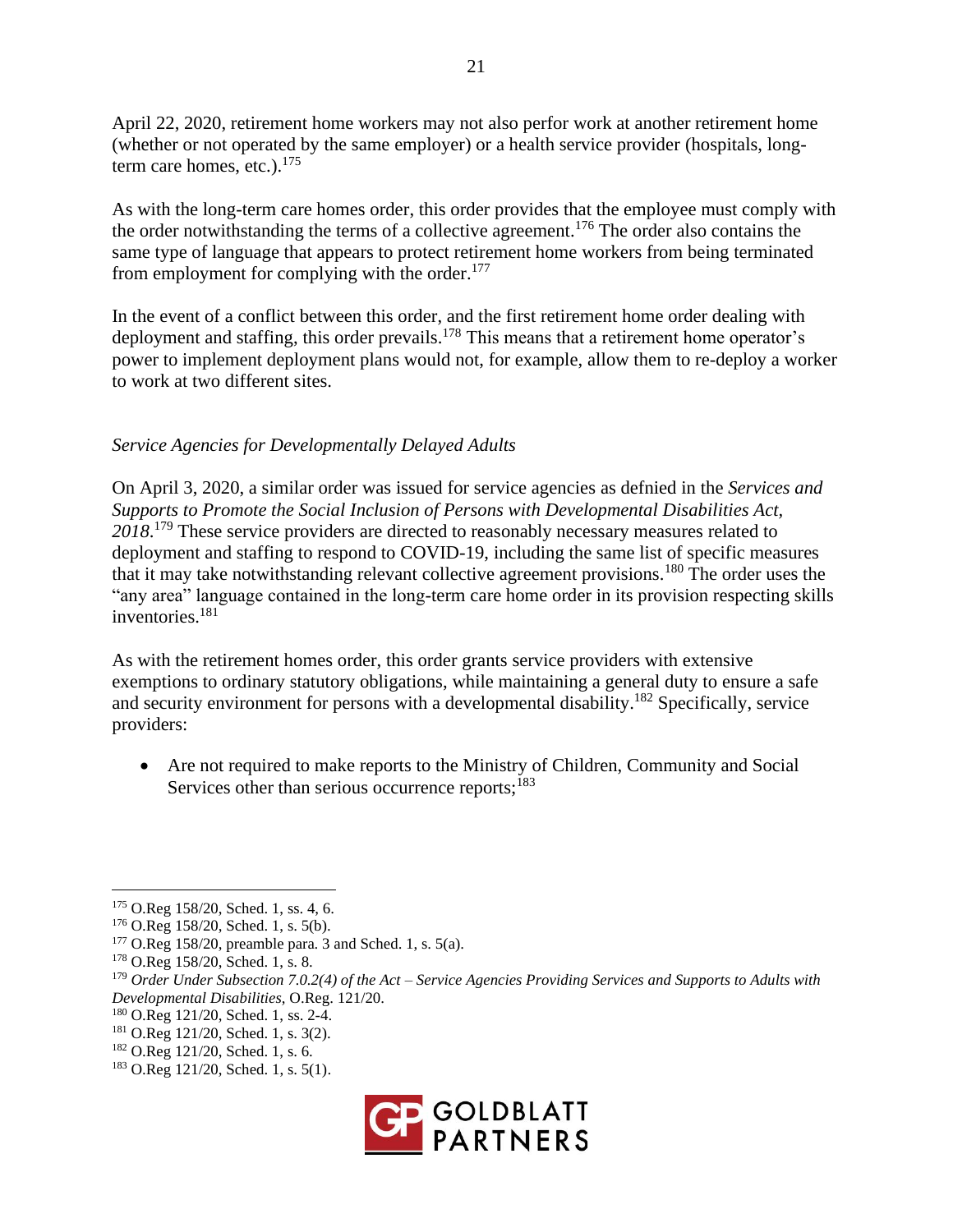- Are largely exempted from documentarion requirements where it is not necessary to ensure the safety, security and well-being of persons receiving services and supports. A list of documenting that remains mandatory is set out;  $184$
- Are not required to conduct a review of behavior support plans of individuals with challenging behavior, inless there are sigifniciant changes related to the use of intrusive behavior intervention strategies; $185$
- May adjust staffing levels and other measures to address safety, security and wellbeing of service recipients when providers are not able to maintain support staff at the level identified in the person's individual support plan;  $186$
- May defer criminal background checks for new staff and volunteers, provided that they adopt appropriate measures to ensure the safety of persons with developmental disabilities:<sup>187</sup>
- Are relieved of most of the requiremnts to provide orientation training to members of their board of directors and to persons with developmental disabilities;<sup>188</sup>
- Are relieved of most of the specific training and orientation requirements for staff members. Staff must still be sufficiently trained to meet the specific needs of the individual(s) they work with. Physical retraints may only be used by staff who meet the training requirements set out in the relevant regulations;<sup>189</sup>
- May defer refresher and re-certification training for staff, including theory and practice of physical restraint holds;<sup>190</sup> and
- Are not required to meet the specific regulatory standards for alternate residential arrangements, but must still adopt measures to ensure the health and safety of persons receiving service. 191

<sup>191</sup> O.Reg 121/20, Sched. 1, s. 5(13).



<sup>184</sup> O.Reg 121/20, Sched. 1, ss. 5(3)-(4).

<sup>185</sup> O.Reg 121/20, Sched. 1, s. 5(5).

<sup>186</sup> O.Reg 121/20, Sched. 1, s. 5(6).

<sup>187</sup> O.Reg 121/20, Sched. 1, s. 5(7).

 $188$  O.Reg 121/20, Sched. 1, ss. 5(8), (11).

<sup>189</sup> O.Reg 121/20, Sched. 1, s. 5(9).

<sup>190</sup> O.Reg 121/20, Sched. 1, s. 5(10).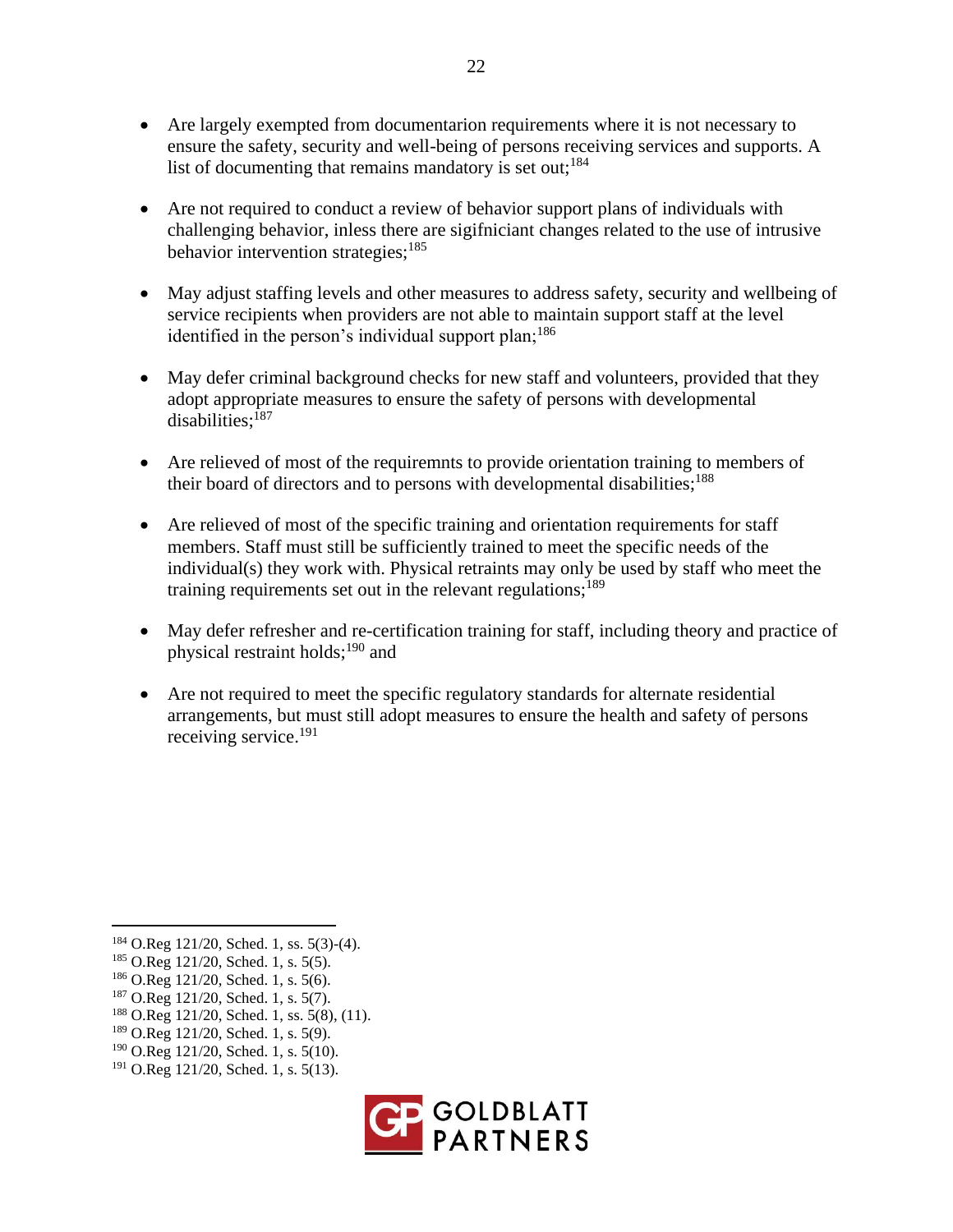#### *Police Services*

On April 8, 2020, an emergency order was issued relieving against some rules related to use of force and firearms training for police officers.<sup>192</sup> Under the *Equipment and Use of Force* regulation under the *Police Services Act*, police officers are required to complete training courses on use of force and firearms before they may use use of force or cary a firearm, respectively.<sup>193</sup> Normally police officers are required to re-take these courses periodically.<sup>194</sup> The emergency order permits chiefs of police to authorize officers to perform duties that may involve the use of force or carrying a firearm so long as the officer had taken the relevant courses within the previous two years. This power may be exercised notwithstanding any other statute, regulation policy or agreement, including the terms of a collective agreement.<sup>195</sup>

#### *Residential and Crisis Line Service Agencties for Victims of Violence Against Women*

On April 14, 2020, the government issued an order related to staffing and deployment for agencies that provide residential and crisis line services under Ontario's Violence Against Women Support Services program or the Anti-Humn Trafficking Community Supports program.<sup>196</sup> This order is broadly similar to other staffing and deployment orders issued under the *EMCPA*. However, whereas other orders *require* their subject (hospitals, long-term care homes, etc.) to take all reasonably necessary measures related to staffing and deployment to respond to and alieviate the oubreak of COVID-19, this order only *authorizes* such measures.<sup>197</sup>

That said, in practice this may make relatively little difference. Under this order service agencies are authorized to take the same kinds of actions notwithstanding collective agreement provisions as are authorized under the other emergency orders discussed above.<sup>198</sup>

#### *District Social Services Administration Boards*

On April 16, 2020, the government issued a order related to staffing and deployment for district social services administration boards.<sup>199</sup> These are entities responsible for delivering various

<sup>199</sup> *Order Under Subsection 7.0.2(4) of the Act – Work Deployment Measures for District Social Services Administrations Boards*, O.Reg. 154/20.



<sup>192</sup> *Order Under Subsetion 7.0.2(4) of the Act – Use of Force and Firearms in Policeing Services*, O.Reg. 132/20.

<sup>193</sup> *Equipment and Use of Force*, RRO 1990, Reg. 926, s. 14.2.

<sup>&</sup>lt;sup>194</sup> In the case of firearms training, the regulation itself requires annual re-certification: RRO 1990, Reg. 926, s. 14.2(2).

<sup>195</sup> O.Reg 132/20, Sched. 1, ss. 2-3.

<sup>196</sup> *Work Deployment Measures for Service Agencies Providing Violence Against Women Residential Services and Crisis Line Services*, O.Reg. 145/20.

<sup>&</sup>lt;sup>197</sup> O.Reg 145/20, Sched. 1, s. 2(1).

<sup>198</sup> O.Reg 145/20, Sched. 1, ss. 3-4.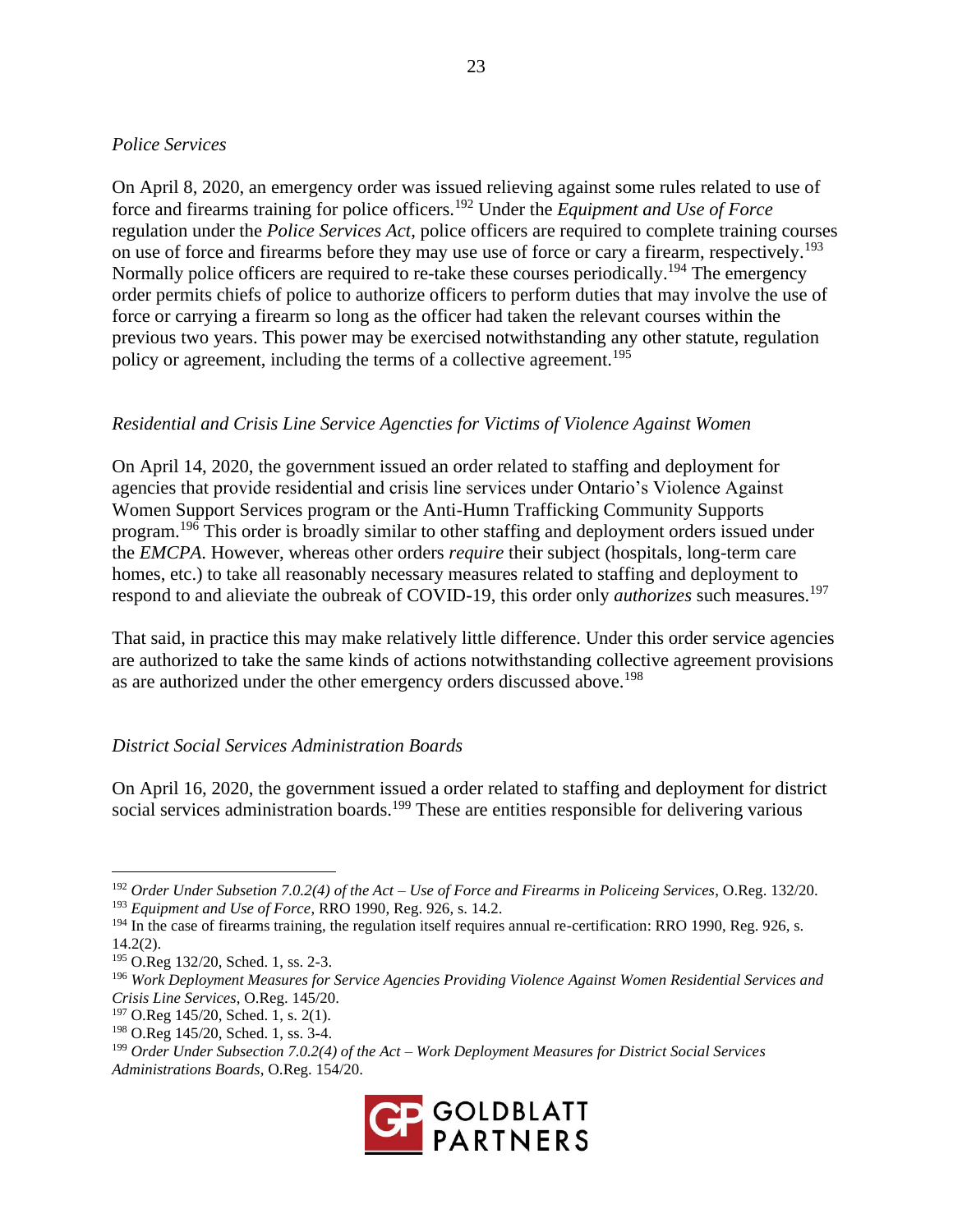types of social services (e.g. Ontrario Works, ODSP, in-home care services for certain children, etc.) in larger, less densely populated regions of the Province.<sup>200</sup>

Under this order, employers are permitted to take the same kinds of actions discussed above with respect to other sectors, including overriding terms of a collective agreement and suspending greivances related to staffing and re-deployment.<sup>201</sup> However, they may only exercise these powers with respect to reducing or mitigating the impact of COVID-19 on a Board's "critical services", which are limited to the operation of homeless shleters and services for homeless persons; Ontario Works assistance; and child care prorams.<sup>202</sup>

Also, unlike previous orders that authorized employers to override terms of collective agreements, this order requires employers to give impacted unions 24-hours before the employer may implement a redeployment plan under the order.<sup>203</sup>

#### *Community Service Providers*

On April 16, 2020, an order was issued by the government increasing the flexibility Local Health Integration Networks (LHIN) have to contract for, and fund health care and other social services.<sup>204</sup> The scope of this order is far narrower than the orders made in other sectors, and appears to target a different set of concerns.

Currently, LHINs will contract with organizations to provide a number of services, including home making, personal support and other professional services under the *Home Care and*  Community Services Act, 1994.<sup>205</sup> Under this order, a LHIN is authorized to request that such organizations provide other health care and related social services in settings identified by the LHIN and to fund those services.<sup>206</sup> It may make such a request notwithstanding any statute, regulation, policy, arrangement or agreement. A service provider is also authorized to accept such a request and to deploy its employees to provide such services, notwithstanding any statute or regulation that would provide otherwise.<sup>207</sup>

However, the regulation also provides that a employee of a service provider is *not* required to agree to provide the services requested by a LHIN,  $^{208}$  and the order does not authorize a service provider to override any collective agreement provisions.

<sup>208</sup> O.Reg 156/20, Sched. 1, s. 2(3).



<sup>200</sup> See generally the *District Social Services Administration Boards Act*, RSO 1990, c D.15 and O.Reg. 278/98.

<sup>201</sup> O.Reg 154/20, Sched. 1, s. ss. 5-6.

 $202$  O.Reg 154/20, Sched. 1, s. 4(2).

<sup>203</sup> O.Reg 154/20, Sched. 1, s. 7.

<sup>204</sup> *Order Under Subsection 7.0.2(4) of the Act – Deployment of Employees of Service Provider Organizations*, O.Reg. 156/20.

<sup>205</sup> SO 1994, c. 26.

<sup>206</sup> O.Reg 156/20, Sched. 1, s. 2(1).

<sup>207</sup> O.Reg 156/20, Sched. 1, s. 2(2).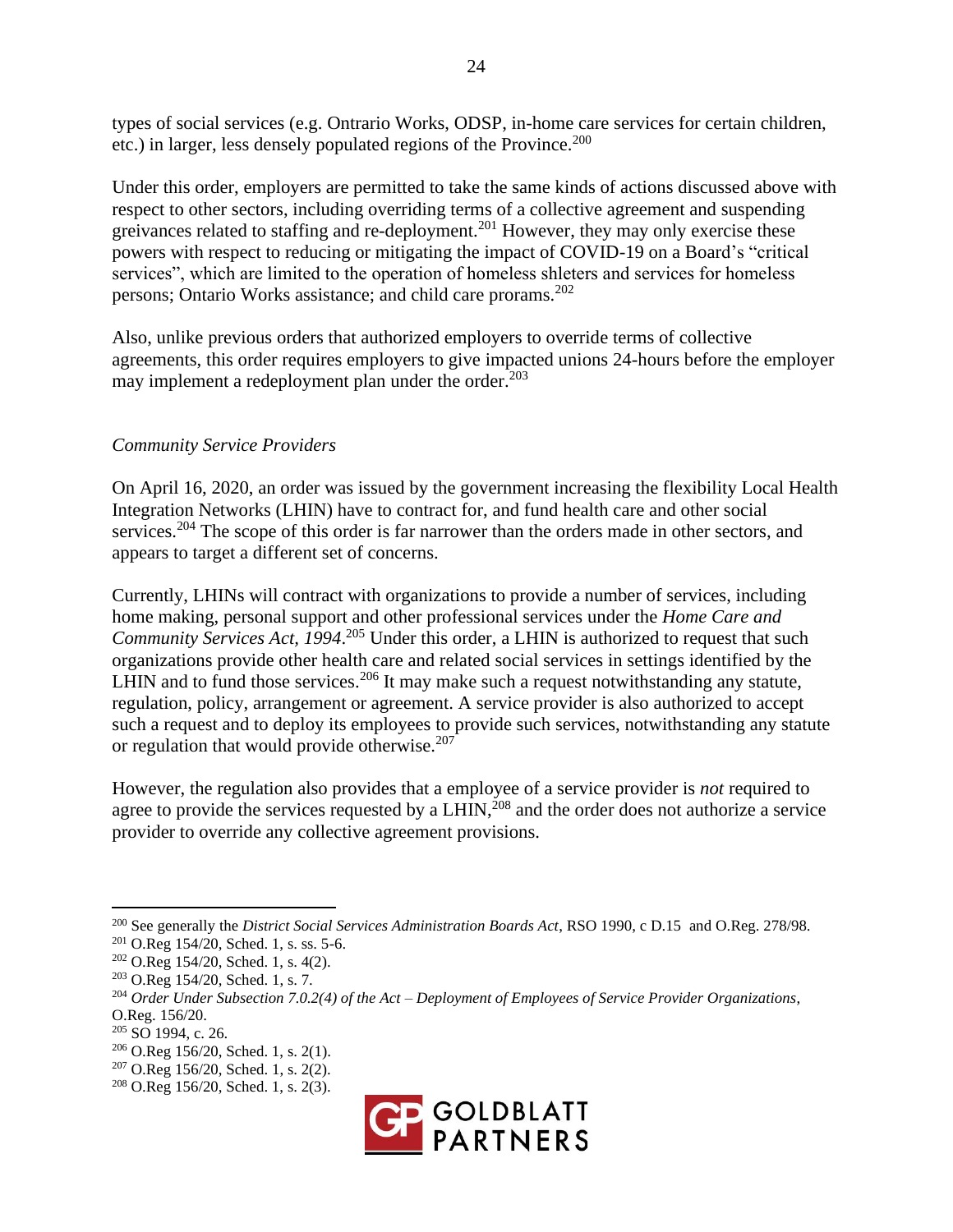## *Municipalities*

On April 16, 2020, Cabinet issued an emergency order granting broad powers to municipalities to override collective agreement provisions and deploy workers.<sup>209</sup> It mirrors aspets of several of the other sectoral orders discussed above, and also includes its own novel provisions.

The order only applies to municipalities that have declared an emergency under their own authority under the *EMCPA*. <sup>210</sup> Further, it does not apply to certain categories of municipal workers. In some cases, this is because these workers are already the subject of another sectoral order, such as workers regularly employed in drinking water systems, wastewater collection facilities, wastewater treatment facilities, long-term care homes or boards of health.<sup>211</sup>

However, the order also does not apply to persons normally employed as firefighters or ambulance services operators,  $2^{12}$  even though these sectors do not have any emergency order governing them.<sup>213</sup>

For those municipalities who have declared a state of emergency, they are authorized to take, with respect to work deployment and staffing, any reasonably necessary measure to respond to, prevent and alleviate the oubreak of COVID-19 so as to prevent, reduce or mitigate the effect of COVID on "critical municipal services" that are delivered by the municipalitie's employees.<sup>214</sup>

Critical municipal services are:

- The maintenance of municipal long-term care homes;
- The delivery of public health services;
- The opertation of homeless shelters and the provision of services to homeless persons;
- The provision of drinking water;
- Waste management and sanitation;
- Wastewater management;
- Public transportation services;

<sup>214</sup> O.Reg 157/20, Sched. 1, s. 3(1).



<sup>209</sup> *Order Under Subsection 7.0.2(4) of the Act – Work Deployment Measures for Municipalities*, O.Reg. 157/20. <sup>210</sup> O.Reg 157/20, Sched. 1, s. 1. *EMCPA*, s. 4.

 $211$  O.Reg 157/20, Sched. 1, ss. 2(3)-(5).

 $2^{12}$  O.Reg 157/20, Sched. 1, ss. 2(1)-(2).

<sup>213</sup> However, a regulation made under the *Ambulance Act* was also enacted on April 16, 2020, significantly loosening the rules respecting who may work as an ambulance worker: see O.Reg. 159/20, amending *General*, O.Reg. 257/00.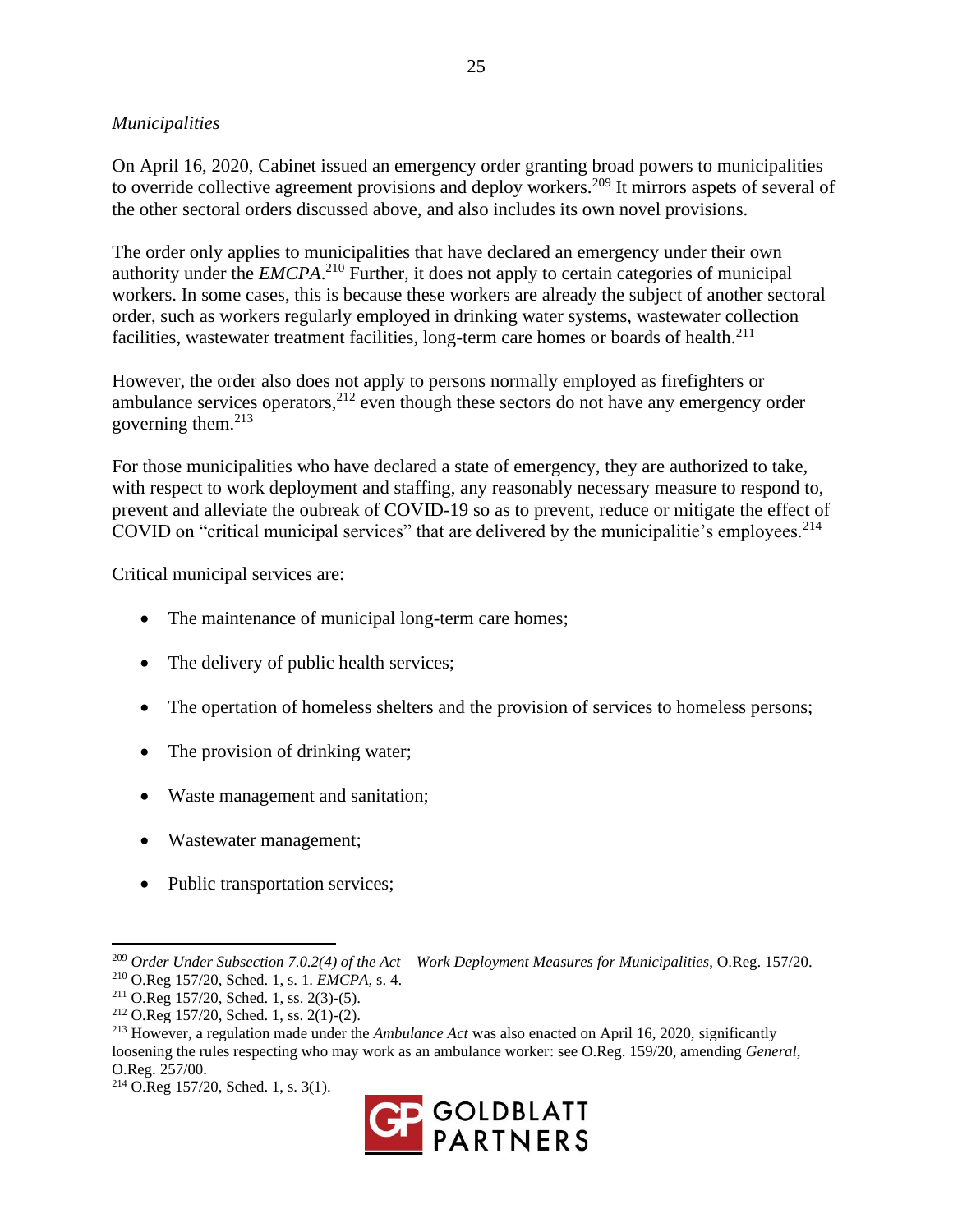- The provision of Ontario Works benefits administered by the municipality;
- The administration, operation and funding of child care programs and services;
- The enforcement of by-laws; and
- Services related to the implementation of the municipality's emergency plan.<sup>215</sup>

Notably, this list includes the three sevices whose workers are excluded from the scope of this order, but who are covered by other orders (i.e. water/wastewater, long-term care homes and public health). These orders therefore must be read together. They grant municipalities broad powers related to staffand and redeployent across, and in between, all of these service sectors.

As with other sectoral orders, the municipalities order goes on to provide a list of more powers that a municipality has in addition to this general power to take reasonably necessary measures.

As with other orders, municipalities are granted the power to develop redeployment plans notwithstanding any provision of a collective agreement.<sup>216</sup> Such a plan may provide for redeploying staff between different locations, changing assignments of work, having nonbargining unit members do bargaining unit work, changing schedules or shift assignment, deferring or cancelling leaves or vactions, employing extra part time, temporary, contract or volunteer staff (including to do bargaining unit work), and providing training to staff to permit them to do work in accordance with the plan.<sup>217</sup> Before implementing such a plan, a municipality must give at least 24 hours notice to every bargaining agent that represents an affected employee. $218$ 

Municipalities also have the power to conduct skills inventories, collect certain kinds of information from workers related to availability to work and health status.<sup>219</sup> They are also authorized to cancel or postopone services that are not related to respinding to COVID-19 or that are not deemed to be critical under the municipality's emergency plan.<sup>220</sup>

Finally municipalities are permitted, for the duration of the order, to suspend any grievance process with respect to any matter referred to in the order. $^{221}$ 

 $221$  O.Reg 157/20, Sched. 1, s. 4(6).



<sup>215</sup> O.Reg 157/20, Sched. 1, s. 3(2).

<sup>216</sup> O.Reg 157/20, Sched. 1, s. 5.

 $217$  O.Reg 157/20, Sched. 1, s. 4(1).

<sup>218</sup> O.Reg 157/20, Sched. 1, s. 6.

<sup>219</sup> O.Reg 157/20, Sched. 1, ss. 4(2)-(4).

<sup>220</sup> O.Reg 157/20, Sched. 1, s. 4(5).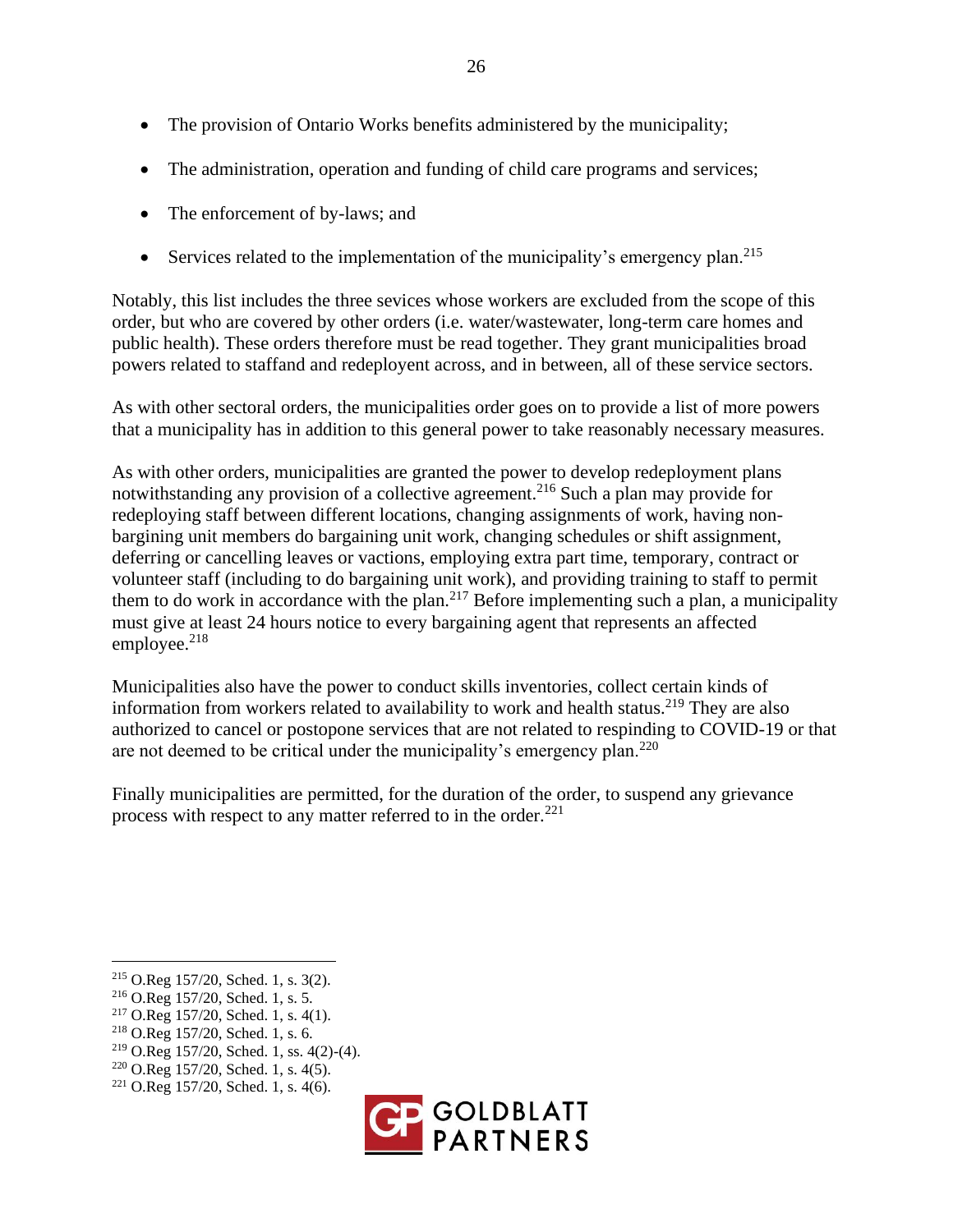#### C. Price Control Measures

On March 24, 2020, an order was issued impacting consumer electricity prices.<sup>222</sup> Normally under the Ontario Energy Boards *Standard Supply Service Code*<sup>223</sup> consumers pay a differential rate per kilowatt hour depending on the time of day. This is meant to encourage consumers to reduce electricity consumption during peak demand periods. Under the March 23<sup>rd</sup> order, consumers will pay 10.1 cents/kWh – the rate normally applicable for off-peak consumption – regardless of what time of day it is consumed.<sup>224</sup> The order took effect on March 24, 2020, the day it was made.

On March 27, 2020, in response to media reports that some retailers were charging high prices for that were in-demand as a result of COVID, an order was issued to prohibit price gouging.<sup>225</sup> The order bans the charging of "unconscionable" prices on "necessary goods", which includes masks and gloves, non-prescription medications for the treatment of COVID-19 symptoms, disinfectants, and personal hygiene products.<sup>226</sup> An unconscionable price "includes" a price that grossly exceeds the price at which similar goods are available to like consumers.<sup>227</sup>

This ban on unconscionable prices applies to persons who own or operate a retail business or who did not ordinarily deal in necessary goods prior to the declared emergency (i.e. individuals who bought products and subsequently have attempted to re-sell them online at inflated prices). It does not apply to manufacturers, distributors or wholesalers.<sup>228</sup>

In early April, reports emerged that some child care providers continued to require parents to pay child care fees even though the providers had been shut down by emergency order and were not providing services. In response, an order was issued on April 9, 2020, prohibing child care providers from charging fees unless (1) they were lawfully able to operate under the essential business order; and  $(2)$  were in fact operating.<sup>229</sup> The order also bans providers from penalizing any person who did not pay fees when the provider re-opens.<sup>230</sup> This provision appears to be directed at ensuring that parents will not lose their child(ren)'s spot when services re-open for failure to pay fees during the closure.

<sup>230</sup> O.Reg 139/20, Sched. 1, s. 2.



<sup>222</sup> *Order Under Subsection 7.0.2(4) of the Act – Electricity Price for RPP Consumers*, O.Reg. 80/20.

<sup>223</sup> [https://www.oeb.ca/sites/default/files/uploads/documents/regulatorycodes/2020-03/Standard-Supply-Service-](https://www.oeb.ca/sites/default/files/uploads/documents/regulatorycodes/2020-03/Standard-Supply-Service-Code-SSSC-20200301.pdf)[Code-SSSC-20200301.pdf](https://www.oeb.ca/sites/default/files/uploads/documents/regulatorycodes/2020-03/Standard-Supply-Service-Code-SSSC-20200301.pdf)

 $224$  O.Reg 80/20, s. 1.

<sup>225</sup> *Order Under Subsection 7.0.2(4) – Prohibition on Certain Persons Charging Unconscionable Prices for Sales of Necessary Goods*, O.Reg. 98/20.

<sup>226</sup> O.Reg 98/20, Sched., ss. 2(1), 3.

<sup>227</sup> O.Reg 98/20, Sched., s. 2(2).

<sup>228</sup> O.Reg 98/20, Sched., s. 1.

<sup>229</sup> *Order Under Subsection 7.0.2 of the Act – Child Care Fees*, O.Reg. 139/20, Sched. 1, s. 1.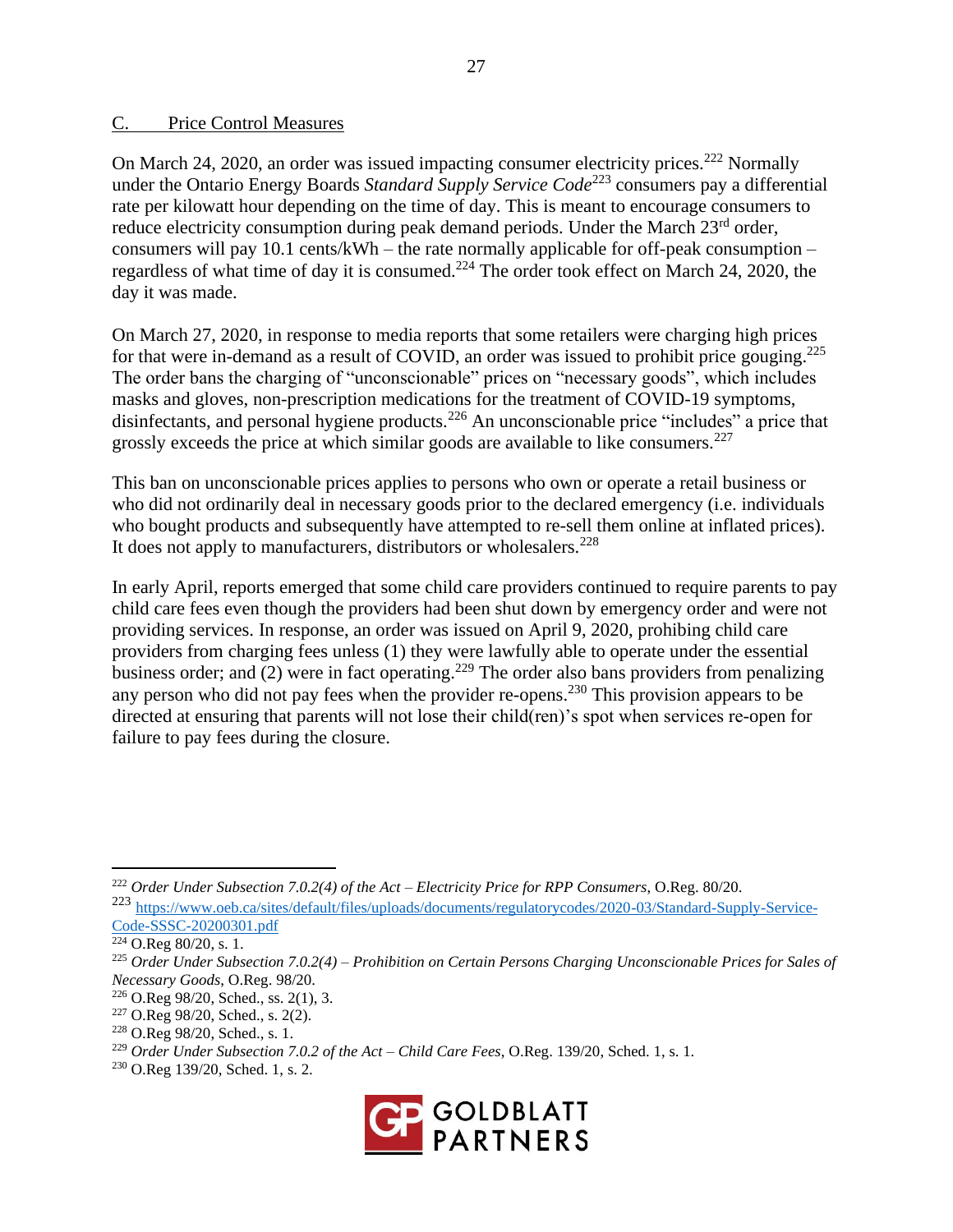#### D. Other Emergency Orders

As of March 31, 2020, police officers and provincial offences officers have the right to require any person who they believe on reasonable grounds has violated an order under the *EMCPA* to provide their correct name, date of birth or address.<sup>231</sup> A failure to do so is itself an offence under the *EMCPA* and subject to the penalties discussed in this memo.

On April 3, 2020, an order was issued that requires licensed laboratories and medical officers of health to disclose "COVID-19 status information" on request to several kinds of first responders, as well as potentially to the Ministry of Health.<sup>232</sup> Police, firefighters, paramedics and 911 operators may require labs and medical officers of health to provide them with the name, address, date of birth of an individual, along with whether that person has tested positive for COVID-19.<sup>233</sup> The order also authorizes the Ministry of Health to establish a system of collection and disclosure of information for use by first responders.<sup>234</sup> But-for this order, this type of information would be subject to the collection and disclosure rules in statutes such as the *Municipal Freedom of Information and Protection of Privacy Act* and the *Personal Health Information Protection Act*.

On March 23, 2020, an order was issued providing the service of documents on the government of Ontario – other than in criminal matters – must be done by electronic means as set out in the order.<sup>235</sup>

On April 7, 2020, an order was issued relieving against certain requirements for witnesses to be physically present for the making of a will or a power of attorney. Under the order, witnessing these documents may be done by way of videoconferencing technology, as long as at least one witness is an Ontario lawyer.<sup>236</sup>

On April 9, 2020, the government issued an order – retroactive to March 17 – to facilitate the construction of temporary health and residential facilities.<sup>237</sup> The overall effect of the order is that hospitals and governments (including municipalities) may construct, extend, alter or repair a building for the purpose of provoding health care or sleeping accommodation on a temporary basis in response ot the COVID-19 pandemic<sup>238</sup> without complying with certain legal requirements. In particular, they are not required to obtain builing permits, comply with the *Building Code*, adhere to zoning bylaws or official plans of a municipality.<sup>239</sup>

<sup>239</sup> O.Reg 141/20, Sched. 1, s. 2.



<sup>231</sup> *Order Under Subsection 7.0.2(4) of the Act – Enforcement of Orders*, O.Reg. 114/20, Sched. 1, s. 1.

<sup>232</sup> *Order under Subsection 7.0.2(4) of the Act – Access to COVID-19 Status Information by Specified Persons*, O.Reg. 120/20.

<sup>233</sup> O.Reg 12/20, Sched. 1, ss. 1-3.

<sup>234</sup> O.Reg. 120/20, Sched. 1, ss. 3(2), 4.

<sup>235</sup> *Order Made under Subsection 7.0.2(4) of the Act – Electronic Service*, O.Reg. 76/20.

<sup>236</sup> *Order under Subsection 7.0.2 of the Act – Signatures in Wills and Powers of Attorney*, O.Reg. 129/20.

<sup>237</sup> *Order Under Subsection 7.0.2(4) of the Act – Temporary Health or Residential Facilities*, O.Reg. 141/20.

<sup>238</sup> O.Reg 141/20, Sched. 1, s. 1.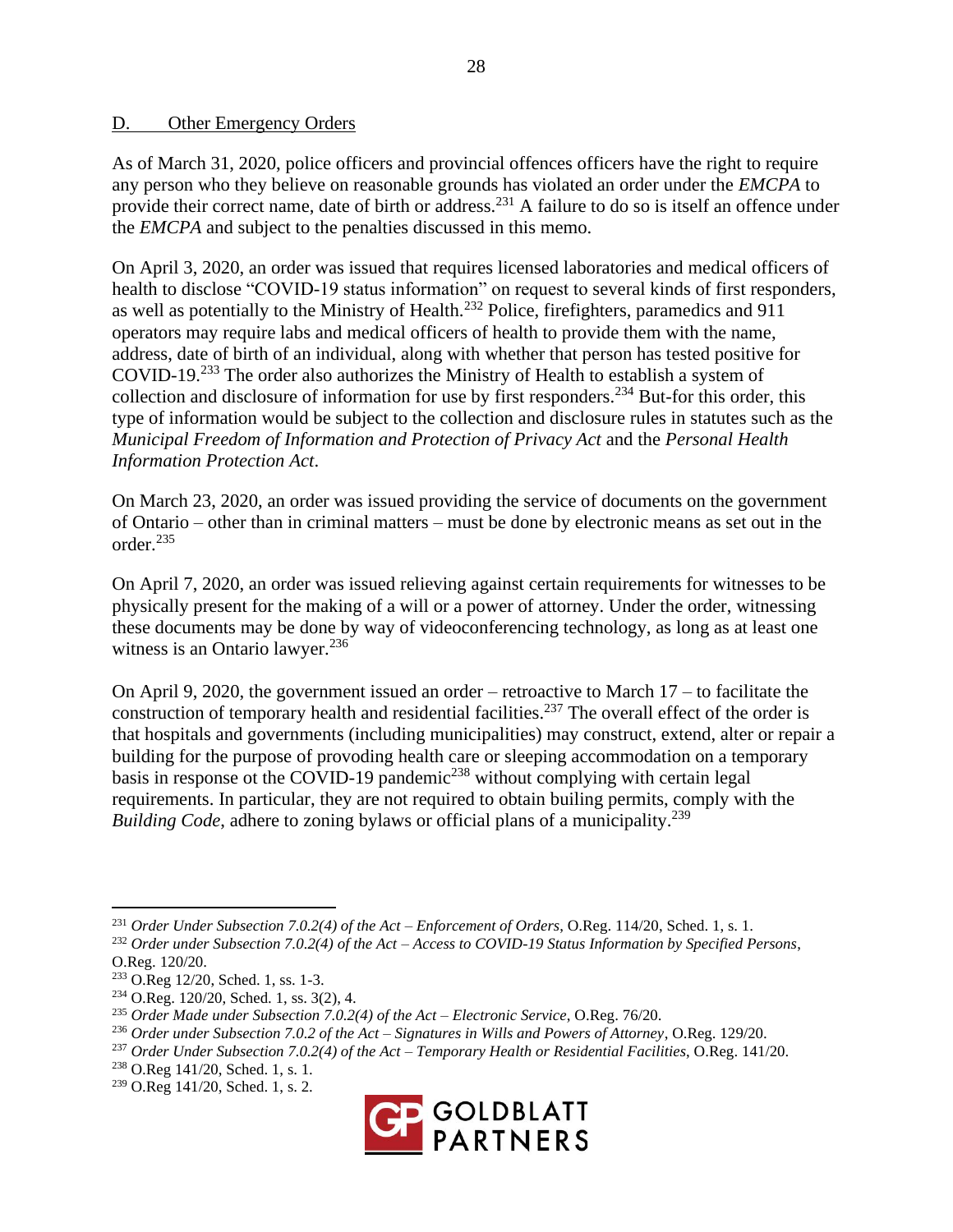The order imposes some safety requirements on the construction of these temporary facilities. This includes the requirement for facilties to be subjected to safety inspections by building inpectors,  $240$  as well as a requirement for those buildings that were not yet occupied by April 9<sup>th</sup> to have plans prepared by archetects and engineers and reviewed by building officials prior to opening.<sup>241</sup>

## E. Orders Granting Relief from Legislation

Three orders have been issued granting relief from compliance with provisions of Ontario law. Two relate to limitations periods in legal proceedings, and the third modifies the rules for holding certain types of corporate meetings.

On March 20, 2020, Cabinet invoked its power under this provision to suspend all limitation periods retroactive to March 16, 2020.<sup>242</sup> This effect of this order is essentially to "freeze" all such periods as they stood as of March 15, 2020. When the order expires, all limitation periods and periods of time in which to take steps in proceedings will continue where they were as of that date. They do not 'reset' as a result of the order. $243$ 

The order also suspended periods of time to take steps in any proceeding, including intended proceedings, that exist under any statute, regulation, rule, by-law or order of the Government of Ontario, "subject to the discretion of the court, tribunal or other decision-maker responsible for the proceeding". This portion of the order was also made retroactive to March 16,  $2020^{244}$ 

On April 9, 2020, two narrow carve-outs were made to these broad orders. First, as of April 9<sup>th</sup>, the suspension was lifted for periods for proceedings or intended proceedings set out in the *Niagara Escarpment and Development Act<sup>245</sup>* or its regulations.<sup>246</sup> Second, as of April 16, the suspension was lifted for periods for proceedings or intended proceedings set out in the *Construction Act*<sup>247</sup> or its regulations.<sup>248</sup>

Some courts and tribunals also exercised their discretion not to suspend time periods under their applicable statues and rules. Most notably, the Ontario Labour Relations Board announced on March 23, 2020, that it would not be suspending any time periods. Instead, it announced that for certification, termination and displacement applications, no votes would be held for workplaces that were not continuing to operate and carry on business. Similarly, for grievance referrals in the

<sup>248</sup> O.Reg 73/20, s. 4, as amended by O.Reg. 137/20, s. 3.



<sup>240</sup> O.Reg 141/20, Sched. 1, ss. 5-6.

<sup>241</sup> O.Reg 141/20, Sched. 1, ss. 3-4.

<sup>242</sup> *Order Under Subsection 7.1(2) of the Act – Limitation Periods*, O.Reg 73/20, s. 1.

<sup>243</sup> *EMCPA*, s. 7.2(6).

<sup>244</sup> *Order Under Subsection 7.1(2) of the Act – Limitation Periods*, O.Reg 73/20, s. 2.

<sup>245</sup> RSO 1990, c N.2.

<sup>246</sup> O.Reg 73/20, s. 3, as amended by O.Reg. 137/20, s. 3.

<sup>247</sup> RSO 1990, c C.30.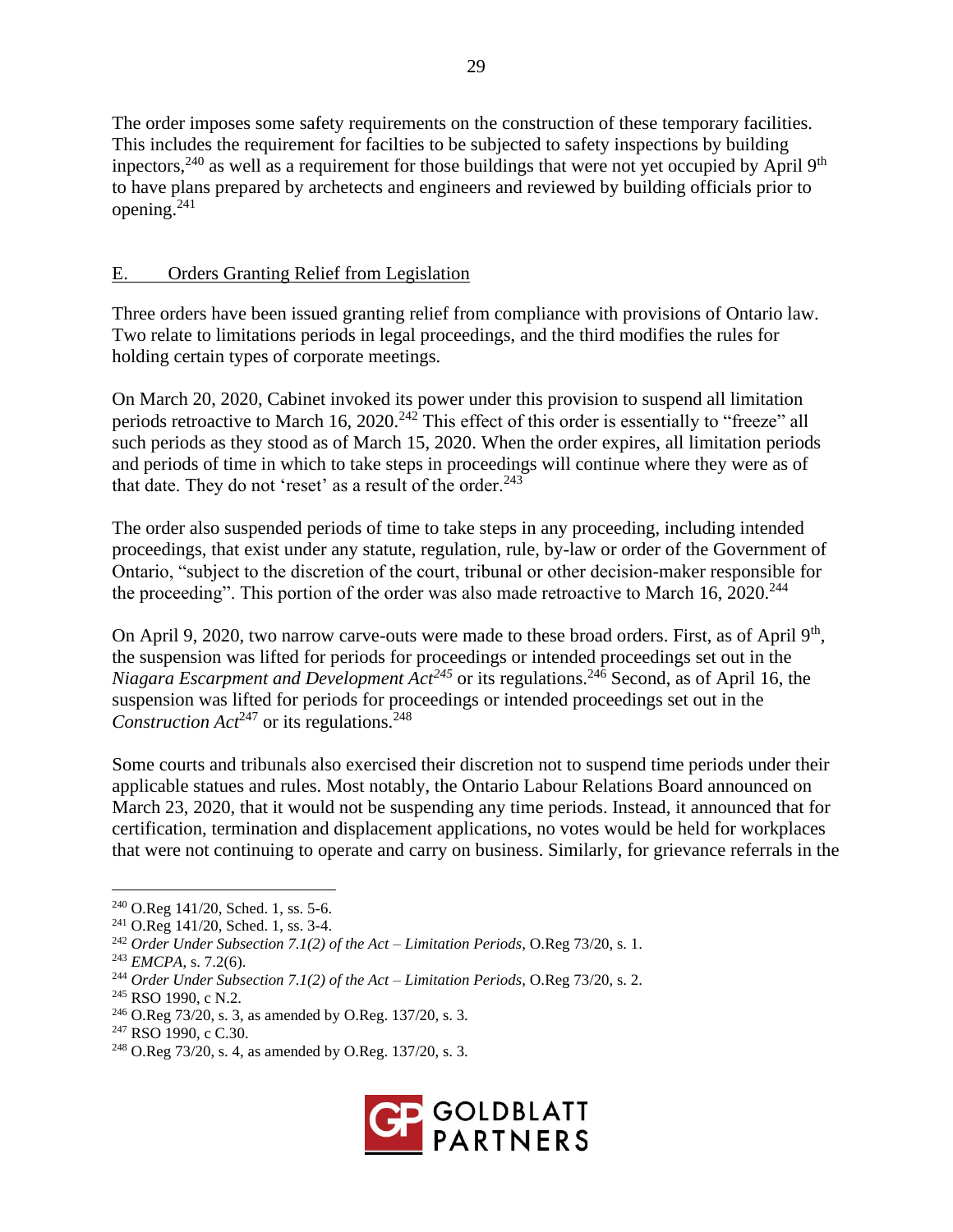construction industry, the Board indicated that no default decisions would be issued until the applicant confirms with the Board that the employer continues to operate and carry on business.<sup>249</sup>

The Ontario Court of Justice has also indicated that it will continue to adhere to statutory timelines for urgent family matters, including refraining motions under the *Family Responsibility and Support Arrears Enforcement Act*, urgent custody/access motions, motions for restraining orders, Hague Convention applications, and various urgent matters under the *Child, Youth and Family Services Act*. 250

On March 30, Cabinet issued an order – retroactive to March 17, 2020 – modifying a number of requirements under the *Corporations Act*<sup>251</sup> and the *Business Corporations Act*<sup>252</sup> related to the holding of certain types of required meetings.<sup>253</sup> The changes are:

- Any corporation that is subject to any part of the *Corporations Act* may hold a members' meeting by electronic means, regardless of the terms of their letters patent or by-laws.<sup>254</sup> Normally the rule permitting electronic meetings applies only to Corporations governed by Part III of the *Act*, and is subject to contrary rules in the corporation's letters patent or bylaws;<sup>255</sup>
- Any corporation that is governed by the *Business Corporations Act* may hold a members' meeting by electronic means, regardless of the terms of their articles or by-laws.<sup>256</sup> Normally the rule permitting electronic meetings is subject to contrary rules in the corporation's articles or by-laws; $^{257}$
- All meetings of Boards of Directors of corporations to which Part VII of the *Corporations Act* applies may be held by electronic means, regardless of the terms of their letters patent or by-laws. <sup>258</sup> Normally electronic meetings may only occur with the consent of all participating directors and is subject to contrary rules in the corporation's letters patent or bylaws; $^{259}$
- All meetings of Boards of Directors of corporations to which the *Business Corporations Act* applies may be held by electronic means, regardless of the terms of their letters patent

<sup>259</sup> *Corporations Act*, s. 283(3.1).



<sup>249</sup> Ontario Labour Relations Board, *Notice to the Community*, March 23, 2020.

<sup>250</sup> *Notice to the Profession – CYFSA Statutory Timelines and the Emergency Management and Civil Protection Act*; *Notice to the Profession – COVID-19 Pandemic Planning – Scheduling of Family Matters in the Ontario Court of Justice* (March 20, 2020).

<sup>251</sup> *Corporations Act*, RSO 1990, c C.38.

<sup>252</sup> *Business Corporations Act*, RSO 1990, c. B.16.

<sup>253</sup> *Order Under Subsection 7.1(2) of the Act – Meetings for Corporations*, O.Reg. 107/20.

<sup>254</sup> O.Reg 107/20, Sched. 1, s. 1.

<sup>255</sup> *Corporations Act*, s. 125.1.

<sup>256</sup> O.Reg 107/20. Sched. 2, s. 1.

<sup>257</sup> *Business Corporations Act*, s. 94(2).

<sup>258</sup> O.Reg 107/20, Sched. 1, s. 3.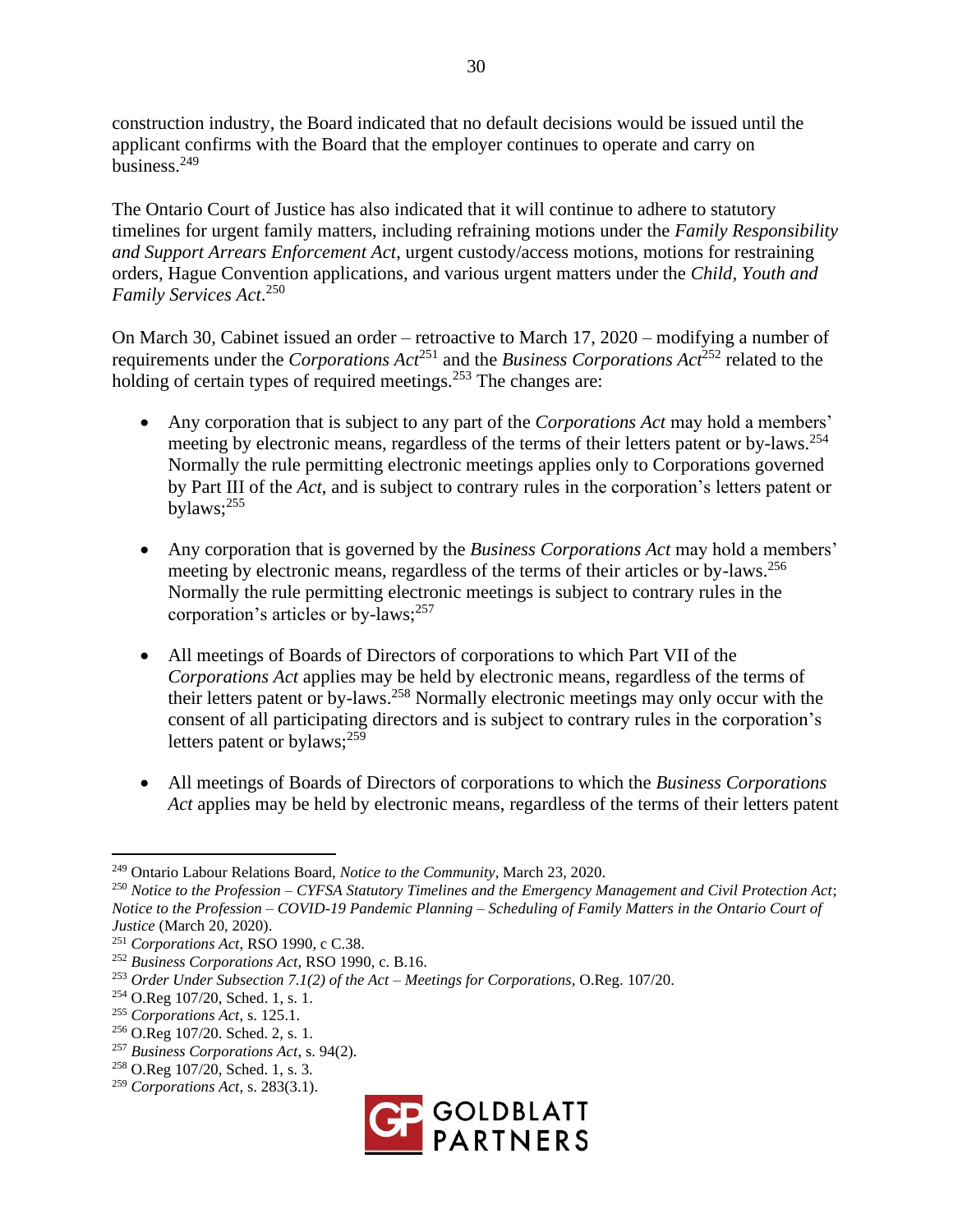or by-laws.<sup>260</sup> Normally electronic meetings may only occur with the consent of all participating directors and is subject to contrary rules in the corporation's articles or by $laws;^{261}$ 

- An annual meeting of an Insurance Corporation governed by Part V of the *Corporations Act* may occur within 90 days of the termination of the COVID-19 emergency.<sup>262</sup> These meetings must normally take place within the first three months of a calendar year; $^{263}$
- For other corporations under the *Corporations Act*, an annual meeting must normally be held within 18 months of its initial incorporation, and thereafter within 15 months of their last annual meeting.<sup>264</sup> Where these timelines would require an annual meeting during the COVID-19 emergency, the meeting may now be held within 90 days of the termination of the emergency; where the normal timelines would require an annual meeting within 30 days of the termination of the COVID-19 emergency, the meeting may now be held within 120 days of the end of the emergency;  $265$
- For corporations under the *Business Corporations Act*, an annual meeting must normally be held within 18 months of its initial incorporation, and thereafter within 15 months of their last annual meeting.<sup>266</sup> Where these timelines would require an annual meeting during the COVID-19 emergency, the meeting may now be held within 90 days of the termination of the emergency; where the normal timelines would require an annual meeting within 30 days of the termination of the COVID-19 emergency, the meeting may now be held within 120 days of the end of the emergency.<sup>267</sup>

## **What the** *EMCPA* **means for Workers & Trade Unions**

What started with a single emergency order permitting hospitals to override collective agreement provisions has ballooned into authorization to override collective bargaining in several sectors in Ontario: long-term care home operators, retirement home operators, service providers for persons with a developmental disability; waste and water systems operators, boards of health, the Ministry of Transportation, and violence against women service providers also may override certain collective agreement provisions and can suspend the ability of unions to file grievances.

Earlier versions of this memo predicted the risk that further orders could be made with respect to other sectors. While Ontario has not gone as far as Quebec has under section 123 of the *Public Health Act*<sup>268</sup> (targeting collective agreements on in the public service generally, as well as the

<sup>265</sup> O.Reg 107/20, Sched. 1, s. 4.



<sup>260</sup> O.Reg 107/20, Sched. 2, s. 2.

<sup>261</sup> *Business Corporations Act*, s. 126(13).

<sup>262</sup> O.Reg 107/20, Sched. 1, s. 2.

<sup>263</sup> *Corporations Act*, s. 159(1).

<sup>264</sup> *Corporations Act*, s. 293.

<sup>266</sup> *Business Corporations Act*, s. 94(1).

<sup>267</sup> O. Reg 107/20, Sched. 2, s. 1.

<sup>268</sup> *Public Health Act*, CQLR c S-2.2.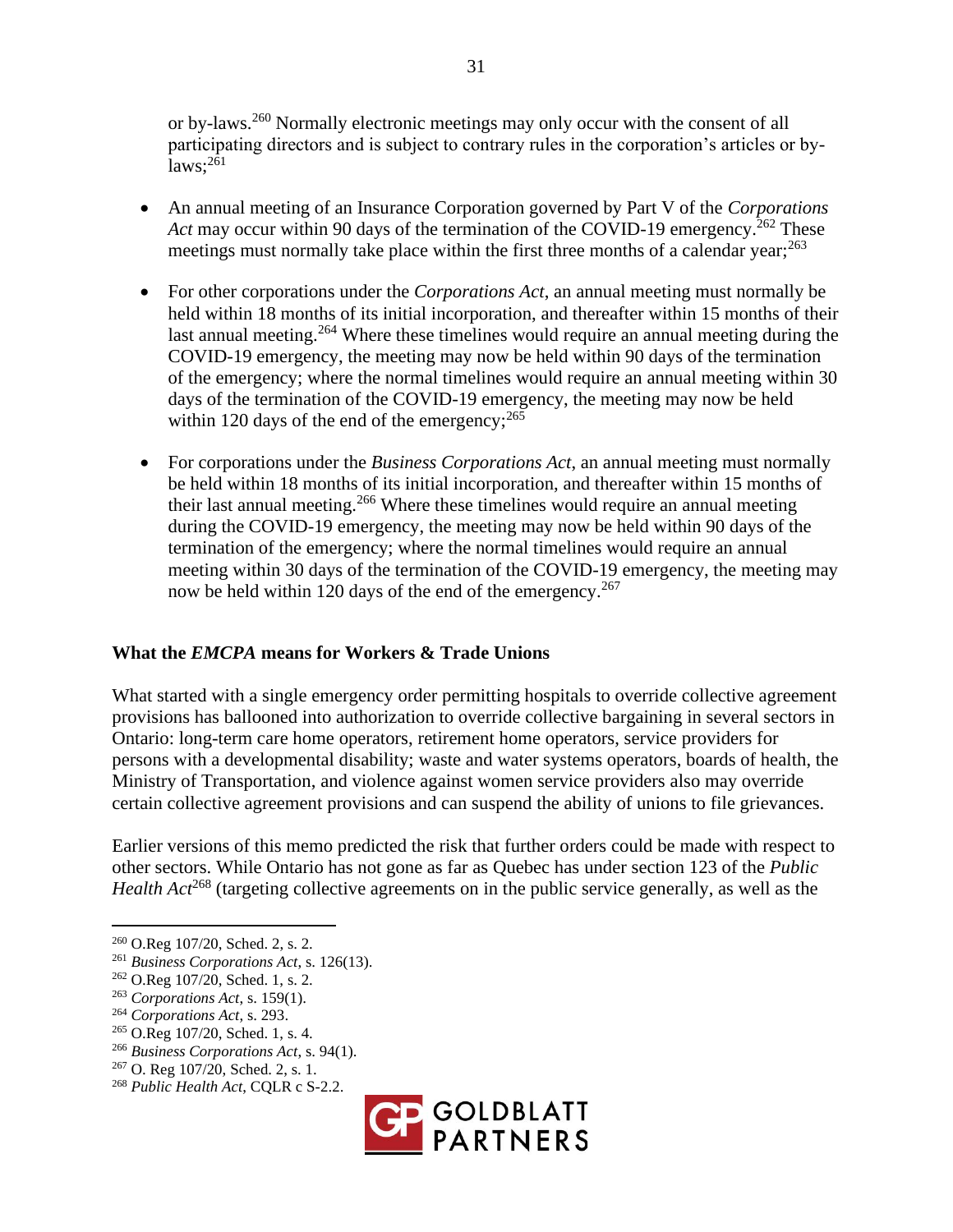education sector)<sup>269</sup> it has come very close to doing so. Significant swaths of public service providers – including now many municipalities – are exempted from compliance with collective agreement terms.

Ontario has also started to directly interfere with collective agreement provisions. The order banning long-term care home and retirement home workers from working at other health service provider or retirement home locations specifically permits collective agreement provisions to be overturned. While some effort has been made to protect worker's jobs after the pandemic has ended, the order may have siginficiant consequences for these worker's incomes. Given the already low-wages paid to many such workers (not to mention the extraordinary circumstances that they are required to work under during the pandemic) this result is cannot be ignored.

Orders made by the government are, of course, subject to the limits set out in the *Charter of Rights and Freedoms*. However, even if an order were found to infringe on *Charter* rights, including freedom of association, section 1 of the *Charter* allows governments to justify a limitation on *Charter* rights. In our view, the existence of the COVID-19 pandemic would very likely be considered by the courts to be a very significant factor in support of finding any *Charter* violation to be a justified and reasonable limit under s. 1. Thus, even if it were possible to obtain a court hearing in an expedited manner to challenge an emergency order for violating the *Charter*, a court could still uphold orders as reasonable limits, thus permitting them to stand.

For businesses that are required to close down due to emergency orders, unions should be mindful of any rights or entitlements members have in the event of lay-off or termination. Unlike the orders targeting the health, care home and water sectors, the shutdown orders do not purport to override any collective agreement terms.

Finally, unions that employ corporations to hold property or for other purposes should be aware of the additional flexibility that they now have for holding annual and director's meetings.

# **III. Federal Emergency Powers**

The federal government has had emergency powers legislation since the early days of the First World War. The *War Measures Act* was famously invoked with respect to both world wars, as well as during the October Crisis of 1970. It's successor, the *Emergencies Act*, <sup>270</sup> grants the Federal Cabinet sweeping powers to deal with four distinct types of emergencies. Part I of the *Act*, "Public Welfare Emergencies", addresses emergencies arising from *inter alia* diseases.

<sup>270</sup> *Emergencies Act*, RSC 1985, c 22 (4th Supp) [*EA*].



<sup>269</sup> [Gazette officielle du Quebec, Vol. 152, No. 12A \(March 18, 2020\), p. 767A.](http://www2.publicationsduquebec.gouv.qc.ca/dynamicSearch/telecharge.php?type=1&file=104303.pdf)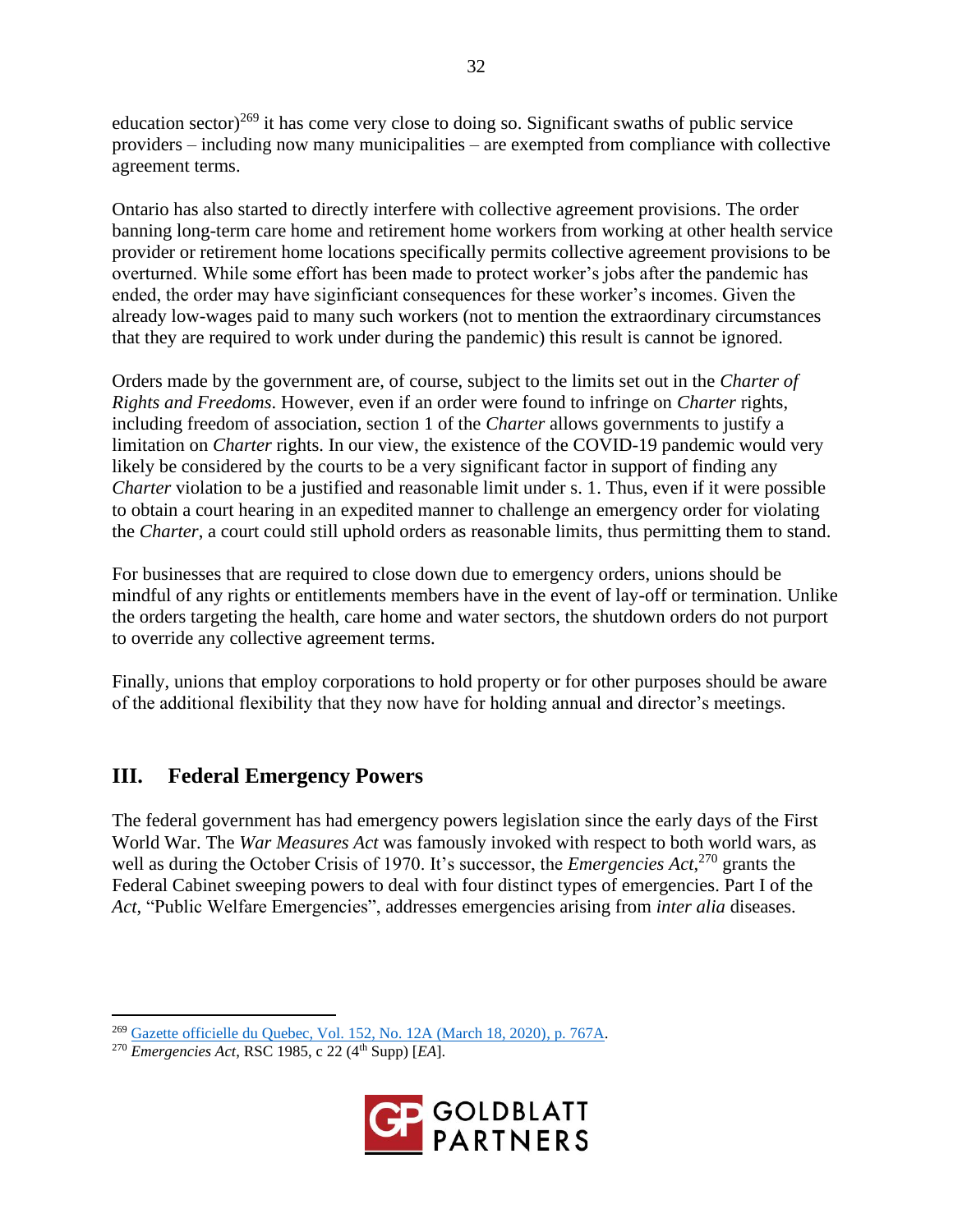#### **Declaring Emergencies**

The federal Cabinet may declare a public welfare emergency where it believes on reasonable grounds that there is an emergency that

- is caused by a real or imminent disease in human beings, animals or plants;
- results or may result in a danger to life or property, social disruption, or a breakdown in the flow of essential goods, services or resources;
- constitutes an urgent and critical situation of a temporary nature that is of such proportions or nature as to exceed the capacity or authority of a province to deal with it, or seriously threatens the ability of the Government of Canada to preserve the sovereignty, security and territorial integrity of Canada; and
- cannot be effectively dealt with under any other law of Canada.<sup>271</sup>

Before doing so, federal Cabinet must consult with the cabinets of each province where the effects of the emergency are felt with respect to the proposed declaration.<sup>272</sup> Where the effects of a public welfare emergency are confined to, or occur principally in a single province, Cabinet may not make a declaration unless the Province indicates that the emergency exceeds its capacity or authority to deal with it. $273$ 

A declaration of emergency takes effect at the time it is made.<sup>274</sup> However, within 7 days of an emergency being declared, a minister of the Crown must table a motion to confirm the declaration of emergency before both houses of Parliament. The motion must be accompanied by an explanation for the reasons for the declaration, and a report on the consultations with provincial cabinets.<sup>275</sup> Each house must, on the next sitting day, consider the motion, debating it without interruption until it is voted upon.<sup>276</sup>

If the motion to confirm is rejected by either the House of Commons or the Senate, the declaration of emergency is revoked as of that  $day$ <sup>277</sup>

If, after making a declaration that applies to only part of Canada, Cabinet concludes that the emergency has extended to any new part, it may amend the declaration to cover the new area. Prior to doing so, Cabinet must consult with all Provincial Cabinets, whether or not they previously fell within the scope of the declaration.<sup>278</sup> An amendment to the scope of declaration

- $271$  *EA*, ss, 3, 5-6.
- $^{272}$  *EA*, s. 14(1).
- <sup>273</sup> *EA*, s. 14(2).
- $^{274}$  *EA*, s. 7(1).
- $275$  *EA*, s. 58(1).
- <sup>276</sup> *EA*, ss. 58(5)-(6).
- <sup>277</sup> *EA*, s. 58(7).
- $^{278}$  *EA*, s. 13(1).

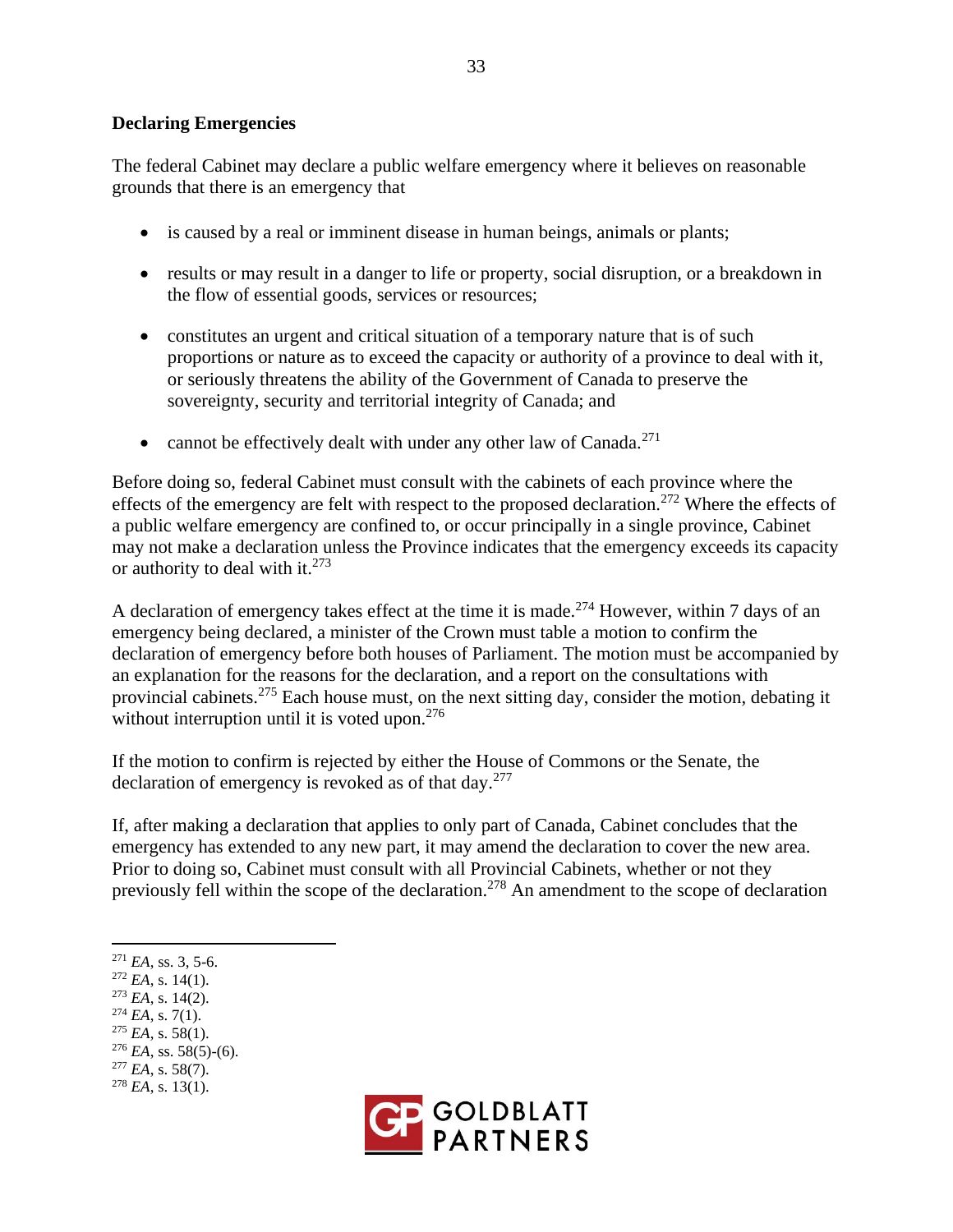is subject to the same requirement to be confirmed by both houses of Parliament as an initial declaration.<sup>279</sup>

A federal declaration has not yet been made. However, the Prime Minister – when questioned about the possibility of invoking the *Emergencies Act* – has referenced the fact that he has been in regular communication with the provinces. This appears to be a reference to the Cabinet consultations the *Act* requires before a public welfare emergency may be declared. As such, the federal government is at least keeping open the option of declaring an emergency.

## **Emergency Orders & Regulations**

While a declaration of a public welfare emergency remains in effect, Cabinet may make orders or regulations with respect to the following matters that it believes on reasonable grounds are necessary to deal with the emergency:

- 1. Regulating or prohibiting travel to, from or within any specified area when necessary for the protection of the health or safety of individuals;
- 2. Evacuating persons or removing property from specified areas, ad making arrangements for their adequate care;
- 3. Requisitioning, using or disposing of property;
- 4. Authorizing or directing persons or classes of persons to render essential services of a type that the person(s) is/are competent to provide, and to provide for reasonable compensation in respect of such services;
- 5. Regulating the distribution and availability of essential goods, services and resources;
- 6. Authorizing the making of emergency payments;
- 7. Establishing emergency shelters and hospitals;
- 8. Providing for the assessment of damage to any work or undertaking, and the repair, replacement or restoration thereof;
- 9. Providing for the assessment of damage to the environment and eliminating or alleviating that damage;
- 10. The imposition of sentences for the contravention of other emergency orders and regulations, with maximum penalties of up to 5 years imprisonment.<sup>280</sup>



<sup>279</sup> *EA*, s. 13(2).  $^{280}$  *EA*, s. 8(1).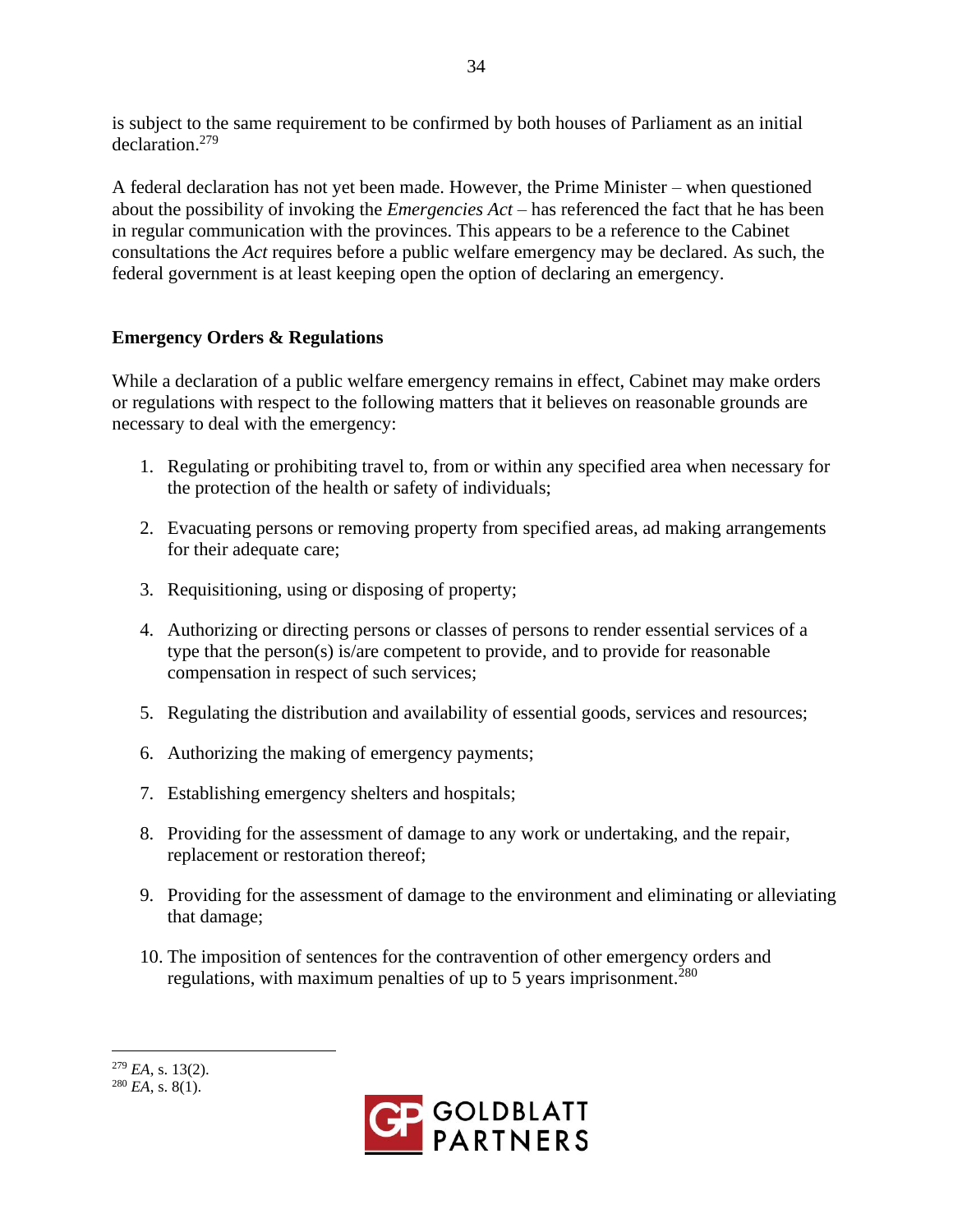Regulations and orders – and any power, duty or function conferred or imposed pursuant to them – must be exercised in a manner that does not unduly impair the ability of a Province to take measures to deal with the emergency. Further, the power must be used with the view of achieving, to the extent possible, concerted action with each province in which the power is exercised.<sup>281</sup>

The *Emergencies Act* imposes to more specific limits on Cabinet's power to make regulations and orders.

First, no order or regulation may usurp provincial or municipal control over police forces that such governments normally have authority over. $282$ 

Second, the power to make emergency orders and regulations, or any power exercised pursuant to such an order ore regulation, shall not be exercised for the purpose of terminating a strike or lock-out or imposing a settlement in a labour dispute.<sup>283</sup>

## **Parliamentary Oversight During Emergencies**

When an emergency is declared, a joint committee of Parliament must be established to review the exercise of powers and the performance of duties and functions pursuant to that declaration.<sup>284</sup> This Parliamentary Review Committee is required to sit in private, and its members are subject to an oath of secrecy.<sup>285</sup>

All emergency orders and regulations are subject to review by Parliament. Within two days of being made, every order and regulation must be tabled before each house of Parliament or, in certain cases, before a special Parliamentary Review Committee.<sup>286</sup> It is required to report to Parliament at least every sixty days, and also following the taking of certain actions related to the revocation or continuation of an emergency.<sup>287</sup>

#### **Duration of Declarations, Regulations and Orders**

The declaration of a public welfare emergency lasts for 90 days by default,<sup>288</sup> though it automatically terminates if the Parliamentary motion for confirmation fails.<sup>289</sup> Cabinet may also

<sup>281</sup> *EA*, s. 8(3)(a).

<sup>282</sup> *EA*, s. 9.

 $^{283}$  *EA*, s. 8(3)(b).

 $284$  *EA*, s. 62(1).

 $285$  *EA*, ss. 62(3)-(4).

 $286$  *EA*, ss. 61(1)-(2).

- $287$  *EA*, s. 62(6).
- <sup>288</sup> *EA*, s. 7(2). <sup>289</sup> *EA*, s. 58(7).

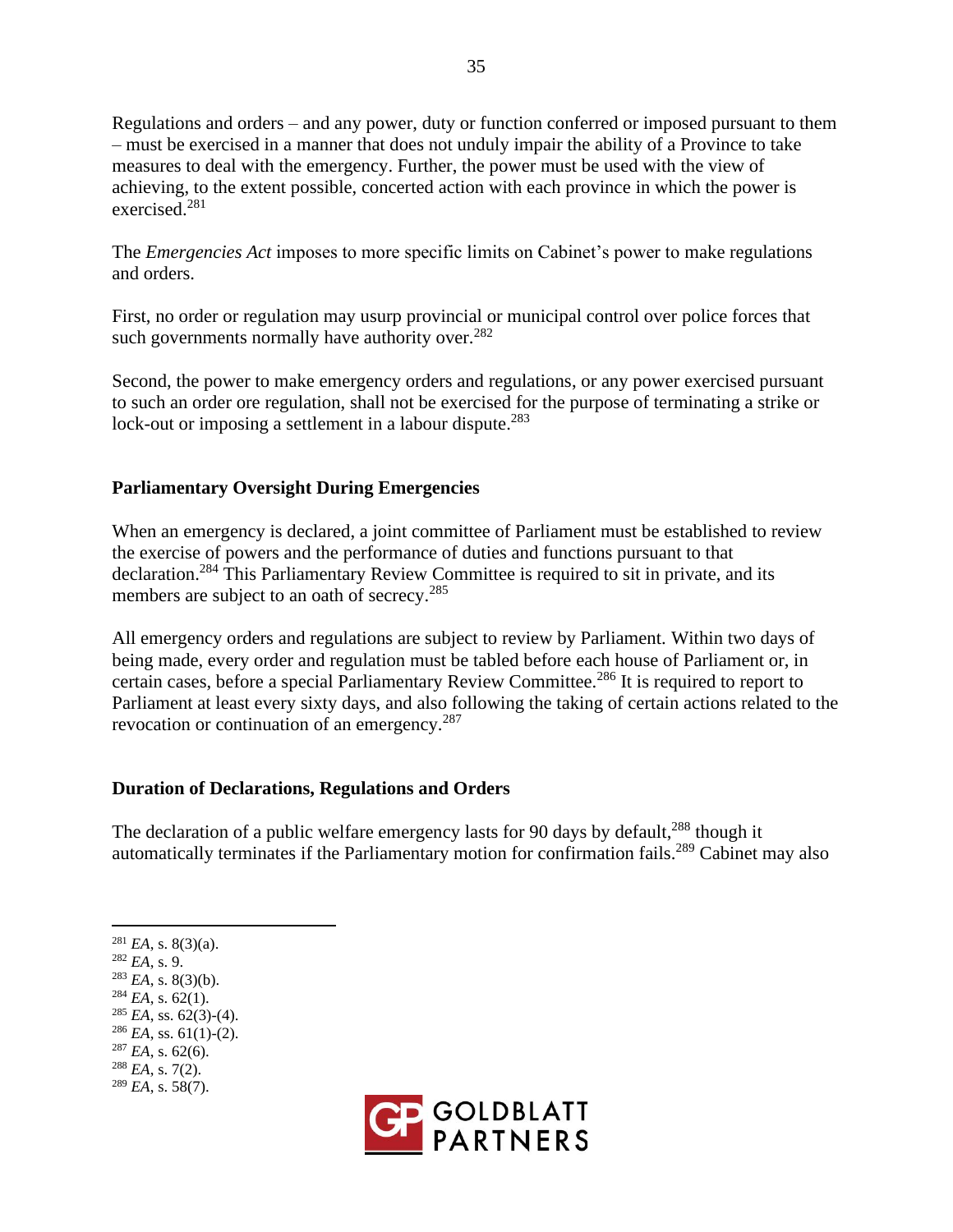revoke a declaration any time. This may be with respect to the declaration as a whole, or with respect to any specified area of Canada.<sup>290</sup>

The House of Commons or the Senate also has the power to revoke a declaration of emergency, either in whole or with respect to a specified area of Canada.<sup>291</sup> If at least ten Senators or twenty Members of Parliament file a motion to revoke the declaration with the Speaker of their respective house, that house must consider it within 3 days.<sup>292</sup> If the motion is passed, the declaration is revoked as of the date of the vote.<sup>293</sup>

Cabinet also has the power to continue a declaration of emergency for an unlimited number of additional 90-day periods.<sup>294</sup> The Federal Cabinet is required to consult with provincial Cabinets prior to each extension, in the same manner as when an initial declaration is made.<sup>295</sup> A continuation is subject to the same requirement to have Parliamentary confirmation as the initial declaration.<sup>296</sup>

The Federal Cabinet is also required to conduct a review of all orders and regulations made pursuant to the declared emergency prior to each continuation. If Cabinet concludes that they no longer have reasonable grounds to believe any such order or regulation is necessary to deal with the emergency, they must be revoked or amended to the extent that they are no longer necessary.<sup>297</sup>

While the *Emergencies Act* does not expressly say so, Cabinet's power to make regulations and orders during a declared emergency extends to the power to amend or revoke such orders and regulations.

Regulations and orders are also automatically revoked when the underlying declaration of emergency is also revoked, whether due to expiry, early termination by Cabinet, a successful motion to revoke in Parliament, or the failure to pass a motion to confirm.<sup>298</sup>

## **Inquiry Following End of Emergency**

After the end of a declaration of an emergency, Cabinet is required to cause an inquiry to be held into the circumstances that led to the declaration being issued and the measures taken for dealing with the emergency.<sup>299</sup> The *Emergencies Act* does not set out the process by which such an

<sup>290</sup> *EA*, s. 11.  $291$  *EA*, ss. 10, 59(1)(a).

 $292$  *EA*, s. 59(1).

<sup>293</sup> *EA*, s. 59(3).

 $294$  *EA*, s. 12(1), (3).

 $^{295}$  *EA*, ss. 12(1), 14(1).

<sup>296</sup> *EA*, ss. 12(4), 60.

<sup>297</sup> *EA*, s. 12(2).

<sup>298</sup> *EA*, s. 15.

 $^{299}$  *EA*, s. 63(1).

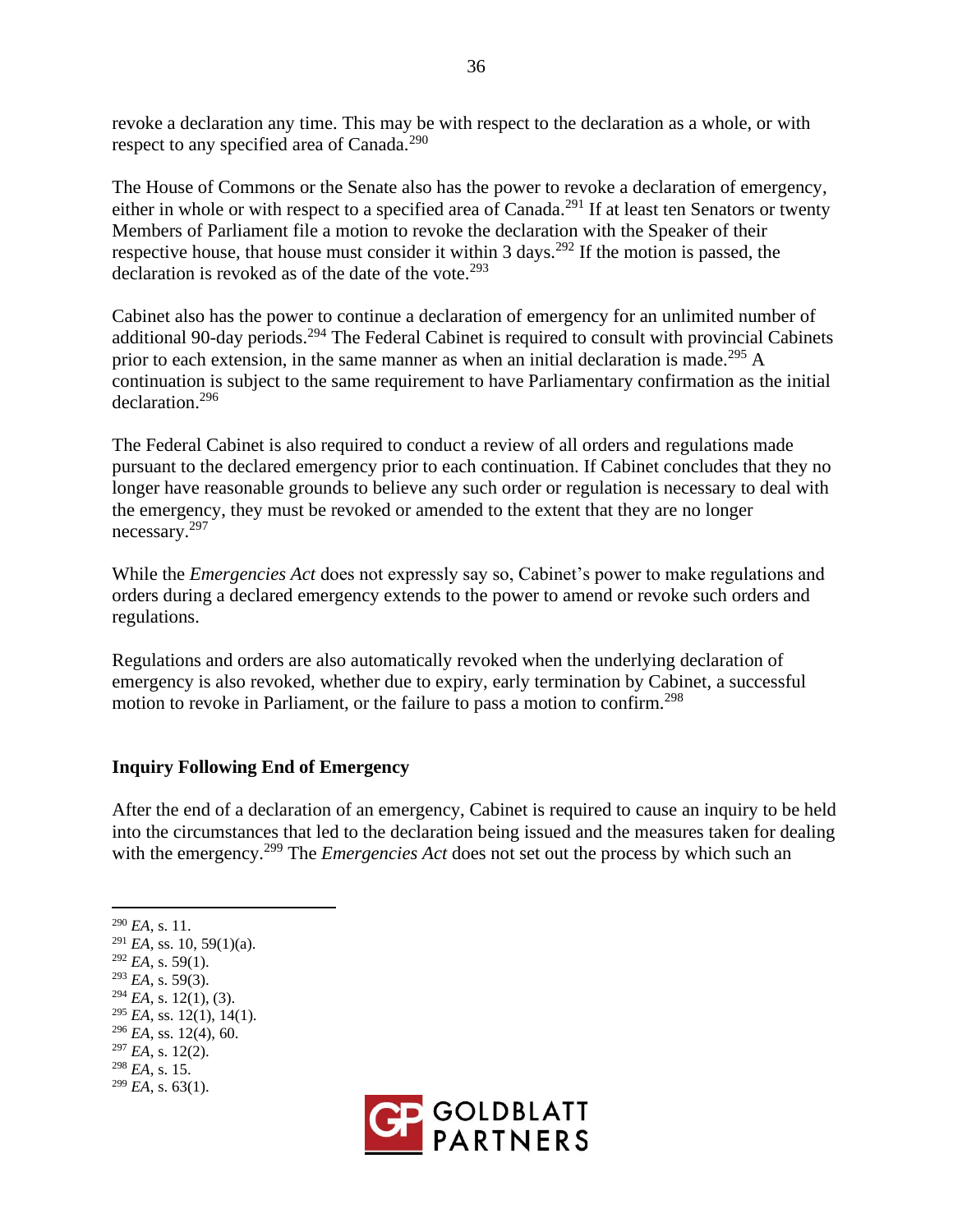inquiry is to be conducted, other than requiring that a report of the inquiry be made and laid before each house of Parliament within 360 days of the end of the emergency.<sup>300</sup>

## **Liability and Compensation**

The *Emergencies Act* relieves individuals – including Ministers of the Crown, Crown servants, or persons providing services pursuant to an emergency regulation or order – from liability for good faith acts or omissions done or purported to be done pursuant to a declaration of emergency. Crown liability, however is preserved.<sup>301</sup>

The *Act* establishes a specialized administrative compensation scheme. Persons who suffer loss, injury or damage as a result of anything done or purported to be done pursuant to a declaration of emergency has a right to reasonable compensation.<sup>302</sup> To obtain such compensation, a person is required to sign a full release.<sup>303</sup>

Where a person applies for compensation and is not satisfied with the government's decision, they may appeal to an "Assessor" within three months.<sup>304</sup> Assessors are to be judges of the Federal Court.<sup>305</sup> Assessors may confirm the government's compensation decision, refer the matter back for further action, or may vary the government's decision itself. Notably, if the Assessor decides to set an amount of compensation herself, they may award more than the maximum that may be established under a regulation under the *Act* governing the compensation scheme. 306

#### **What the** *Emergencies Act* **Means for Trade Unions**

The *Emergencies Act*'s specific prohibition against using emergency powers for the purpose of terminating a strike or lock-out or imposing a settlement in a labour dispute<sup>307</sup> is certainly welcome.

However, there are many other ways in which the powers could be exercised in a way that impacts trade unions and their members. Notably, the power to direct persons to provide essential services, set the rates of remuneration for such services, and regulating the distribution of goods and services<sup>308</sup> could significantly impact the provisions of collective agreements. While such interference would be subject to s. 2(d) of the *Charter*, the existence of an emergency would weigh heavily in any s. 1 justification analysis.

- <sup>301</sup> *EA*, s. 47.
- $302$  *EA*, s. 48(1).
- <sup>303</sup> *EA*, s. 48(2).
- <sup>304</sup> *EA*, s. 51.
- <sup>305</sup> *EA*, s. 50.
- <sup>306</sup> *EA*, s. 52.
- <sup>307</sup> *EA*, s. 8(3)(b).  $308$  *EA*, ss.  $8(1)(d)$ , (e).
- **GOLDBLATT**<br>**PARTNERS**

 $300$  *EA*, s. 63(2).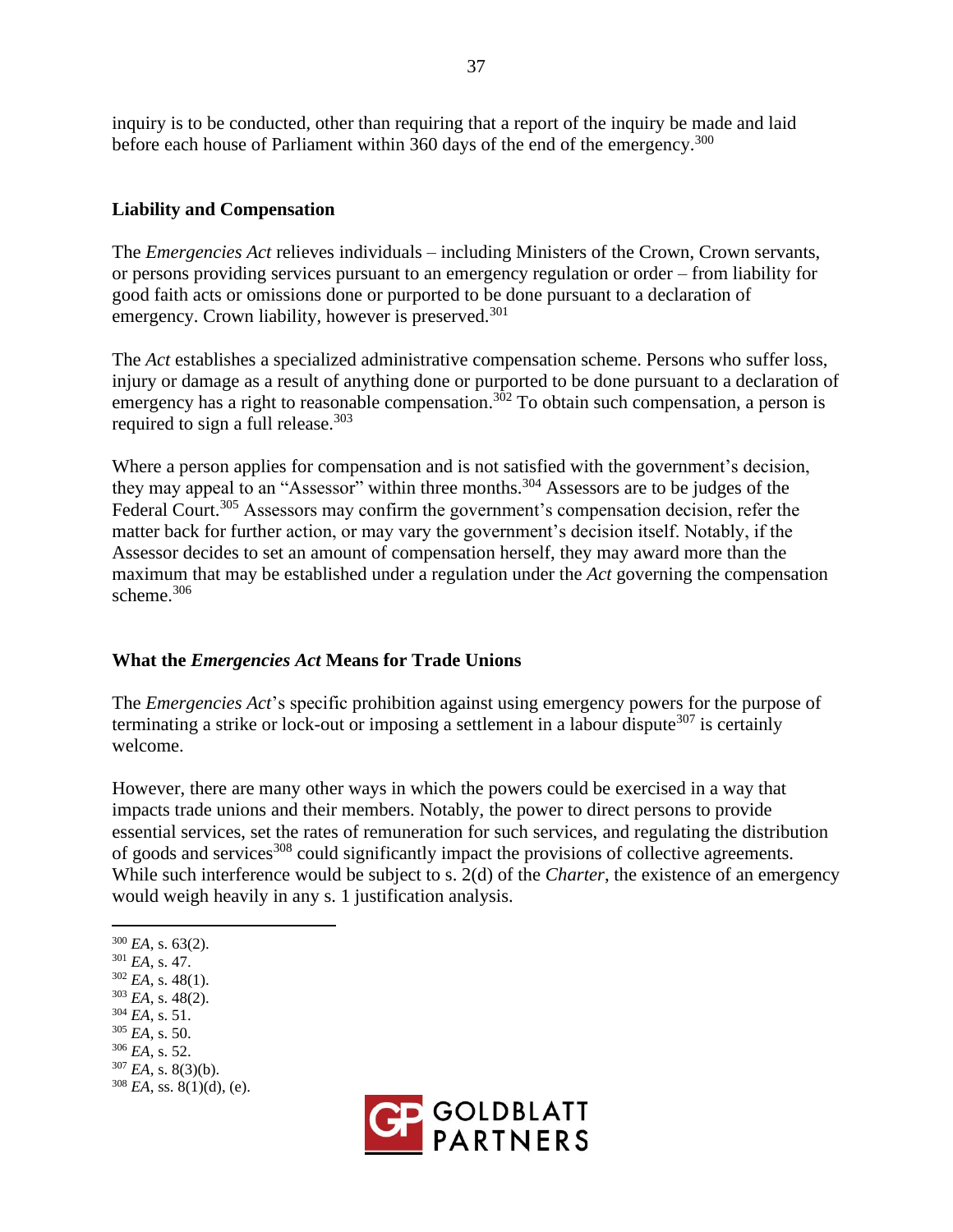# **APPENDIX A – PROVINCIAL EMERGENCY ORDERS**

*[Declaration of Emergency](https://www.ontario.ca/laws/regulation/200050?search=52%2F20)*, O.Reg. 50/20

*[Extension of Emergency](https://www.ontario.ca/laws/regulation/200105?search=52%2F20)*, O.Reg. 105/20

*[Organized Public Events, Certain Gatherings](https://www.ontario.ca/laws/regulation/200052?search=52%2F20)*, O.Reg. 52/20

*[Closure of Outdoor Recreational Amenities](https://www.ontario.ca/laws/regulation/200104?search=52%2F20)*, O.Reg. 104/20

*[Traffic Management](https://www.ontario.ca/laws/regulation/200089?search=52%2F20)*, O.Reg. 89/20

*[Closure of Public Lands for Recreational Camping](https://www.ontario.ca/laws/regulation/r20142)*, O.Reg. 142/20

*[Closure of Establishments](https://www.ontario.ca/laws/regulation/200051?search=52%2F20)*, O.Reg. 51/20

*[Closure of Places of Non-Essential Busiensses](https://www.ontario.ca/laws/regulation/200082?search=82%2F20)*, O.Reg. 82/20

*[Pick Up and Delivery of Cannabis](https://www.ontario.ca/laws/regulation/r20128)*, O.Reg. 128/20

*[Order Made Under Subsection 7.0.2\(4\) of the Act](https://www.ontario.ca/laws/regulation/200074?search=52%2F20)*, O.Reg. 74/20 (hospital staffing & labour relations)

*[Work Deployment Measures in Long-Term Care Homes](https://www.ontario.ca/laws/regulation/200077?search=52%2F20)*, O.Reg. 77/20

*[Streamlining Requirements for Long-Term Care Homes](https://www.ontario.ca/laws/regulation/200095?search=52%2F20)*, O.Reg. 95/20

*[Limiting Work to a Single Long-Term Care Home](https://www.ontario.ca/laws/regulation/r20146)*, O.Reg. 146/20

*[Work Deployment Measures in Retirement Homes](https://www.ontario.ca/laws/regulation/200077?search=77%2F20)*, O.Reg. 118/20

*[Agreements Between Health Service Providers and Retirement Homes](https://www.ontario.ca/laws/regulation/r20140)*, O.Reg. 140/20

*[Limiting Work to a Single Retirement Home](https://www.ontario.ca/laws/regulation/r20158)*, O.Reg. 158/20

*[Work Deployment Measures for Boards of Health](https://www.ontario.ca/laws/regulation/r20116)*, O.Reg. 116/20

[Service Agencies Providing Services and Supports to Adults with Developmental Disabilities,](https://www.ontario.ca/laws/regulation/r20121)  [O.Reg. 121/20](https://www.ontario.ca/laws/regulation/r20121)

*[Drinking Water Systems and Sewage Works](https://www.ontario.ca/laws/regulation/200075?search=52%2F20)*, O.Reg. 75/20

*[Use of Force and Fireamrs in Policing Services](https://www.ontario.ca/laws/regulation/r20132)*, O.Reg. 132/20